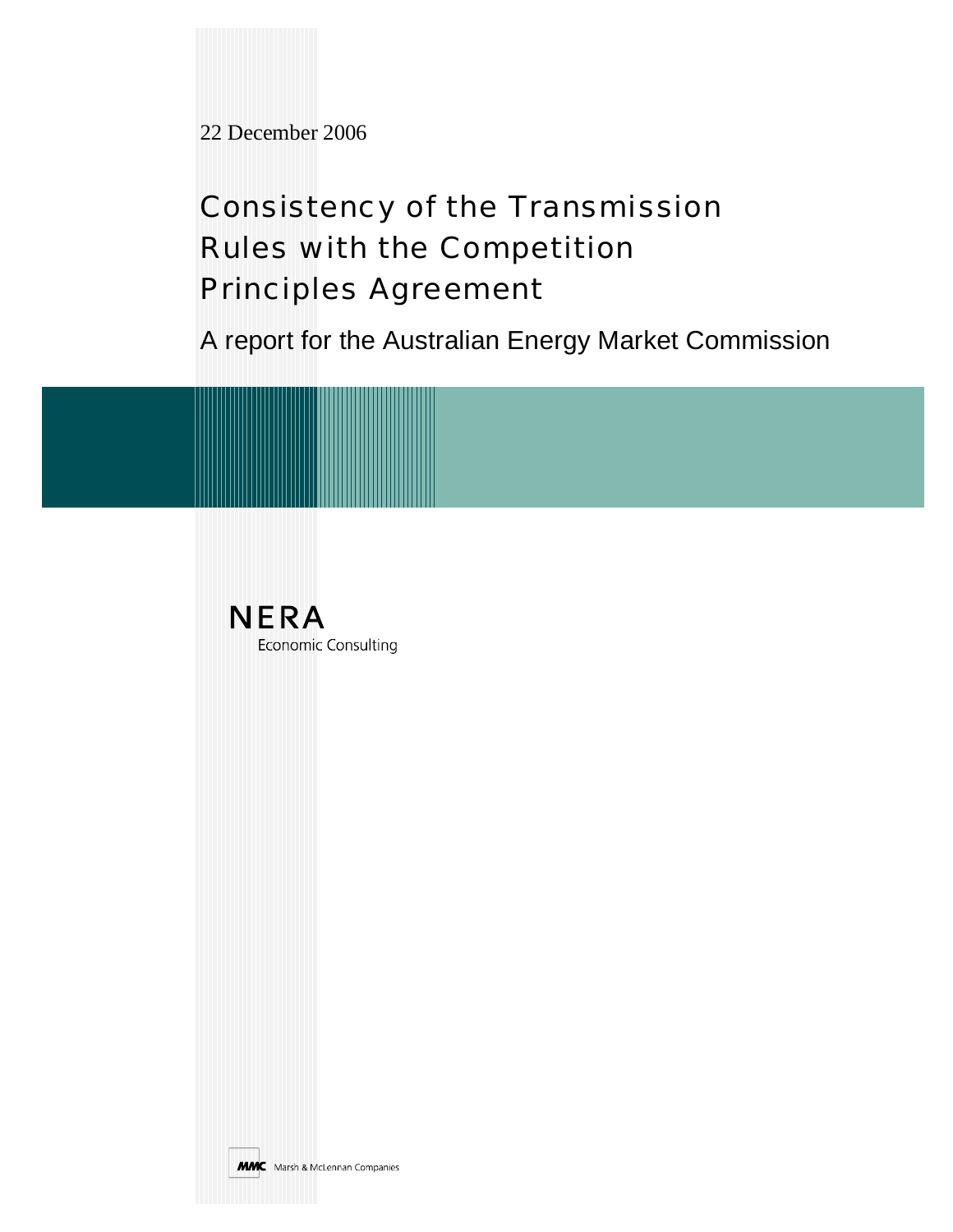# **Project Team**

Hayden Green

Adrian Kemp

Greg Houston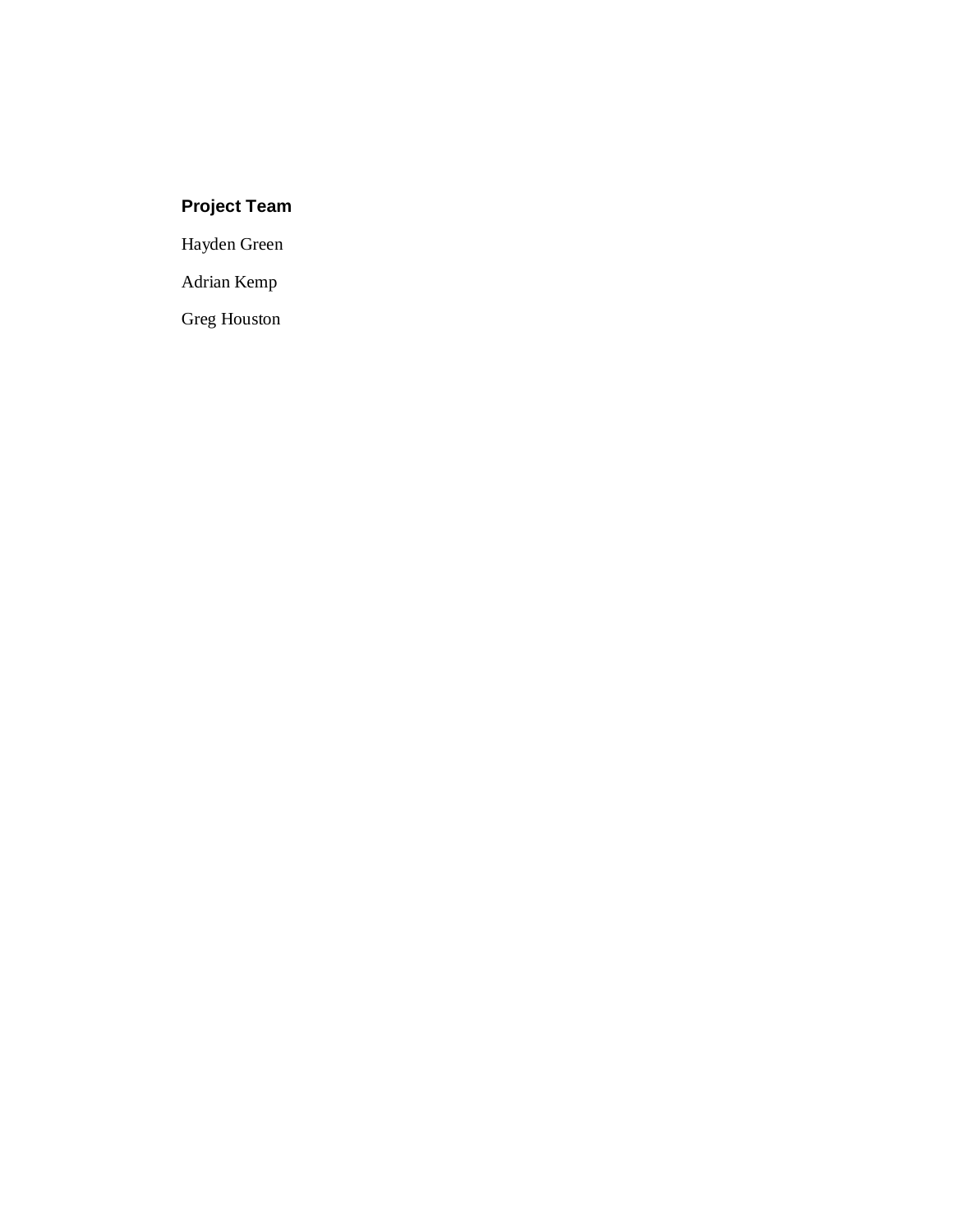# Contents

| 1.                 | <b>Introduction</b>                                                                                                   |                 |
|--------------------|-----------------------------------------------------------------------------------------------------------------------|-----------------|
| 2.                 | <b>Certification Process</b>                                                                                          | 5               |
| 2.1.               | <b>Broad Objective of Certification</b>                                                                               | $5\phantom{.0}$ |
| 2.2.               | <b>Specific Certification Requirements</b>                                                                            | 6               |
| 3.<br>3.1.<br>3.2. | <b>Coverage of Services</b><br>Certification Requirements - Coverage<br>Applying the Coverage Criteria to Electricity | 8<br>8          |
| 3.3.               | Transmission<br>Summary                                                                                               | 9<br>14         |
| 4.                 | <b>Appropriate Forms of Regulation</b>                                                                                |                 |
| 4.1.               | Certification Requirements - Forms of Regulation                                                                      |                 |
| 4.2.               | Application to Electricity Transmission Services                                                                      |                 |
| 4.3.               | Summary                                                                                                               |                 |
| 5.<br>5.1.         | <b>Enforceable Right to Access</b><br>Certification Requirements - Enforceable Right of<br>Access                     | 26<br>26        |
| 5.2.               | <b>Application to Electricity Transmission Services</b>                                                               | 27              |
| 5.3.               | Summary                                                                                                               | 40              |
| 6.                 | <b>Dispute Resolution Framework</b>                                                                                   | 41              |
| 6.1.               | Certification Requirements - Dispute Resolution                                                                       | 41              |
| 6.2.               | <b>Application to Electricity Transmission Services</b>                                                               | 43              |
| 6.3.               | Summary                                                                                                               | 48              |
| 7.                 | <b>Other Certification Requirements</b>                                                                               | 49              |
| 7.1.               | <b>Additional Access Framework Requirements</b>                                                                       | 50              |
| 7.2.               | <b>Additional Dispute Resolution Framework Requirements</b>                                                           | 53              |
| 7.3.               | Interstate Issues                                                                                                     | 59              |
| 8.                 | <b>Summary and Recommendations</b>                                                                                    | 60              |
| 8.1.               | <b>Summary of Key Findings</b>                                                                                        | 60              |
| 8.2.               | Recommendation 1: Creation of an Enforceable Right to<br>Access                                                       | 60              |
| 8.3.               | Recommendation 2: Single Dispute Resolution<br>Framework                                                              | 61              |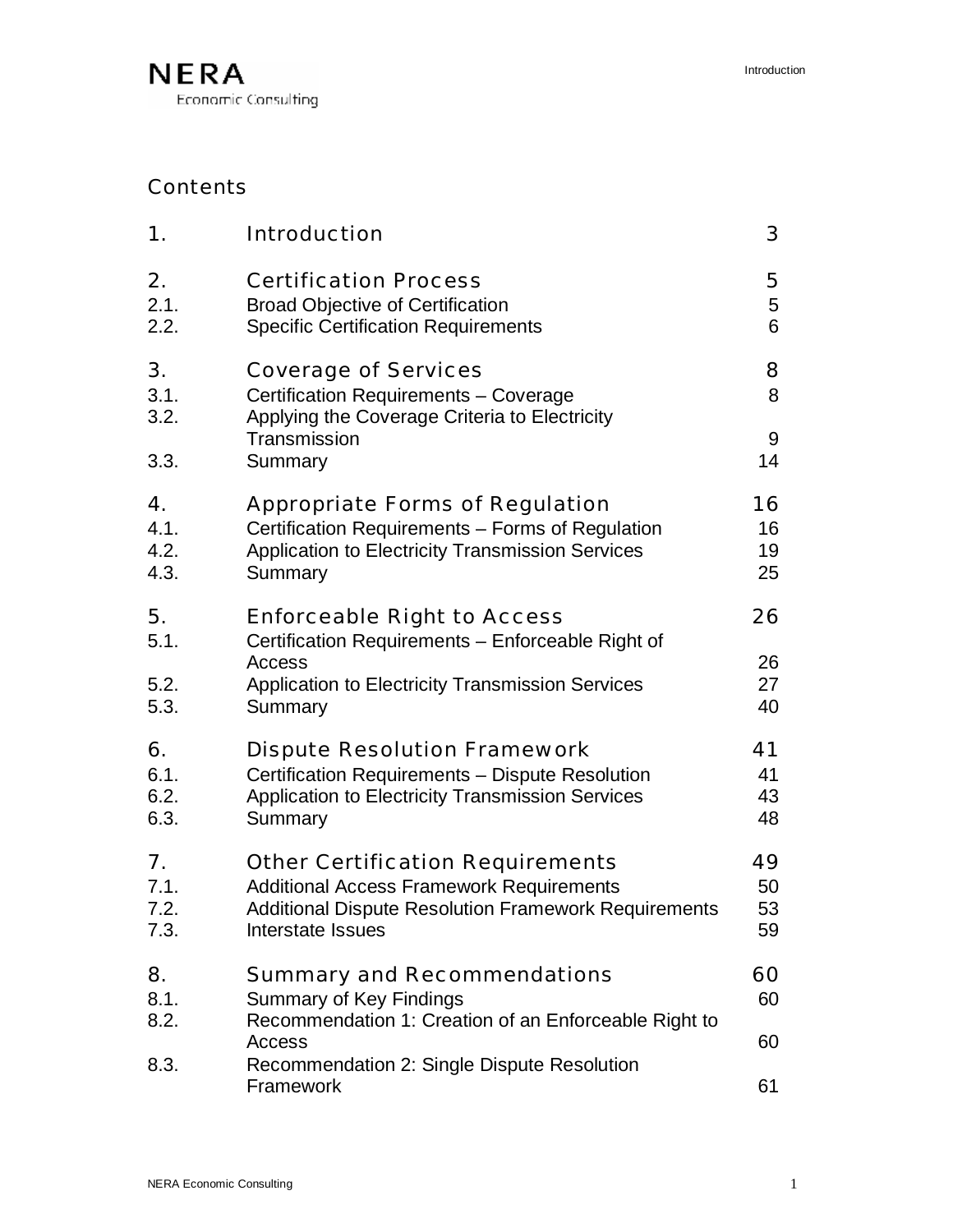

| 8.4. | Recommendation 3: Include Prohibition against |    |  |  |
|------|-----------------------------------------------|----|--|--|
|      | <b>Hindering Access</b>                       | 63 |  |  |
| 8.5. | <b>Summary of Recommendations</b>             |    |  |  |
|      |                                               |    |  |  |
|      | Appendix A. Competition Principles Agreement  | 65 |  |  |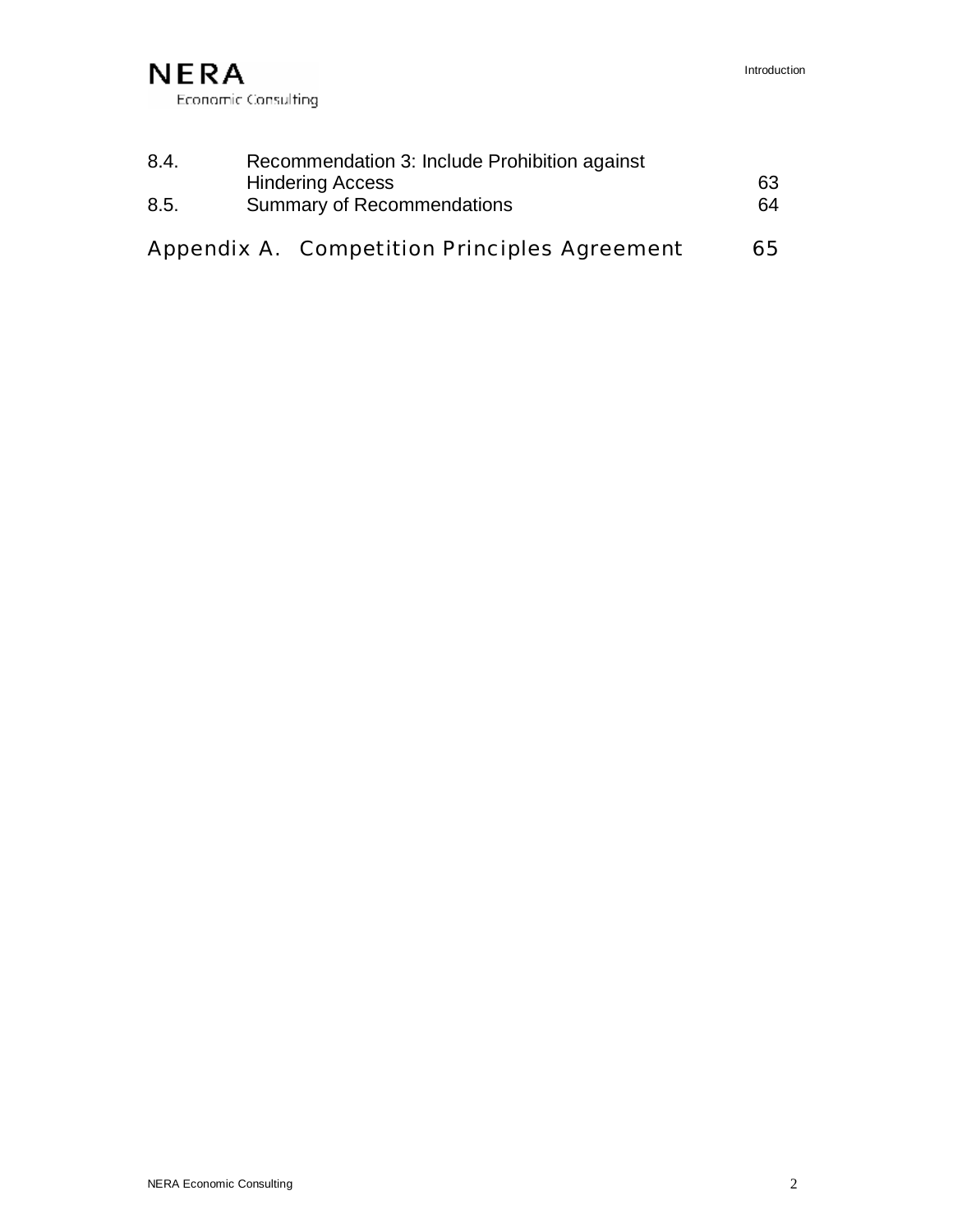# 1. Introduction

This report considers the consistency of the Australian Energy Market Commission's ('the Commission's') approach to developing the regulatory framework for electricity transmission services with the principles contained in clauses 6(2) to 6(4) of the Competition Principles Agreement ( $'CPA'$ ). <sup>1</sup> We understand that in developing the transmission rules, the Commission has sought to ensure that the framework developed for transmission revenue regulation and pricing satisfies the CPA principles, thereby allowing, at least for this part of the regulatory framework for electricity, for the energy market regime to be certified in accordance with the provisions of the *Trade Practices Act 1974* ('TPA').<sup>2</sup>

For this to occur, the arrangements for the regulation of energy access must satisfy the criteria for certification as an 'effective access regime'. In summary, the certification process is as follows:

- § each state and territory jurisdiction must apply to the National Competition Council ('the NCC') seeking certification of the electricity access regime. Section 44M(4) of Part IIIA of the TPA requires the NCC to decide whether clauses  $6(2)$  to  $6(4)$  of the CPA are satisfied; and
- § the NCC makes its recommendation for certification to the relevant Commonwealth Minister who must decide whether to certify the regime as effective. The Minister must specify the period for which the regime is to be considered certified, in accordance with s.44N of the TPA.

Once the regime is certified, access seekers must use the certified regime to obtain access, and are therefore unable to seek declaration of electricity facilities in accordance with those provisions of the TPA. The benefit that arises from certification is the certainty created for both access seekers (transmission and distribution service users) and infrastructure providers alike surrounding the rules for determining the terms and conditions, including price, for the services offered. This creates appropriate incentives for ongoing efficient investment in, and use of, electricity transmission and distribution infrastructure.

This report outlines some of the key issues associated with the certification of the new electricity regime in accordance with the requirements of the TPA. Whilst the Commission has directed NERA to focus on its approach to developing the regulatory framework as it applies to electricity transmission services, we are also mindful that the regulatory framework as it applies to distribution services will also be relevant to the regime's certification.<sup>3</sup> Accordingly, this assessment is incomplete since it only relates to the rules for transmission

<sup>&</sup>lt;sup>1</sup> Clauses  $6(2)$  to (4) of the CPA are presented in their entirety in Appendix A.

<sup>&</sup>lt;sup>2</sup> The Ministerial Council on Energy ('the MCE') has indicated that it intends to seek certification for the energy regulatory regime, as the national model for energy access. The Council of Australian Governments ('COAG') confirmed this approach at its meeting in Canberra on 10 February 2006, see: COAG Meeting, 10 February 2006, Communiqué.

<sup>&</sup>lt;sup>3</sup> Accordingly, this assessment is incomplete since it only relates to the rules for transmission services. At the time of an application for certification, a more complete and comprehensive review of the entire regime against the CPA requirements will need to be undertaken.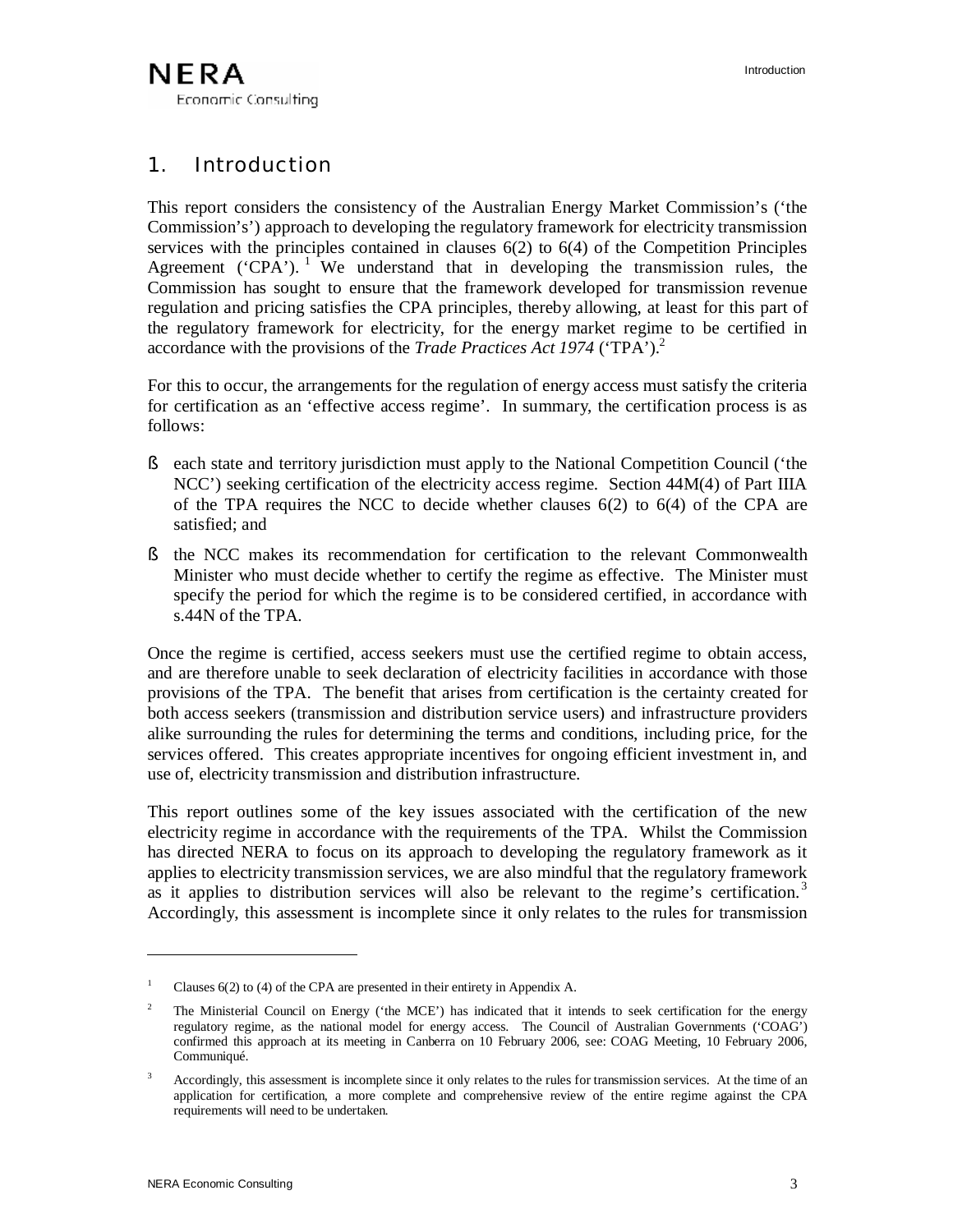services. At the time of an application for certification, a comprehensive review of the entire regime against the CPA requirements will be required. In undertaking this review, we have highlighted two key areas:

- § the need for the creation of a **framework for obtaining access that bestows an enforceable right of access**; and
- § the **effectiveness of the dispute resolution frameworks** contained in the national electricity regime.

A number of other relatively minor issues are also discussed including implications of the NEL Rule making framework on certification. Above all, we have sought to examine the Commission's approach to the rules relating to the economic regulation of transmission services, as they impact on a future application for certification of the national electricity regulatory regime. This report is structured as follows:

- § section 2 provides a brief overview of the certification process, including the matters the NCC is required to consider, and its approach to those issues based on previous certification issues;
- § section 3 considers the coverage of the electricity access regime, including whether it is appropriate for the Commission to consider the CPA criteria when assessing a Rule change proposal;
- § section 4 considers whether the electricity access regime incorporates appropriate forms of regulation for each covered transmission service;
- § section 5 outlines the means by which the electricity access regime facilitates access to those services covered by the regime, and in particular, whether the framework bestows an enforceable right to access those covered services;
- § section 6 assesses whether the electricity access regime incorporates an effective dispute resolution framework to resolve issues of contention between service providers and access seekers;
- § section 7 addresses a number of additional certification requirements that arise under the CPA criteria; and
- § section 8 summarises our key findings and sets out a series of recommended changes to address the key issues identified, thereby improving the prospects of certification.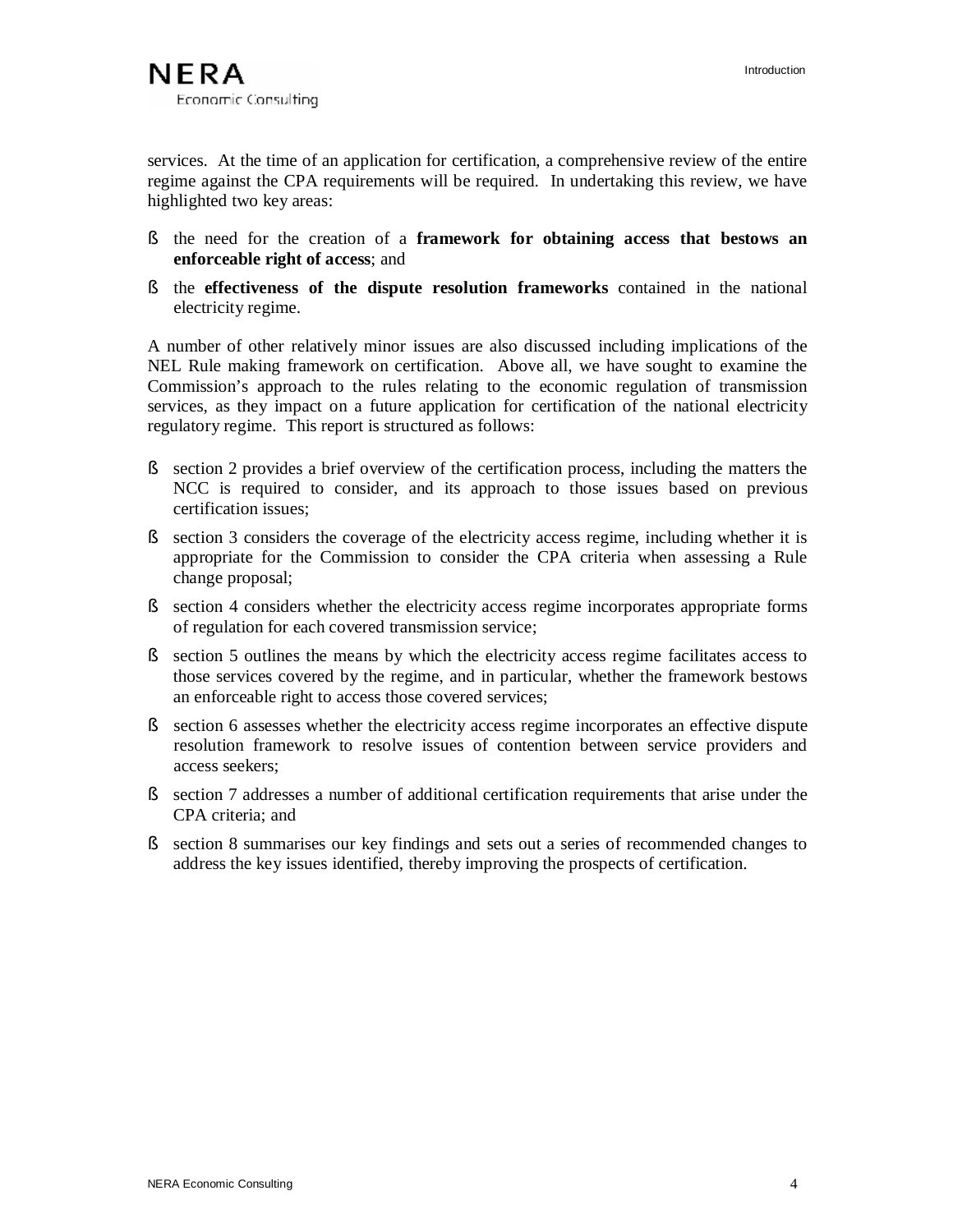# 2. Certification Process

Part IIIA of the *Trade Practices Act 1974* provides three pathways to access significant natural monopoly infrastructure:

- § through an application for **declaration** of the infrastructure services by an access seeker;
- § approval of an access **undertaking** by the Australian Competition and Consumer Commission ('ACCC'), submitted by the infrastructure provider; or
- § **certification** of a state-based access regime, following a recommendation by the NCC to the relevant Minister.

The MCE has indicated that it intends for each state and territory within the National Electricity Market ('NEM') to submit the national electricity regime to the NCC for certification, in accordance with the recent national energy reforms. These reforms have developed the new institutional and governance framework for the regulation of the NEM, with the establishment of the Commission as the Rule making body, and the Australian Energy Regulator ('AER') as the Rule enforcing body.

This section provides a brief overview of the third 'pathway' to access – the certification process – as provided for by the TPA.

### **2.1. Broad Objective of Certification**

The process for certification is detailed in sections 44M to 44O of Part IIIA of the TPA, and requires a state or territory to apply to the NCC for a recommendation to the relevant Minister that the regime is an 'effective access regime'. In determining the effectiveness of the access regime, the NCC is required, in accordance with s.44M(4), to determine whether the regime satisfies the requirements of clauses 6(2) to 6(4) of the CPA.

The NCC has indicated its approach to interpreting the CPA requirements will be consistent with the objective of the TPA as provided in section  $2^4$ .

"The object of this Act is to enhance the welfare of Australians through the promotion of competition and fair trading and provision for consumer protection."

The CPA principles, combined with the TPA objective, have been characterised by the NCC as reflecting the efficiency goals of access regulation, including efficient use of and investment in natural monopoly infrastructure, in addition to promoting competition in markets that rely on the infrastructure.<sup>5</sup> In assessing these broad efficiency goals the NCC has indicated it favours a holistic approach, namely:

"In the certification process, the Council's broad focus is on whether an access regime establishes an appropriate framework for these goals to be achieved."

<sup>&</sup>lt;sup>4</sup> National Competition Council, "The National Access Regime: A Guide to Part IIIA of the Trade Practices Act; Part C, Certification of Access Regimes" February 2003, p11, [2.2] (Hereafter: 'NCC Guide to Certification').

NCC Guide to Certification, p11, [2.4].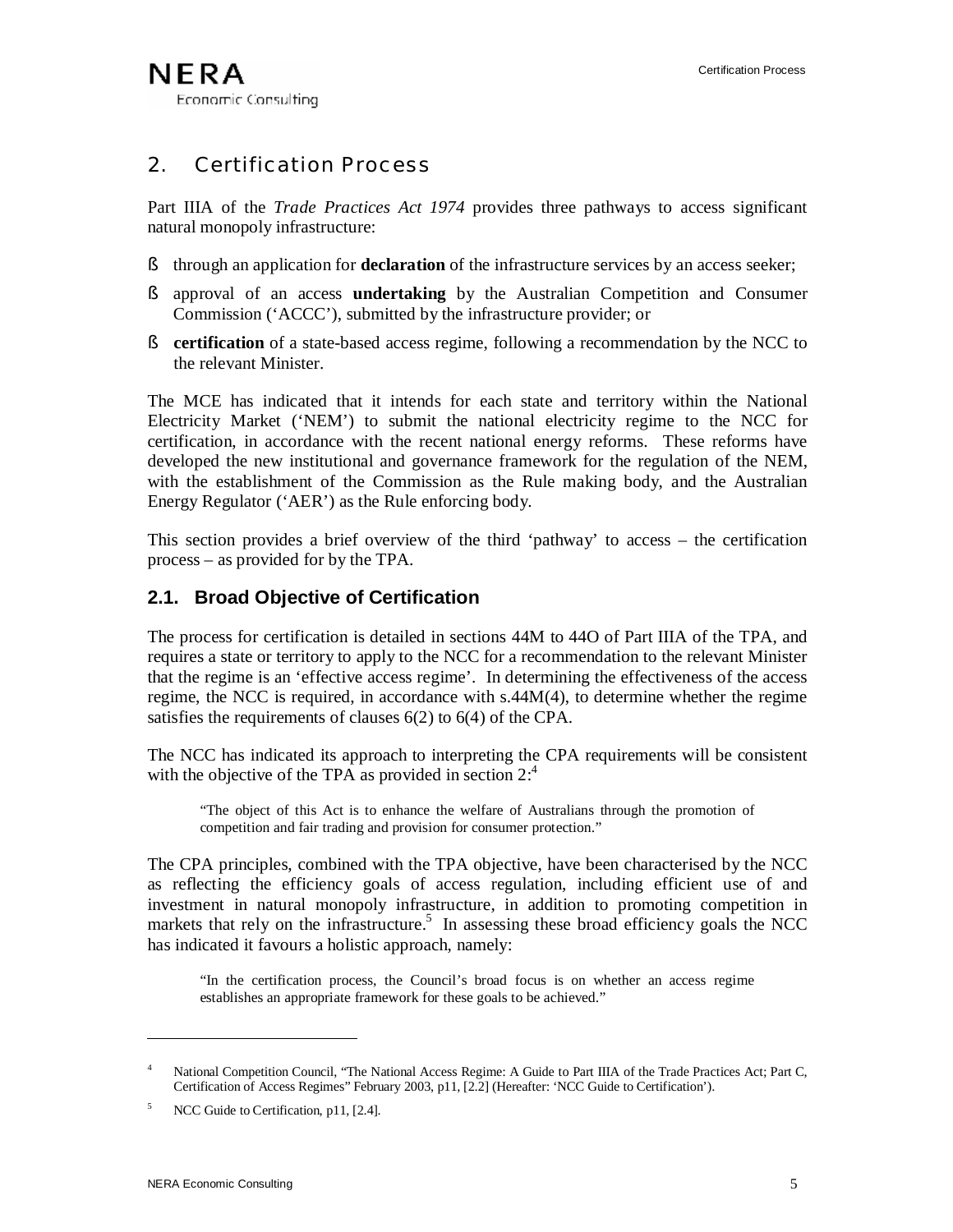It is therefore relevant in assessing the Commission's approach to the development of rules for the economic regulation of transmission services against the CPA requirements, to consider the statutory Rule making test, and how it relates to the requirements of the CPA. The Commission is required to assess Rule change proposals against the NEM Objective, being: 6

"[T]o promote efficient investment in, and efficient use of, electricity services for the long term interests of consumers of electricity with respect to price, quality, reliability and security of supply of electricity and the reliability, safety and security of the national electricity system."

The requirement for the Commission to consider the NEM Objective in assessing Rule change proposals or undertaking reviews directed by the MCE appears to be broadly consistent with the approach applied by the NCC in assessing access regimes against the requirements of the CPA.

In seeking to achieve these objectives, the access regime must satisfy the requirements of clause 6(i), which requires access outcomes to balance the legitimate commercial interests of facility owners and other parties, the efficient operation of the facility, and benefits to the public from having competitive markets. In this regard, the national electricity regime must result in terms and conditions of access that balance these interests.

Finally, in relation to the objective of clauses  $6(4)(a)$  to (c), the NCC has indicated that:<sup>7</sup>

"[T]he underlying objective of the clauses  $6(4)(a)-(c)$  model of commercial negotiation, supported by appropriate regulatory guidance, is to deliver outcomes that mirror, as closely as possible, those that would be derived if the infrastructure service market was effectively competitive – that is, outcomes that can generally be expected to lie within an efficient range."

Taken as a whole, these comments suggest the regulatory regime should result in outcomes that can generally be considered efficient. We note that given the rules are required to satisfy the highly analogous NEM Objective, one would expect the national electricity regime to satisfy this requirement. Nonetheless, as indicated above, the NCC is required to assess the access regime against specific criteria specified in clauses 6(2) to 6(4) of the CPA.

# **2.2. Specific Certification Requirements**

An application for certification requires evidence that each of the specific criteria contained in clauses 6(2) to 6(4) of the CPA have been satisfied. However, we note that s.44DA of the TPA requires the NCC to treat the clause 6 criteria as *guidelines* rather than binding rules. This has the effect of allowing an access regime to contain matters additional to those outlined in the requirements in the CPA, subject to the caveat that any additional requirements are not inconsistent with the CPA requirements.

<sup>6</sup> *National Electricity Law*, Section 7 (Hereafter: 'NEL').

NCC Guide to Certification, p30, [3.35].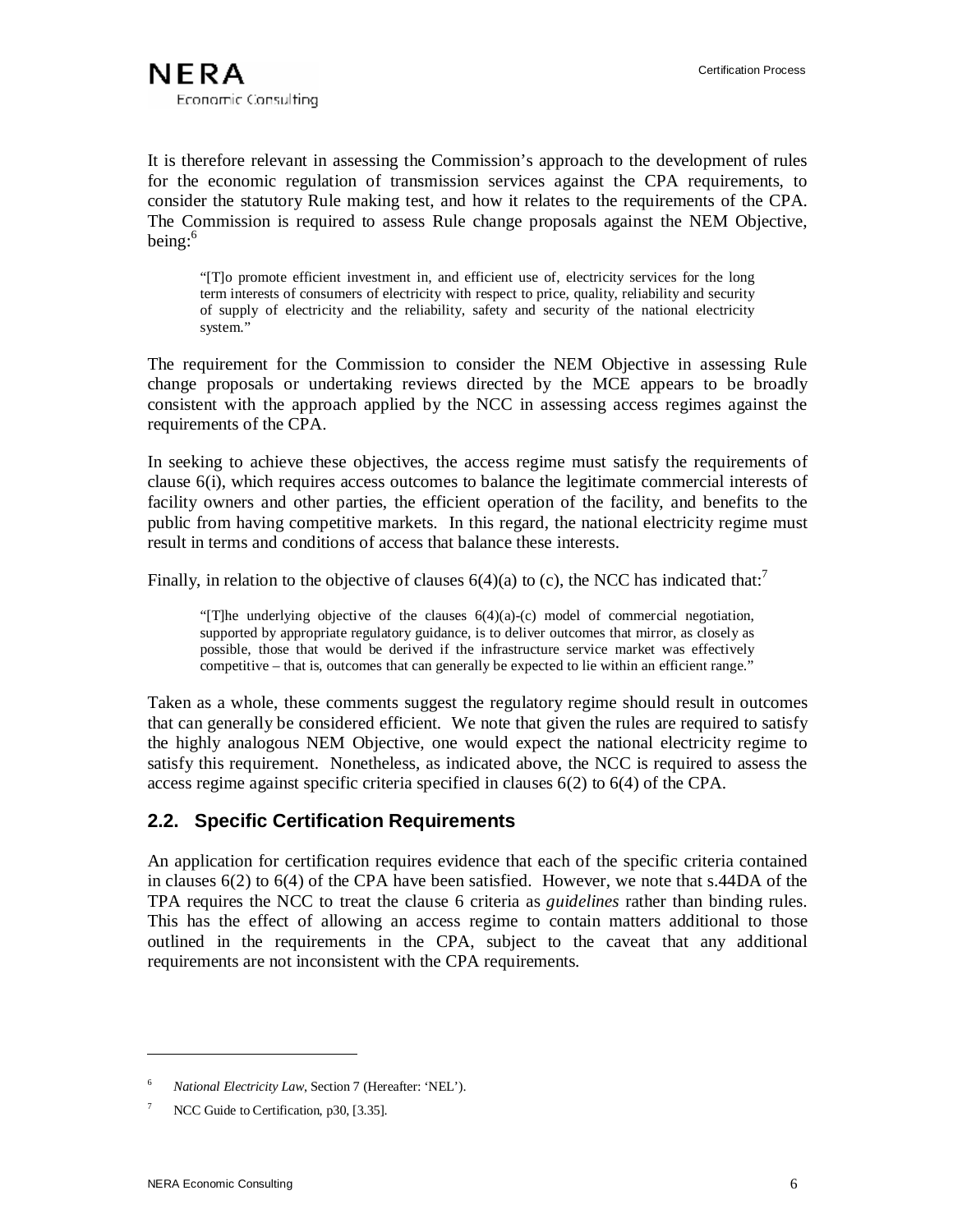Upon certification, the access regime remains certified for the period specified by the relevant certifying Minister, provided the regime is not altered to such an extent that it no longer satisfies the CPA requirements and *lapses* from certification.<sup>8</sup>

To assist applications for certification of access regimes, the NCC has provided a useful guide to its approach to assessing regimes against the requirements in the CPA. In so doing, it groups the requirements into a number of broad categories. It is worth noting that whilst this taxonomy assists the subsequent analysis, the categories do not exist in watertight compartments. Indeed, there is considerable overlap between them, for example, one cannot have an effective dispute resolution framework absent an enforceable right of access, and vice versa. The categories are:<sup>9</sup>

- § **coverage of services**: requires that the access regime specify the services subject to it clauses  $6(3)$  and  $6(4)(d)$ ;
- § **negotiation framework**: requirement that the access regime provide an access framework that is effective for those covered services including:
	- appropriately defined services clauses  $6(4)(a)-(c)$ ; and
	- an enforceable right to access those services clauses  $6(4)(a)-(c)$ , (e), (f), (g)-(i), (m), (n) and (o);
- § **dispute resolution**: requirement that the access regime provide an effective dispute resolution framework to resolve issues of contention between service providers and access seekers – clauses  $6(4)(a)-(c)$ , (g), (h), (i), (i), (k), (l) and (o);
- § **treatment of interstate issues**: the access regime must ensure there are no impediments to interstate access arising from state based regime differences, preferably through the provision of a single process for access – clauses  $6(2)$  and  $6(4)(p)$ ; and
- § **appropriate terms and conditions of access**: the regime must result in appropriate terms and conditions of access – clauses  $6(4)(a)-(c)$ , (e), (f), (i), (k) and (n).

In the balance of this report we supplant the term 'negotiation framework' with 'access framework'. We believe this is a more appropriate terminology for considering the electricity regime, given that the access arrangements relate to prescribed as well as negotiated services as defined in the Rules. In the following sections we examine each of these requirements in turn as they apply to the national electricity regime.<sup>10</sup>

NCC Guide to Certification, p8, [1.16].

<sup>&</sup>lt;sup>9</sup> NCC Guide to Certification, p13, [2.12].

<sup>&</sup>lt;sup>10</sup> Note that we do not explicitly consider whether the regime is likely to result in appropriate terms and conditions of access. Provided the preceding criteria are met, this requirement will be met by implication.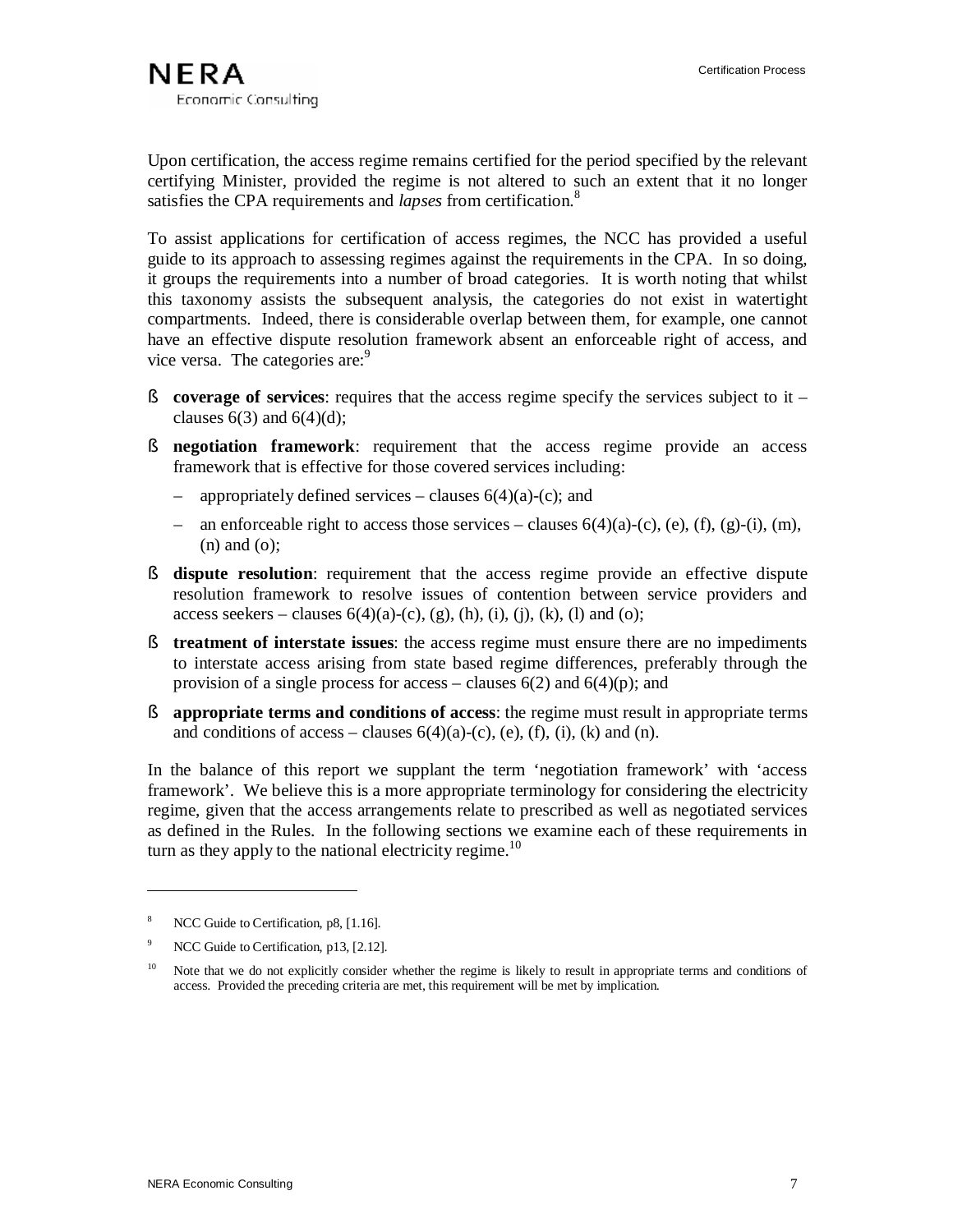# 3. Coverage of Services

For an access regime to be considered effective it must facilitate access to significant infrastructure facilities that cannot be economically duplicated. In assessing the national electricity regulatory regime against the requirements in these two clauses, two principal issues arise:

- § First, what elements of the national electricity regime would form the access regime to be certified?; and
- § Second, does the regime define transmission services in a manner consistent with the requirements of clause 6(3) of the CPA?

Before considering these issues we first outline the certification requirements as they relate to coverage in greater detail.

# **3.1. Certification Requirements – Coverage**

The relevant CPA requirements relating to the coverage of the access regime are in clauses 6(3) and 6(4)(d). These are reproduced for reference below.

- 6(3) For a State or Territory access regime to conform to the principles set out in this clause, it should:
	- (a) apply to services provided by means of significant infrastructure facilities where:
		- (i) it would not be economically feasible to duplicate the facility;
		- (ii) access to the service is necessary in order to permit effective competition in a downstream or upstream market; and
		- (iii) the safe use of the facility by the person seeking access can be ensured at an economically feasible cost and, if there is a safety requirements, appropriate arrangements exist; and
	- (b) incorporate the principles referred to in subclause (4).
- 6(4) (d) Any right to negotiate access should include a date after which the right would lapse unless reviewed and subsequently extended; however, existing contractual rights and obligations should not be automatically revoked.

Clause 6(3) limits the application of the access regime to significant infrastructure that is not economically feasible to duplicate. It further requires that access be necessary to allow effective competition in upstream and downstream markets. Clause  $6(3)(a)(iii)$  however, allows for access to be limited to maintain the safe use of the facility at an economic cost. In addition, clause  $6(4)(d)$  requires that the right to access is reviewed on a periodic basis.

The NCC has indicated that these clauses require an effective access regime to clearly define the services to be covered. It suggests that this requirement necessitates the defining of a generic service, such as electricity transmission services, followed by particular services that are covered for access, for example connection services.<sup>11</sup>

NCC Guide to Certification, p14, [2.16].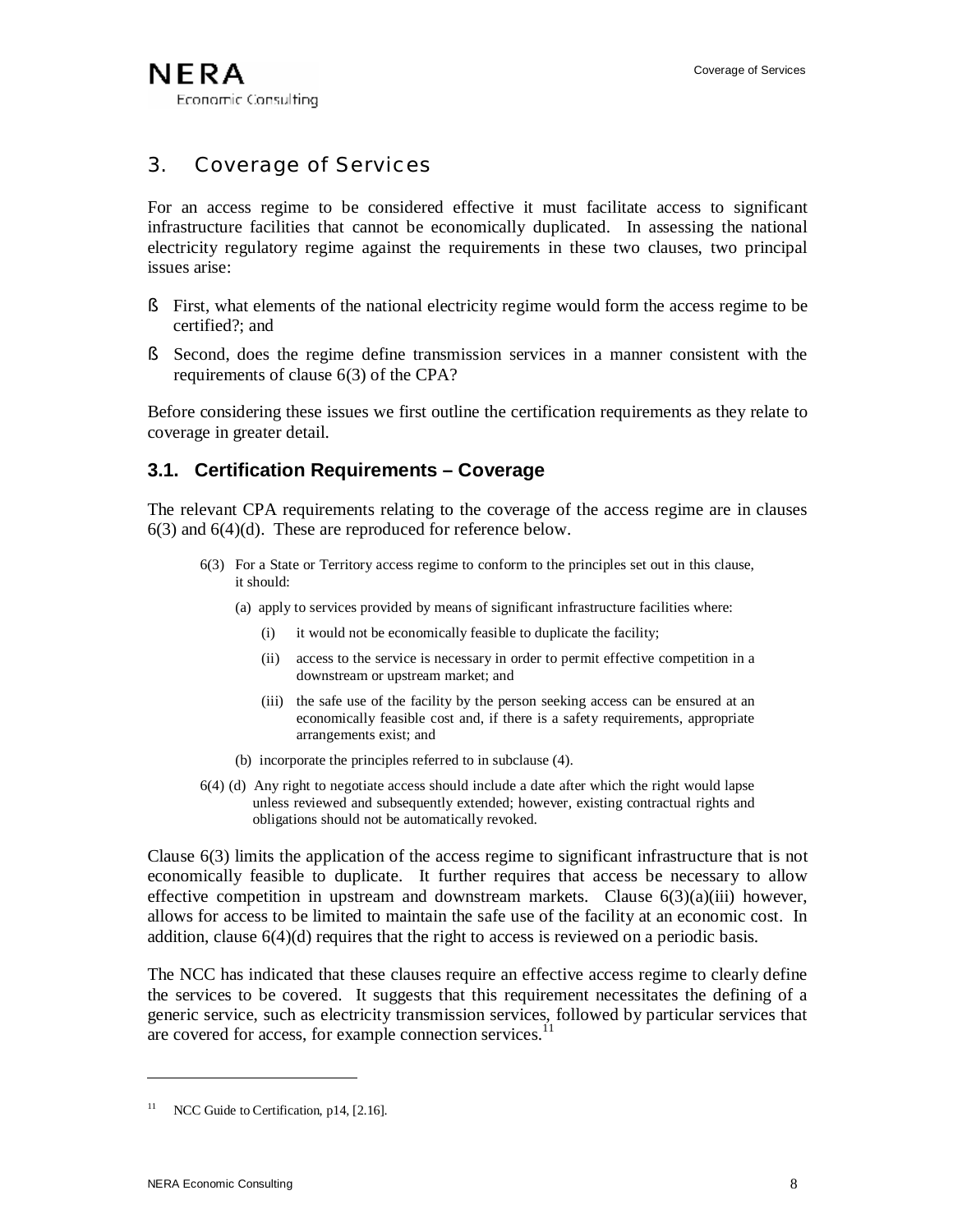# **3.2. Applying the Coverage Criteria to Electricity Transmission**

As outlined above, two principal issues arise from a consideration of the coverage of the national electricity regime. First, what elements of the national electricity regime would form the access regime that would be certified? Second, does the regime define transmission services in a manner consistent with the requirements of clause 6(3) of the CPA? These issues are addressed in turn below.

### **3.2.1. What comprises the access regime?**

The national electricity regime comprises the NEL and the Rules. The NEL provides the legislative framework for the operation of the regime, including the establishment of the AEMC, with responsibility for *amending* the Rules, and the AER, with responsibility for *implementing* the Rules.

Section 34 of the NEL provides the subject matter for the Rules, thereby defining their coverage. It allows the Commission to make rules, for or with respect to the operation of the national electricity market, the national electricity system and the activities of persons participating in the national electricity market or system. It also provides for rules to be made in relation to the items provided in Schedule 1 of the NEL. The items relevant to transmission system revenue and pricing are outlined in items 15 to 24 of Schedule 1. Further, the *national electricity system* is defined in the NEL as including:

- (b) the interconnected transmission and distribution system in the participating jurisdictions used to convey and control the conveyance of electricity to which are connected –
	- (i) generating systems and other facilities; and
	- (ii) loads settled through the wholesale exchange operated and administered by NEMMCO under this Law and the Rules;

The NEL and the Rules therefore apply to electricity transmission and distribution facilities, both of which can readily be considered significant national infrastructure facilities by virtue of their essential role in delivering electricity from generators to users. Transmission and distribution assets also exhibit declining average costs, rendering them uneconomic to replicate. Finally, due to the vertically separated nature of the electricity industry, access to transmission and distribution services is necessary to promote competition in up- and downstream markets – electricity generation and retailing.

Accordingly, the NEL and the Rules in combination would satisfy the requirements of  $6(3)(a)$ as a necessary precursor to the assessment of the national electricity regime being an effective access regime.

A related issue is whether the inclusion of the Rule change process provided within the NEL in the access regime would threaten ongoing certification. This might arise, for example, where a Rule change process satisfied the requirements of the NEM objective, but meant that the CPA principles were no longer satisfied. The NCC has taken a general view that even if such a scenario were feasible, potential changes to an access regime would not preclude the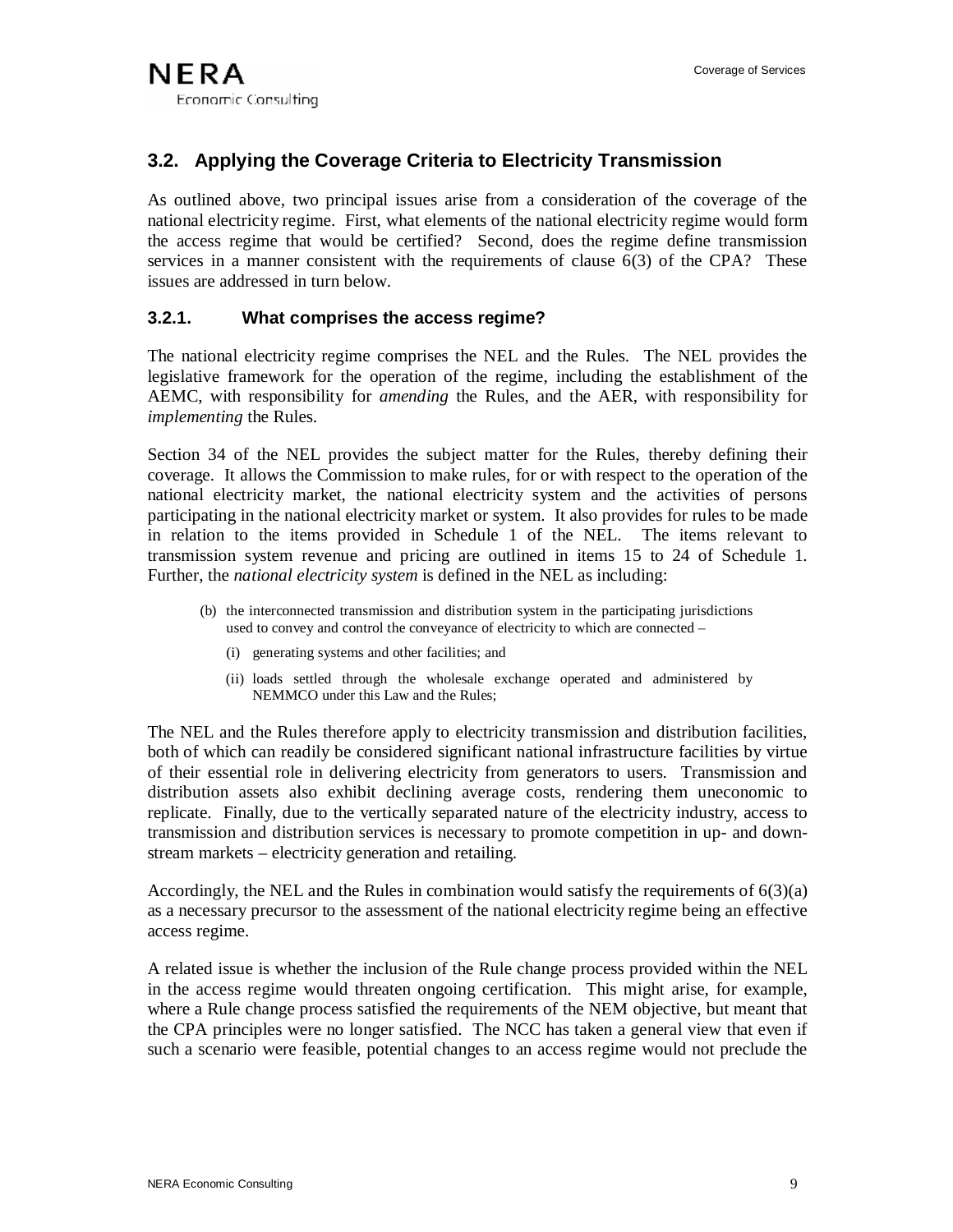access regime from obtaining *initial* certification. However, it may result in certification *subsequently lapsing* were a future Rule change to have such an effect.<sup>12</sup>

The NEM Objective test, outlined in section 7 of the NEL, differs from the extensive criteria contained in clauses 6(2) to 6(4) of the CPA used to determine the effectiveness of the access regime. The NEM Objective is:

"[T]o promote efficient investment in, and efficient use of, electricity services for the long term interests of consumers of electricity with respect to price, quality, reliability and security of supply of electricity and the reliability, safety and security of the national electricity system."

There are a number of examples where it may be possible for a Rule change proposal to satisfy the NEM Objective, but be inconsistent with the CPA requirements. These may include, for example where:

- § economic efficiency (or, at least one dimension of it) required the interests of persons holding contracts for the use of the facility (clause  $6(4)(i)(iv)$ ) to be set aside, for example as could arise in converting a market network service provider ('MNSP') to an open access transmission line;
- § the owner's legitimate business interests (say, arising from protection of regulatory asset values in a context where those assets had become stranded) were found to be inconsistent with economic efficiency; and
- § efficient dispute resolution called for the use of a 'pendulum arbitration' regime, which may not be consistent with the apparent requirement of clause  $6(4)(i)$  of the CPA, for an arbitrator to exercise discretion, having regard to a range of considerations.

Whilst we are unaware of any proposed Rule changes that are similar to these examples, the important implication is that there may be instances where a Rule change proposal does satisfy the NEM Objective, resulting in the national electricity regime no longer being considered certified. However unlikely it is that these circumstances may arise, there may be some merit in placing a requirement on the Commission to take into consideration the CPA principles (in addition to satisfying the NEM Objective), prior to the approval of a Rule change process. This would remove any uncertainty that might arise from a Rule change being inconsistent with the CPA principles.

A relatively simple means of incorporating the CPA principles as a relevant consideration for the Commission when assessing Rule change proposals might be for the MCE to issue a suitably framed *Statement of Policy Principles.* The *Statement* would require the Commission in accordance with s.33 of the NEL to consider the CPA principles – and thus the ongoing certification of the access regime – when assessing Rule changes. Such a *Statement* might also require the Commission to consider consulting with the NCC on those Rule changes where it felt there was a risk of inconsistency between the NEM Objective and the CPA criteria. We believe this measure would likely be sufficient to preclude certification from lapsing subsequent to a Rule change.

 $12$  NCC Guide to Certification, p8, [1.16].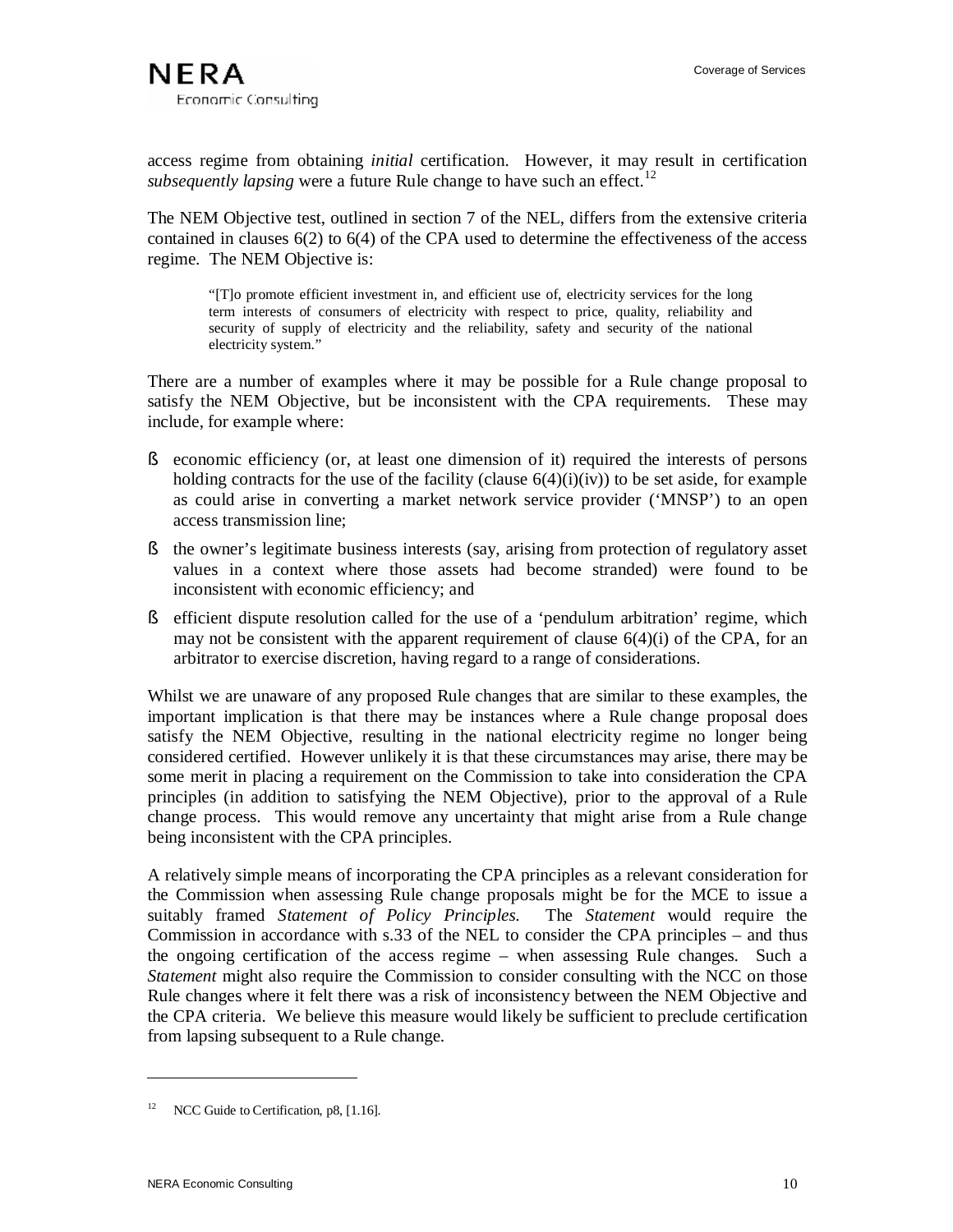### **3.2.2. Services defined by the Commission in the rules**

Turning now to coverage of specific services*,* the Commission has sought to clarify the definition of services subject to the application of the transmission rules. The Commission has indicated that its intention was to provide a clearer delineation of transmission services between a control form of regulation and less intrusive forms, such as negotiate/arbitrate, in line with the relative market power and degree of contestability for the services provided.<sup>13</sup> This approach is consistent with the view of the NCC, which has indicated that: $14$ 

"The required extent of regulatory intervention and the structure of the access regime as a whole depend on the nature of the services covered by the access regime. Where the services covered are characterised by an incumbent service provider and many relatively small potential access seekers, a greater degree of regulatory intervention and a more prescriptive access regime may be required to satisfy the clause 6 principles. The greater degree of prescription may be necessary to address, in particular, information and negotiating power asymmetries between access seekers and the infrastructure service provider. Addressing such asymmetries through the access regime may be necessary to facilitate effective access negotiations."

The Commission has defined three separate categories of transmission services for application of the Rules. These are:

- § *prescribed* transmission services, which constitute those provided by shared network infrastructure that exhibit strong economies of scale and externalities such that competition is unlikely to be feasible, and are limited to those that have relatively uniform preference characteristics across the network, specifically (see Chapter 6A, Rules 6A.2-  $6A.8$ :<sup>15</sup>
	- use of system services supplied by the shared transmission network which meet (but do not exceed) the network performance requirements specified under legislation of a participating jurisdiction (including instruments made or issued under such legislation, eg, regulations, codes, licences) and the network performance requirements set out in Schedule 5.1 of the Rules;
- § *negotiated* transmission services, which are those dedicated or requested by specific parties and characterised by either a lack of homogeneity, limited market power, or material countervailing power, specifically (see Rules, Part C – "Negotiated Transmission Services – Regulation of Pricing",  $6A.9$ :<sup>16</sup>
	- connection services (entry, exit and TNSP to TNSP connection services);
	- use of system services supplied by the shared transmission network that exceed the network performance requirements under any legislation of a participating jurisdiction

<sup>&</sup>lt;sup>13</sup> Australian Energy Market Commission, "Rule Determination: National Electricity Amendment (Economic Regulation of Transmission Services) Rule 2006 No.18" 16 November 2006, pxvi, (Hereafter: 'AEMC Final Report').

<sup>&</sup>lt;sup>14</sup> NCC Guide to Certification, p12, [2.8].

<sup>&</sup>lt;sup>15</sup> Part C of Chapter 6A of the Rules defines prescribed transmission services and regulates the revenues that may be earned from such services.

<sup>&</sup>lt;sup>16</sup> Part D of Chapter 6A of the Rules defines negotiated transmission services and regulates the prices that may be charged by TNSPs for the provision of such services.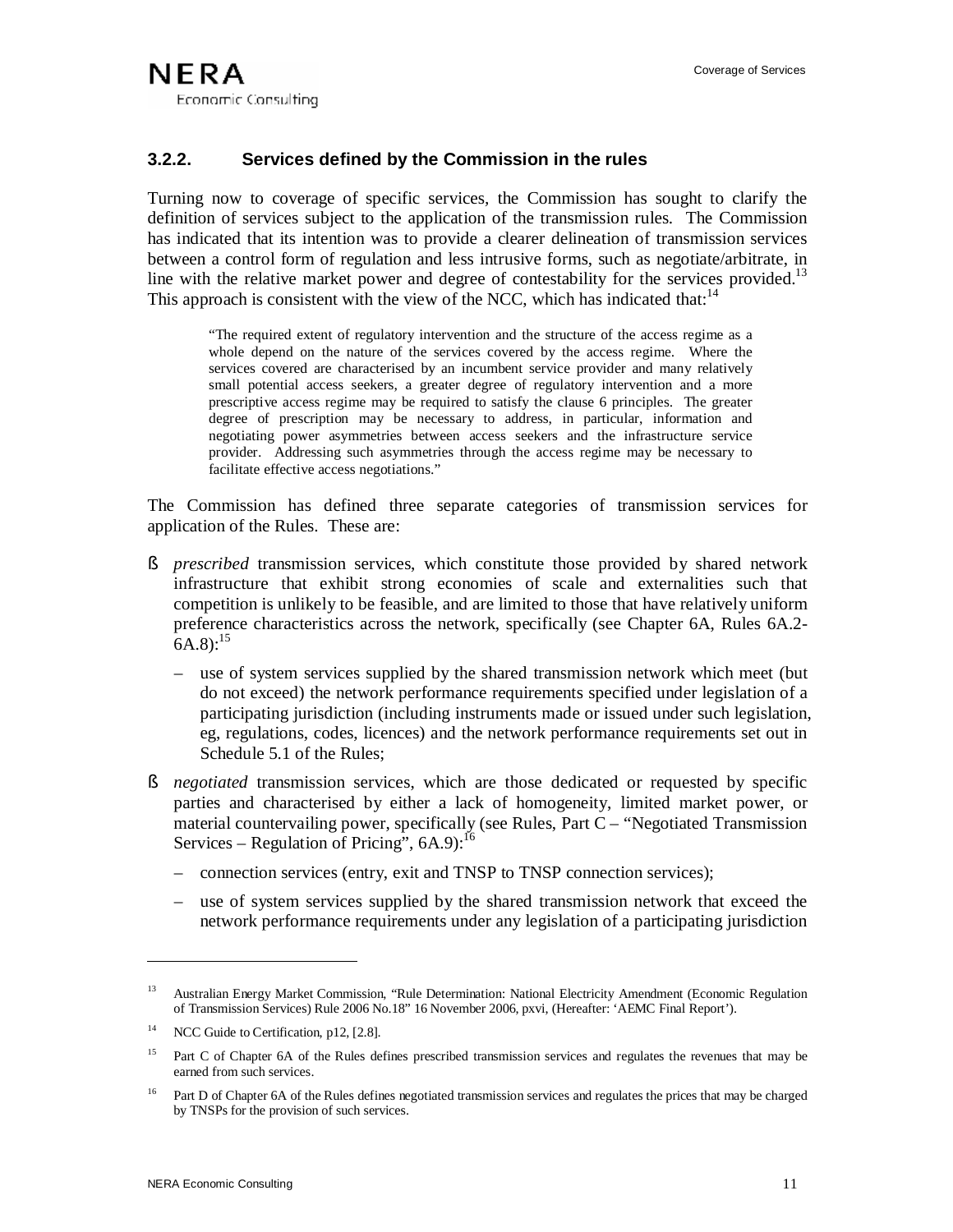(including instruments made or issued under such legislation, eg, regulations, codes, licences) or which are above or below the network performance requirements set out in Schedule 5.1 of the Rules; and

- use of system services in respect of agreed transmission network augmentations or extensions for loads, generators and MNSPs; and
- § *market network services*, which are any transmission services that are not, and never have been, the subject of a revenue determination or any prescribed distribution service.<sup>17</sup>

Having classified services in this way, the Rules assign forms of regulation to each, commensurate with their market power characteristics:

- § for *prescribed* transmission services, the Rules require the AER to use a *CPI-X revenue cap* form of price control and the associated revenue allowance using the building block methodology. The Commission has indicated that it considers this approach allows the AER to apply appropriate constraints on the exercise of market power, the recovery of efficient costs while providing incentives for cost efficiency improvements in the future, consistent with the requirements of the NEL; $^{18}$
- § for *negotiated* transmission services, where there are fewer market failure concerns, the Rules specify the less intrusive and less administratively costly *commercial negotiation* form of regulation. The Commission has indicated it expects the end-users of these services to be larger and better resourced, possess countervailing market power, making commercial negotiations a feasible proposition, consistent with the NEM Objective;
- § for *market network* services, *no regulation* applies.

Services that fall outside these definitions, for example consultancy services, are not subject to any form of regulation, and have been treated by the Commission as being outside of the Rules. These services would not satisfy the requirements of clause  $6(3)(a)$  of the CPA, and therefore could not form part of the access regime. Importantly, unlike the previous electricity code, the Rules make no reference to these 'unregulated services', since the electricity regulatory regime does not apply to them.

The Rules also provide a definition of a *contestable* service, which for a transmission service is defined as:

> "[A] service which is permitted by the laws of the relevant *participating jurisdiction* to be provided by more than one *Transmission Network Service Provider* as a contestable service or on a competitive basis."

The Rules are silent on the form of regulation to apply to these contestable transmission services, since they fall outside of the definitions of prescribed and negotiable transmission services. Clause  $5.3.3(b)(3)$  provides that a TNSP must inform a connection applicant where a network service is contestable. Importantly, because the definitions for prescribed and negotiated transmission services do not relate to the definition of contestable services, there

<sup>17</sup> Rule 2.5.2 defines the conditions that must be satisfied for a network service to be classified as a market network service.

Section  $35(3)(a)$  and (b), NEL.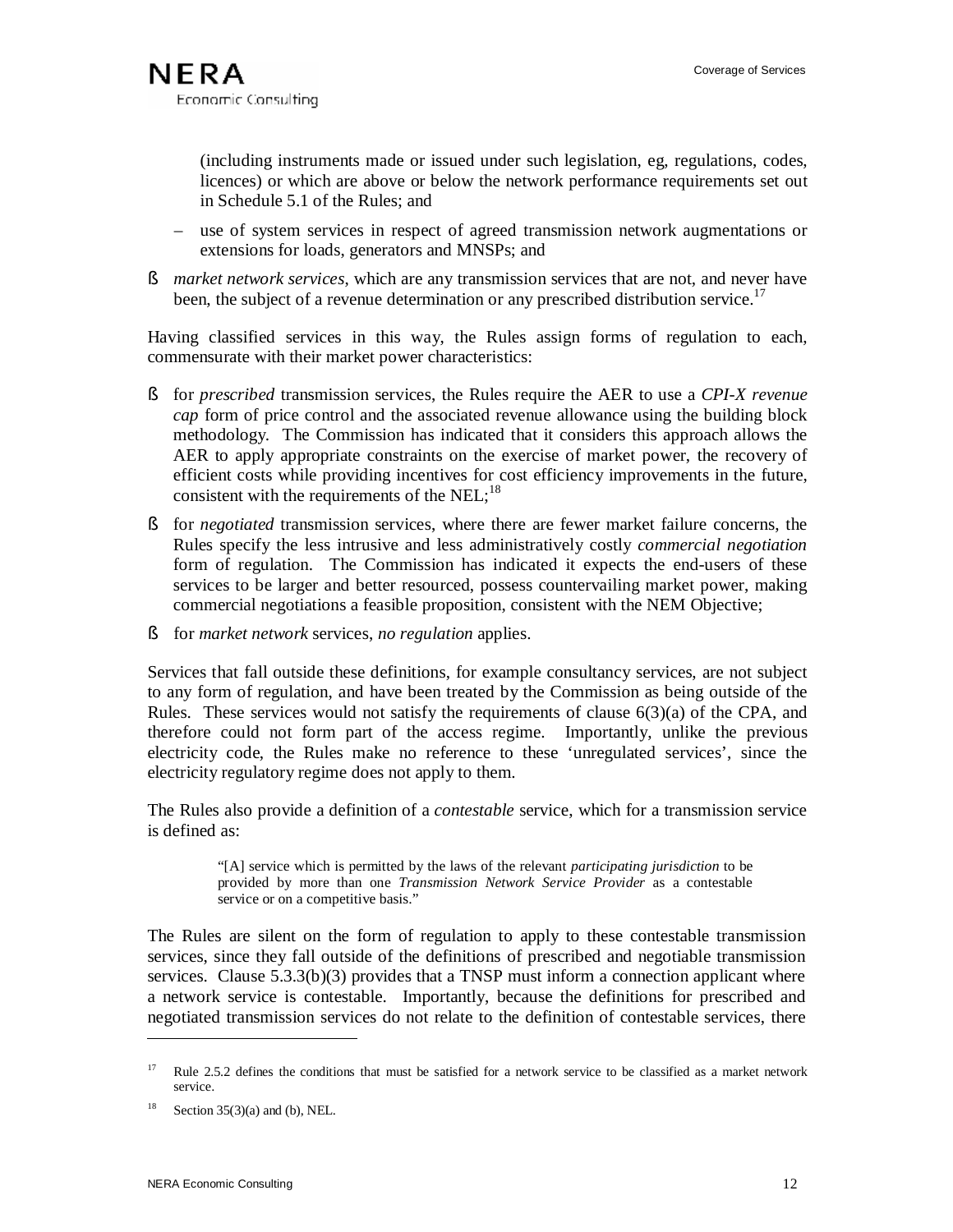is no scope for a state or territory jurisdiction to alter the application of the controlled or negotiated forms of regulation to these services, absent an appropriate Rule change.<sup>19</sup> Figure 1 below summarises the three broad transmission service classifications.





<sup>&</sup>lt;sup>19</sup> This is not the case for negotiable distribution services that excludes contestable distribution services. For distribution therefore, a state or territory jurisdiction could alter the application of the Rules to otherwise negotiable distribution services through the passing of a law making the service contestable. While the presence of this link in the definition of negotiable distribution service to contestable services is unlikely to impact on an application for certification of the electricity regime, it may affect certification if a jurisdiction chose to modify the application of the Rules to distribution services in a specific jurisdiction.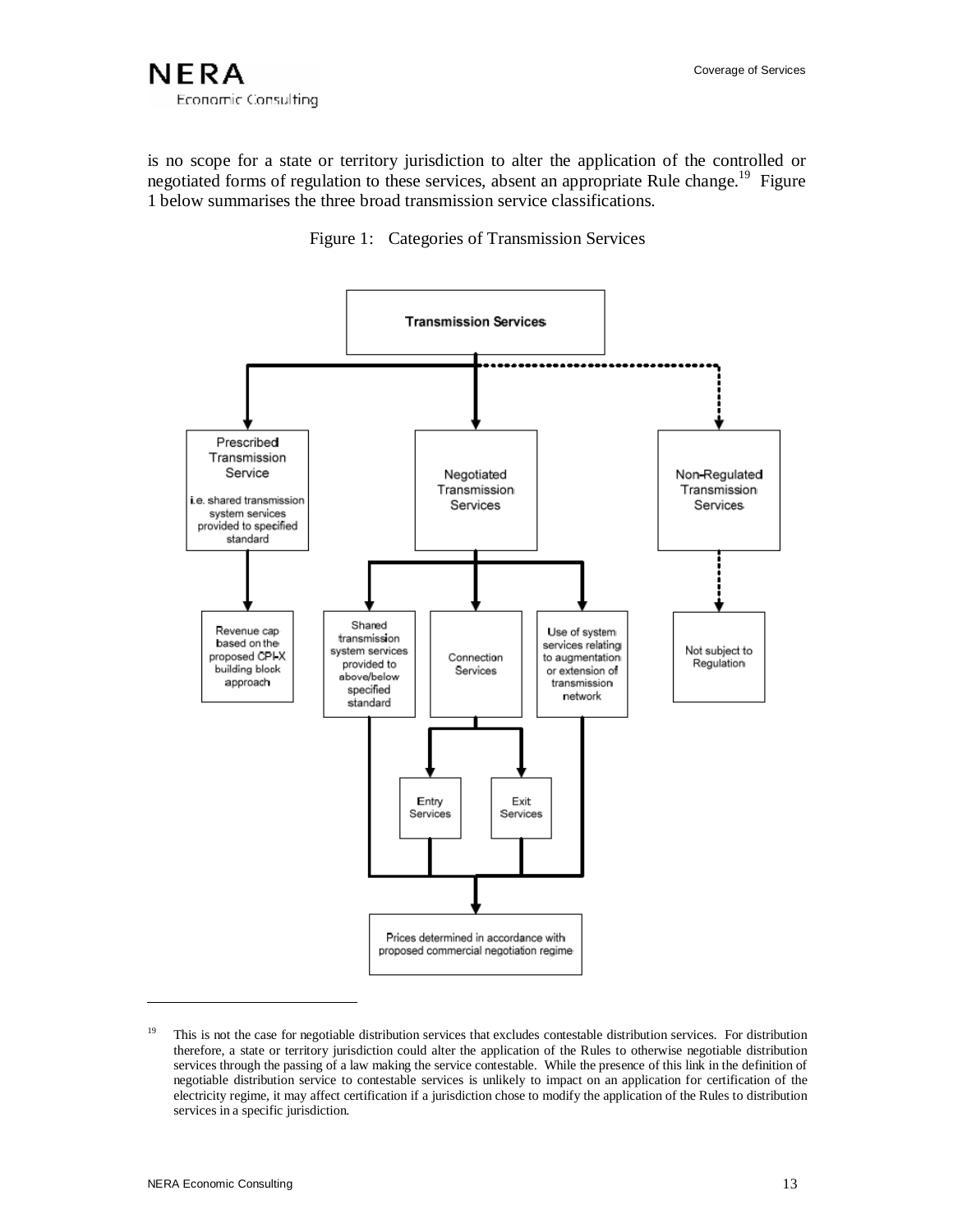Finally, the Rules incorporate various requirements relating to the standard at which transmission services must be provided. The 'standard' requirements are outlined in Schedule 5.1 and 5.1a of the Rules. However, in developing the service definitions, the Commission indicated that it was keen to provide incentives for TNSPs to negotiate prices and terms and conditions for dedicated service and non-standard use of system services directly with generators and large users. Accordingly, there is flexibility in the Rules for services to be provided in excess of these standards by agreement.

Moreover, in its final service taxonomy, the Commission acknowledged that there may be instances where it would be efficient for TNSPs to undertake investments that exceed the Schedule 5.1a and 5.1 requirements in anticipation of future performance requirements. To achieve this, the Commission has defined an *above-standard system shared transmission service* where an above standard investment leads to system-wide benefits. These are each intended to provide further incentives for cost and performance efficiency improvements.

### **3.2.3. Scope for review**

Clause 6(4)(d) requires an access regime to provide scope for review of the application of access rights. The national electricity regime provides this requirement through:

- § the Rule change process in Part 7 of the NEL, whereby any person can request the Commission to make a Rule;<sup>20</sup> and
- § the right to judicial review of Commission decisions, contained in Division 3 of the NEL.

These elements of the regime allow any person potentially to alter the coverage of the access regime through proposing a Rule change to that effect. Such a Rule change proposal might be accepted if the market power characteristics of the services, as currently defined, had changed sufficiently to warrant a change to the applicable form of regulation.

# **3.3. Summary**

By way of summary, our key conclusions in relation to coverage are:

- § the NEL, the Rules and the *Australian Energy Market Commission Act 2005* would likely form the basis of the electricity access regime for the purposes of certification;
- § the inclusion of the Rule change process, as provided for in Part 7 of the NEL, is unlikely to affect the prospects for *initial* certification of the regime - however to the extent a *subsequent* Rule change might satisfy the Rule making test, but not the CPA requirements, this may result in certification lapsing;
	- to rectify this concern, it may be prudent to require the Commission to take into consideration the CPA requirements, in addition to the NEM Objective, when assessing Rule change proposals;

<sup>&</sup>lt;sup>20</sup> Section 91(1) NEL.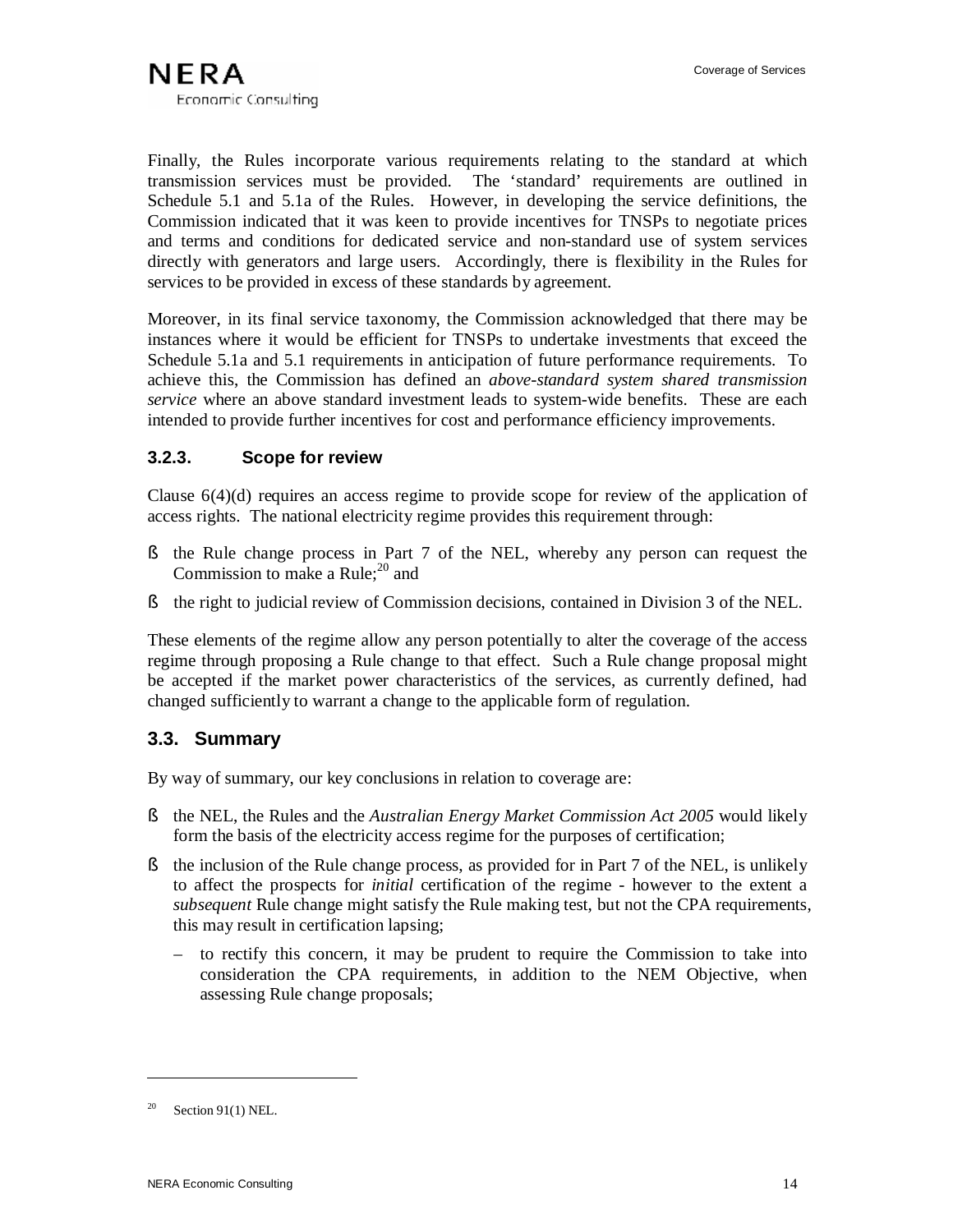- this could potentially be effected through the issuance by the MCE of a suitably framed *Statement of Policy Principles* which, in accordance with s.33 of the NEL, must be considered by the Commission when assessing Rule change proposals;
- § the Commission has split those transmission services subject to regulation under the rules into two broad categories – *prescribed* and *negotiated* transmission services based on their market power characteristics;
	- prescribed services are subject to control form of price regulation; while
	- negotiated services are subject to a negotiate form of regulation with access to binding arbitration; and
	- any services falling outside of these two definitions are not subject to any form of regulation; and
- $\S$  there is scope for these service definitions and thus the coverage of the regime to change through the Rule change and judicial review processes contained in the NEL.

**Conclusion:** The electricity access regime as defined by the NEL and the Rules appears to satisfy the CPA requirements relating to the coverage of services.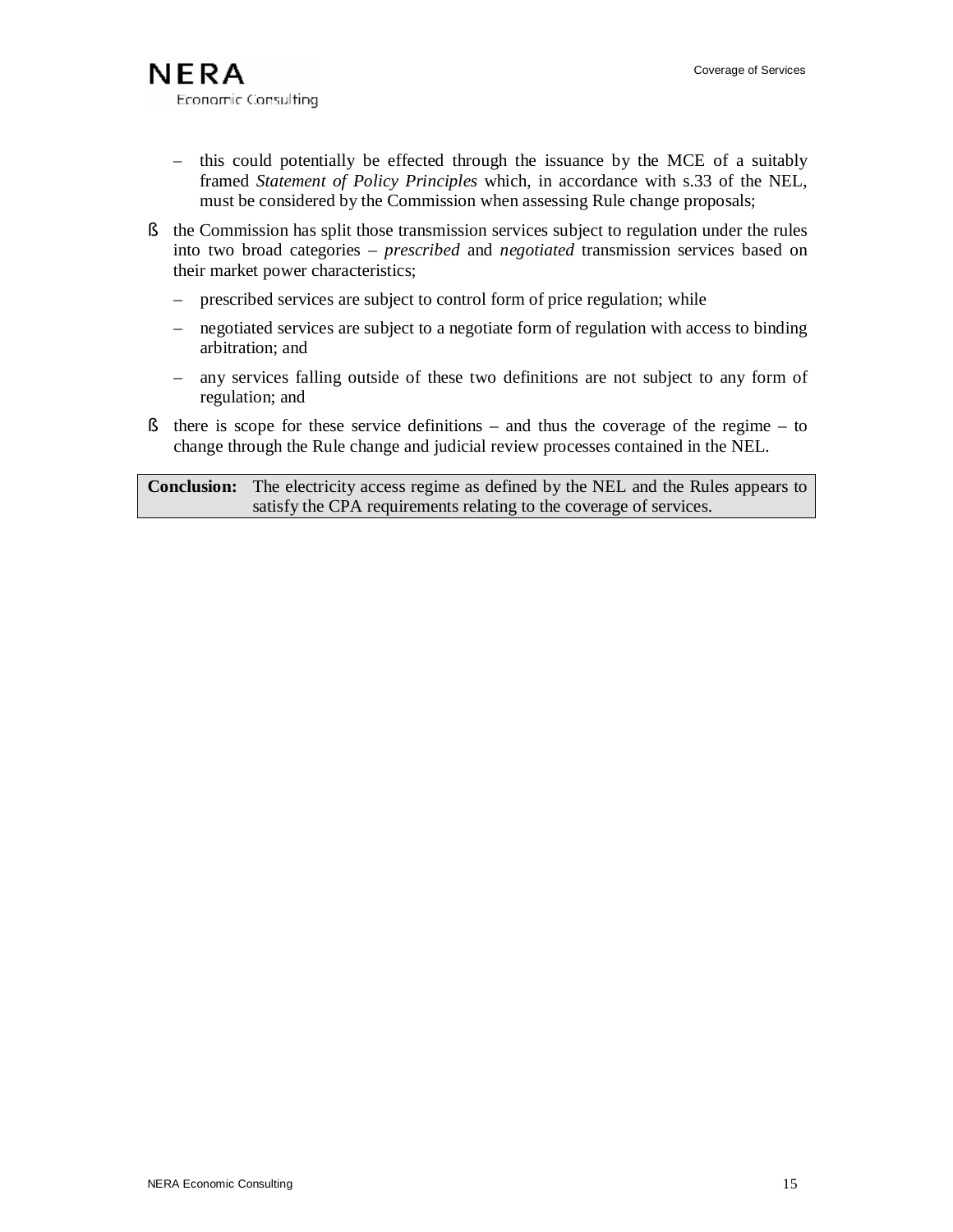# 4. Appropriate Forms of Regulation

The access regime must specify appropriate forms of regulation for the transmission services covered by the regime. In assessing the Commission's approach to classifying transmission services and assigning forms of regulation against the CPA criteria, two key issues emerge:<sup>21</sup>

- § First, has the Commission defined *prescribed* and *negotiated* services consistently with the requirements of the CPA?; and
- § Second, for *prescribed* services, can the regime be said to conform to the balancing criteria specified in clause 6(4)(i) of the CPA?

Before considering these issues we first outline the certification requirements as they relate to the composition of the access framework in greater detail.

# **4.1. Certification Requirements – Forms of Regulation**

The relevant requirements regarding the definition of transmission services are contained in clauses  $6(4)(a)-(c)$  of the CPA. In summary, these clauses of the CPA as they relate to the application to the transmission regulatory regime require:

- § the access regime to provide an appropriate form of regulation to the transmission services covered by the regime; and
- § for *prescribed* services, evidence that the regime accounts for the requirements of clause  $6(4)(i)$ , meaning that the Commission has undertaken an appropriate balancing of the clause  $6(4)(i)$  factors.

These clauses of the CPA are discussed in greater detail below.

### **4.1.1. Appropriate forms of regulation**

Clause 6(4)(a) of the CPA establishes commercial negotiation as a cornerstone in determining access outcomes, with formal arbitration as the principal mechanism to resolve disputes.<sup>22</sup> The principle includes negotiation on price and other non-price matters such as safety and service standards. It states:

6(4) (a) Wherever possible third party access to a service provided by means of a facility should be on the basis of terms and conditions agreed between the owner of the facility and the persons seeking access.

However, markets characterised by certain structural features or dynamics may be poorly suited to the negotiate/arbitrate model of facilitating access. In particular, where countervailing bargaining strength is lacking or significant information asymmetries exist, more intrusive forms of regulation than the negotiate/arbitrate model of access may more

<sup>&</sup>lt;sup>21</sup> The access framework must also meet a number of additional requirements under the CPA, eg, that separate accounting arrangements be maintained for those services covered by the regime. These requirements are comparatively straightforward and pose only minor issues, hence they are discussed only briefly in section 7 below.

<sup>&</sup>lt;sup>22</sup> CPA, clauses  $6(4)(g)$  and (h).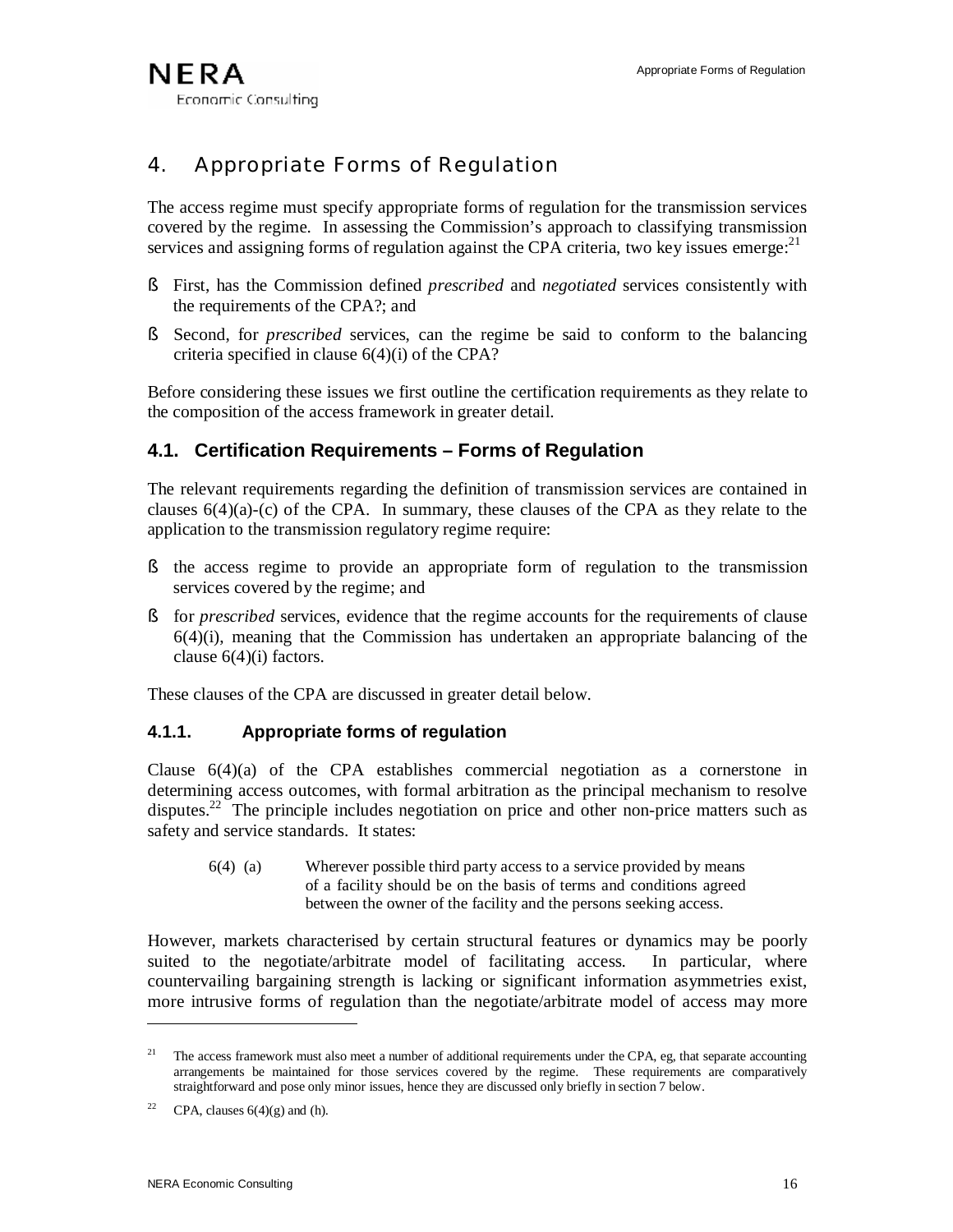closely replicate the outcome of a competitive market. Employing a negotiate/arbitrate framework in inappropriate circumstances risks creating protracted and costly disputes and inefficient access prices, as the NCC has acknowledged: $^{22}$ 

"For industries where access seekers have relatively poor information on which to base negotiations and/or where many access disputes are likely, a negotiate/arbitrate model may not ensure efficient outcomes."

Accordingly, clauses  $6(4)(b)$  and (c) complement clause  $6(4)(a)$  by recognising the need for underpinning regulatory measures where an access provider possesses substantial market power. In conjunction, clauses 6(a)-(c) require an **appropriate balance** between commercial negotiations and more intrusive regulatory intervention to facilitate access. The criteria contemplate that a regime may require independent regulatory guidance on indicative tariffs or reasonable price boundaries to best replicate the outcome of a competitive market. Specifically, the NCC has expressed that a proper consideration of clauses  $6(4)(a)-(c)$  must  $include: <sup>24</sup>$ 

"[A]n assessment of whether regulatory arrangements establish an environment in which third parties can enter effective access negotiations. In particular, the regulatory framework should appropriately guide market participants to address information and market power asymmetries."

In this regard, the NCC has indicated that access regimes may legitimately seek to restrict the role of the arbitrator and/or regulator in determining disputes or providing guidance on the terms and conditions of access. Such restrictions may be highly prescriptive, such as embedding into the access regime regulated tariffs that cannot be overturned, or less so, such as specifying asset valuation methodologies that a regulator is to apply.<sup>25</sup> However, the NCC has stated that in those instances where the terms and conditions of access are highly prescribed, the *process* by which those terms and conditions are brought about becomes particularly important.

Provided that regulatory processes are independent, and are also developed through open and transparent processes that allow appropriate stakeholder consultation, the precise regulatory terms and conditions will not be subjected to detailed scrutiny by the NCC.<sup>26</sup> However, the NCC has flagged that further inquiry will be warranted when:

- § the terms and conditions of access are highly prescribed; and
- § it has concerns with the regulatory process that brought about those terms and conditions.

In these circumstances, the NCC has indicated that before granting certification it will turn to consider whether actual and expressed outcomes are appropriate on the basis of the balancing

<sup>&</sup>lt;sup>23</sup> NCC Guide to Certification,  $p15$  [2.19].

<sup>&</sup>lt;sup>24</sup> NCC Guide to Certification, p25, [3.17].

<sup>&</sup>lt;sup>25</sup> NCC Guide to Certification,  $p47$ , [3.109].

<sup>&</sup>lt;sup>26</sup> NCC Guide to Certification, p48, [3.108].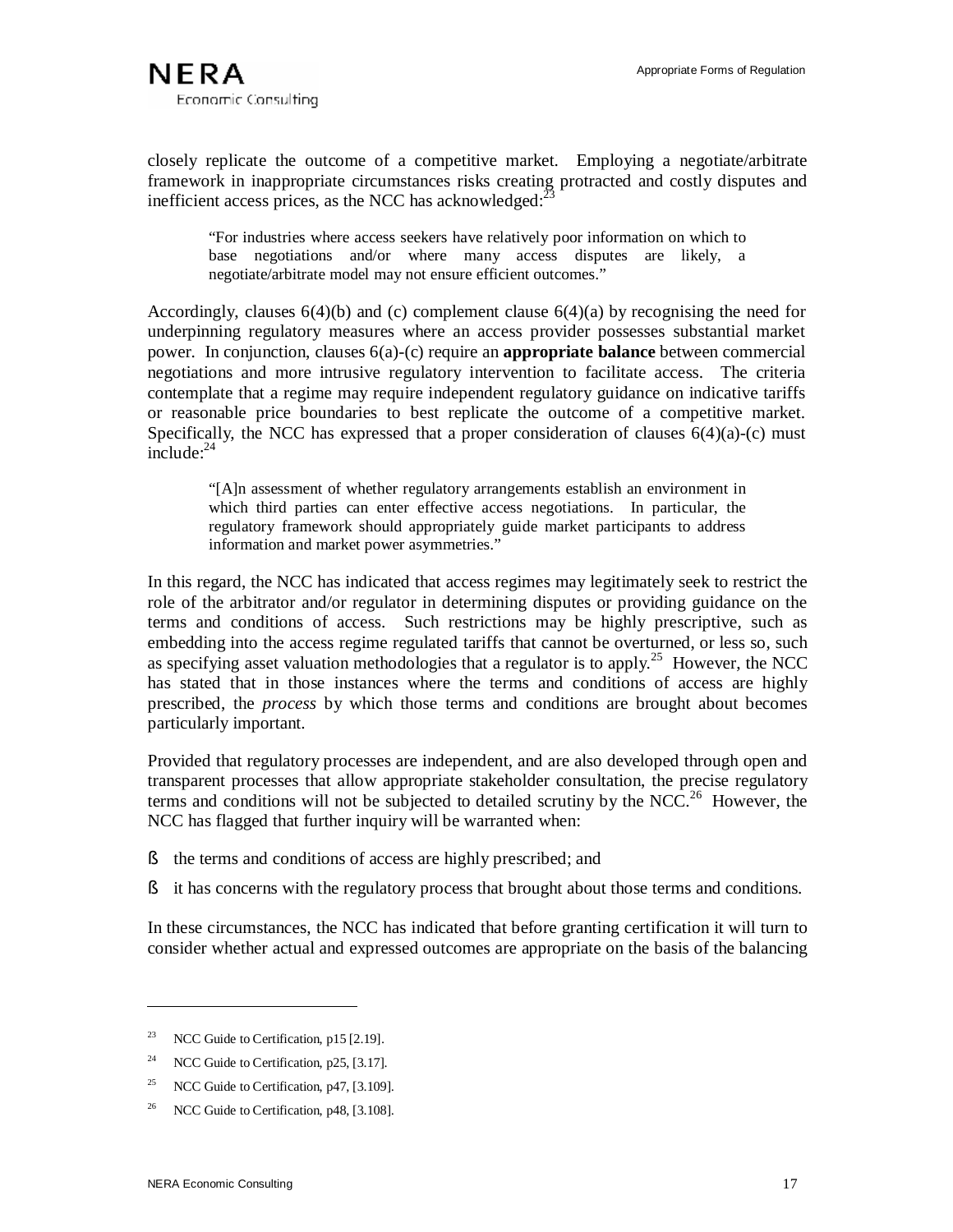criteria outlined in clause  $6(4)(i)$ . The balancing process implicit in clause  $6(4)(i)$  is outlined in section 4.1.2 below.

### **4.1.2. Striking an appropriate balance**

Clause  $6(4)(i)$  of the CPA sets out a series of considerations that a dispute resolution body must apply when determining terms and conditions of access. Where the *regulator* has at least part responsibility for clause  $6(4)(i)$  – as is the case when the regulator determines prices by applying a regulatory process established in the regime – clause  $6(4)(i)$  requires an appropriate balance to be struck between the range of factors. Specifically:

- 6(4) (i) In deciding on the terms and conditions for access, the dispute resolution body should take into account:
	- (i) the owner's legitimate business interests and investment in the facility;
	- (ii) the costs to the owner of providing access, including any costs of extending the facility but not costs associated with losses arising from increased competition in upstream or downstream markets;
	- (iii) the economic value to the owner of additional investments that the person seeking access or the owner has agreed to undertake;
	- (iv) the interests of all persons holding contracts for use of the facility;
	- (v) firm and binding contractual obligations of the owner or other persons (or both) already using the facility;
	- (vi) the operational and technical requirements necessary for the safe and reliable operation of the facility;
	- (vii) the economically efficient operation of the facility; and
	- (viii) the benefit to the public from having competitive markets.

To further assist in delineating this balancing exercise, the NCC has usefully indicated that the criteria can be grouped into three broad categories, as follows:<sup>27</sup>

- § criteria (i), (iv) and (v), which account for **the interests of the facility owner** and existing facility users;
- § criteria (ii), (iii) and (vi), which account for the **costs of providing access**. Such costs must be necessary and not reflect 'gold-plating' or other unnecessary measures; and
- § criteria (vii) and (viii), which expressly account for **efficiency objectives** and the benefits arising from competitive markets.

These categories are not mutually exclusive, which means that difficulties can arise when the criteria conflict. To this end, the NCC has indicated that the requirements will be satisfied

NCC Guide to Certification, p57, [3.147].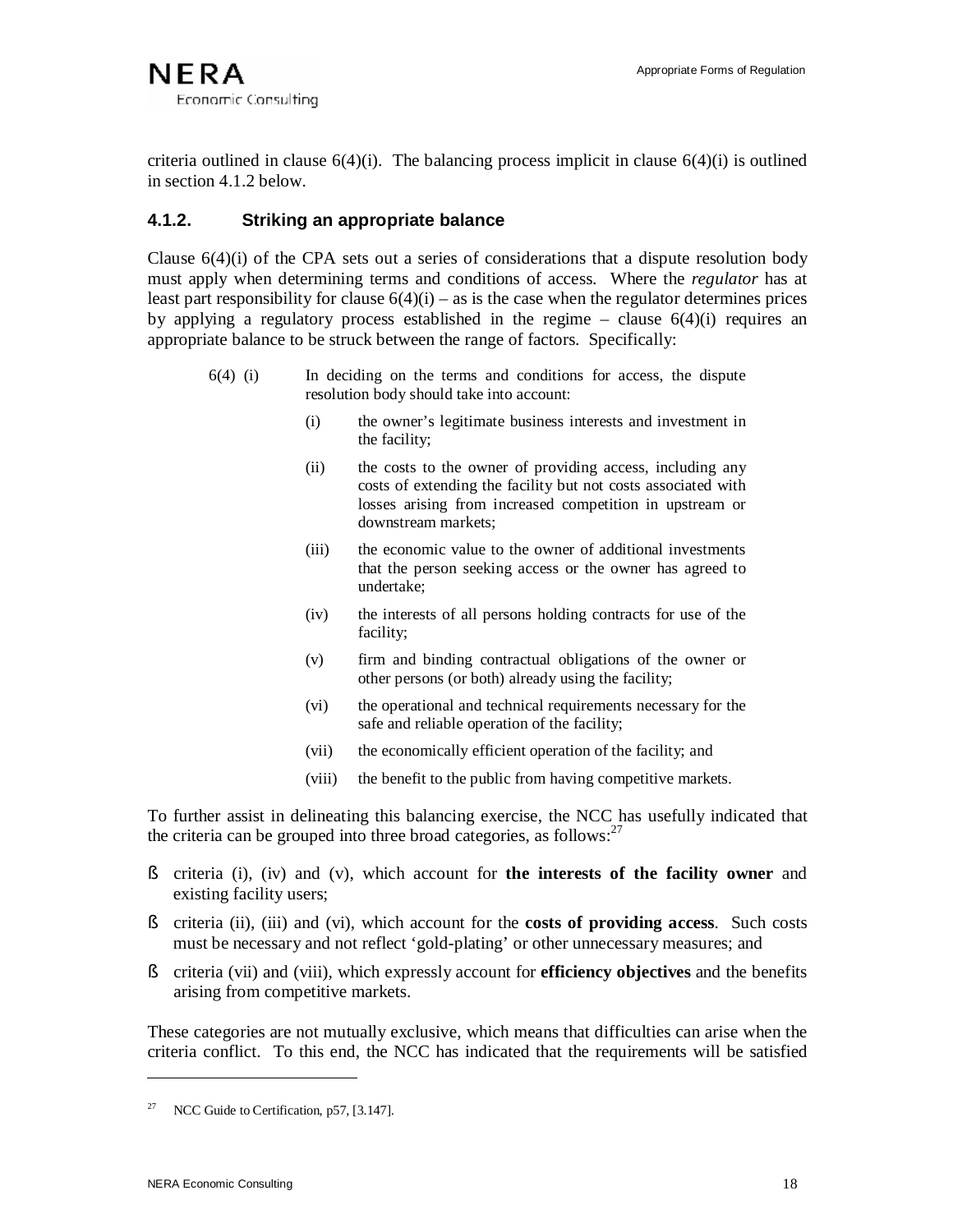provided the outcomes of the regulatory process are likely to lie within an 'appropriate range', taking into account the clause  $6(4)(i)$  criteria and the underlying intent of Part IIIA of the  $TPA<sup>28</sup>$  In specifying the bounds of an 'appropriate range' the Council has noted that:<sup>29</sup>

"[T]he underlying objective of Part IIIA … is to promote efficiency. The Council considers that a universal goal for economic regulation is to replicate (as far as possible) the efficiency outcomes that could otherwise be expected from the existence of effective or workable competition … On this basis, the Council considers that outcomes in an effective access regime can be expected to lie within a range of outcomes consistent with those likely to be achieved in an effectively competitive market."

In other words, those components of the access regime which depart from commercial negotiations as the means of facilitating access and for which the NCC has reservations regarding the regulatory processes will be assessed by reference to a widely accepted yardstick of regulatory effectiveness.

# **4.2. Application to Electricity Transmission Services**

To recap, there are two principal issues that must be considered when examining the framework contained in the electricity regulatory regime. First, does the national electricity regime appropriately define *prescribed* versus *negotiated* services? Second, for *prescribed* services, can the regime be said to conform to the balancing criteria specified in clause 6(i) of the CPA. These issues are addressed in turn below.

### **4.2.1. Does the regime appropriately define transmission services?**

The Commission's approach to defining transmission services and the relevant form of regulation to apply to each was informed by an assessment of the relative market power characteristics for each defined service:

- § for **prescribed services**, where the Commission believed there was significant potential for the exercise of market power by TNSPs, the Rules provide for access via a revenue cap form of price control, based on the building block methodology;
- § for **negotiated services**, where there are likely to be fewer market failure concerns, the Commission specified in the Rules for a commercial negotiation form of regulation; and
- § for **services that fall outside these definitions**, eg, consultancy services, no regulation applies.

The Commission appears to have been highly cognisant of the need to aim to replicate as closely as possible the outcome of a competitive market in determining the forms of regulation to apply to access. Throughout its review of the economic regulation of transmission services the Commission has repeatedly emphasised that the key role of

NCC Guide to Certification, p49, [3.111].

<sup>&</sup>lt;sup>29</sup> NCC Guide to Certification, p57, [3.149].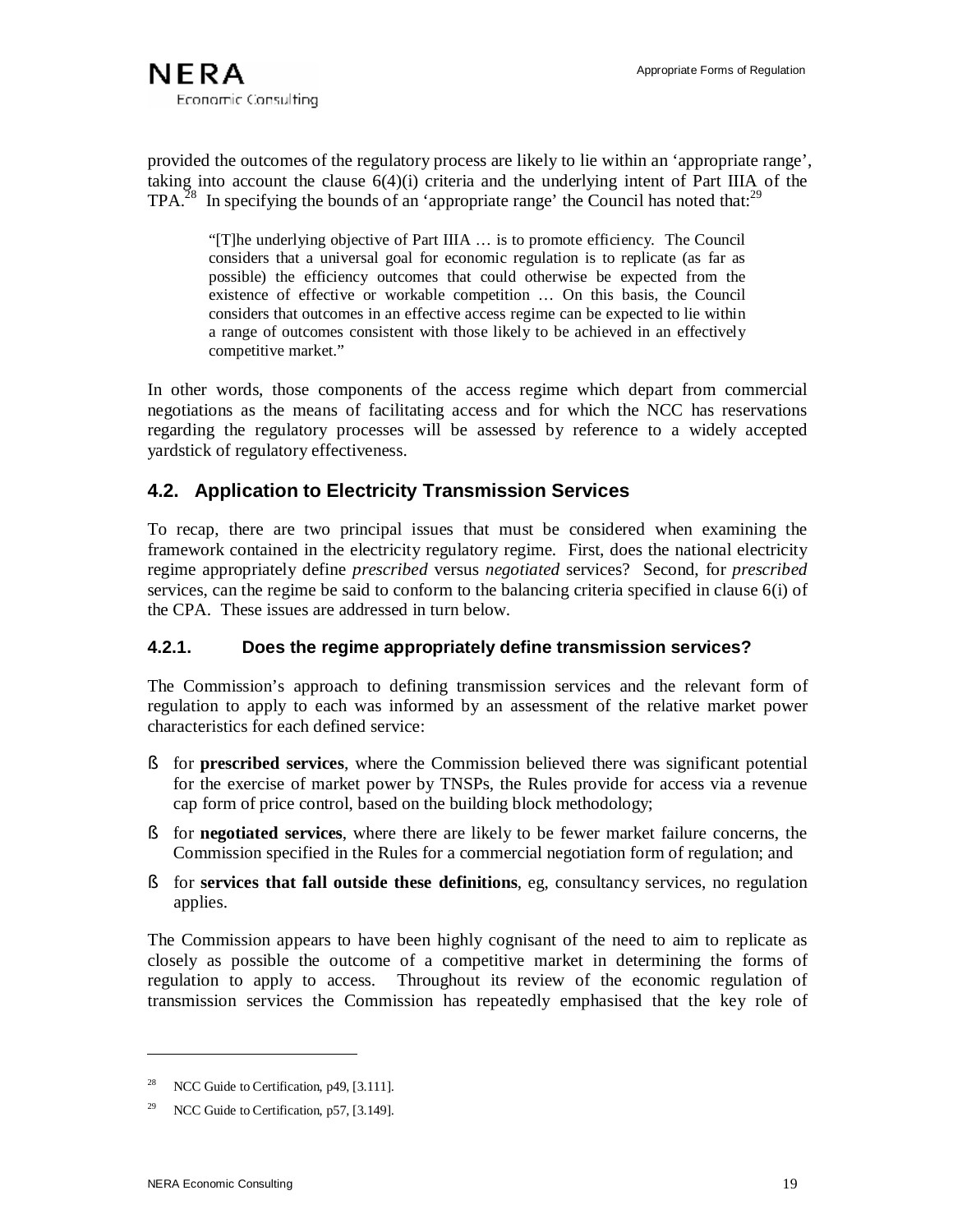economic regulation is to support measures to contain the exercise of market power with targeted incentives for efficient investment and operation of transmission services.<sup>30</sup>

"Providing incentives to regulated businesses is intended to reproduce, to the extent possible, the behaviours and outcomes that would occur in an effectively competitive market. Such incentives are an important means of addressing the information asymmetry problem and of aligning the performance of TNSPs with the interests of network users."

The classification exercise implicit in clauses  $6(a)$ -(c) as articulated by the NCC thus appears to be wholly consistent with the approach employed by the Commission in classifying transmission services in its recent review of the Rules relating to the economic regulation of transmission services. In deciding upon this broad taxonomy, the Commission was of the view that: $31$ 

- § its approach to **prescribed services** allows the AER to apply appropriate constraints on the exercise of market power, whilst facilitating the recovery of efficient costs and providing incentives for cost efficiency improvements in the future, consistent with the requirements of the NEL; and  $32$
- § for the expanded ambit of services to which **commercial negotiations** apply, the endusers of those services are likely to be larger and better resourced, and possess countervailing market power, making such negotiations a feasible and efficient proposition.

In assigning the forms of regulation to apply to each transmission service – and thus the means by which access is obtained – the Commission has therefore very likely struck an appropriate balance between commercial negotiations and more intrusive regulatory intervention, consistent with the CPA requirements.

Furthermore, the Rules seem to provide sufficient direction and guidance about the **regulatory principles and procedures** governing the obtainment of access to *prescribed* transmission services. This would therefore likely preclude the NCC from undertaking an assessment of the regulatory arrangements pertaining to prescribed services by reference to clause  $6(4)(i)$  of the CPA.<sup>33</sup> Indeed, the framework would appear to feature robust regulatory design and should, over time, increase the predictability and consistency of regulatory decision making. In particular:

<sup>&</sup>lt;sup>30</sup> AEMC Draft Report, pxvii.

<sup>&</sup>lt;sup>31</sup> Australian Energy Market Commission, "Review of the Electricity Transmission Revenue and Pricing Rules: Transmission Revenue: Rule Proposal Report, Draft National Electricity Amendment (Economic Regulation of Transmission Services) Rule 2006, February 2006, p35 (Hereafter: "AEMC Draft Report").

 $32$  Section 35(3)(a)&(b), NEL.

 $33$  The NCC has indicated that in those circumstances where the regulator becomes the de facto dispute resolution body – as is effectively the case when the AER determines the regulated revenue cap under chapter  $6 - it$  will undertake a clause  $6(4)(i)$  assessment if it feels the regulatory processes were deficient. See the discussion in section 4.1.2 for more detail.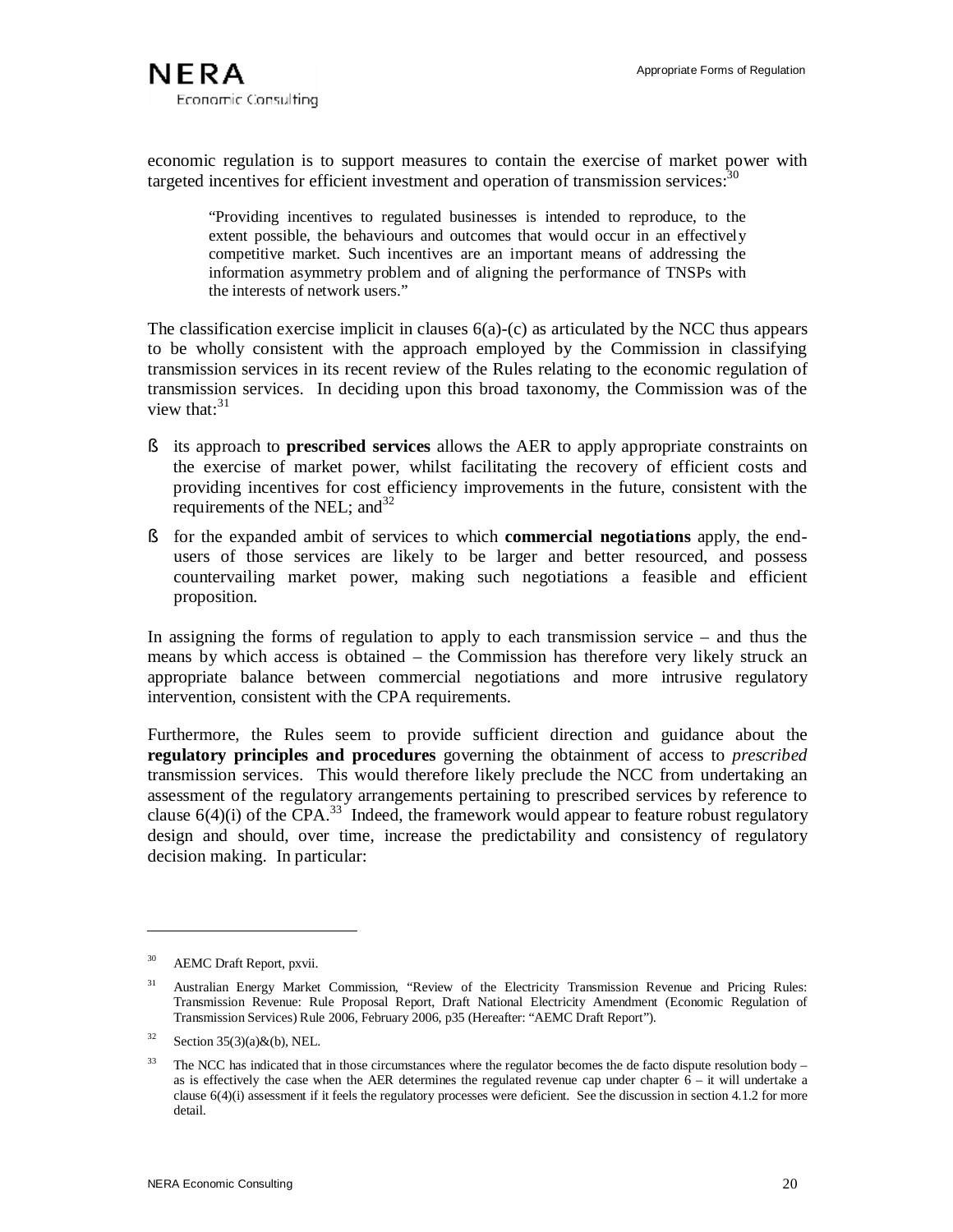- § the Rule making process that brought about the regulatory regime relating to both prescribed *and* negotiated services (ie, the review of the economic regulation of transmission services) has involved an open, transparent regulatory decision making process; and
- § the regulatory processes ultimately enshrined within the Rules particularly as they relate to *prescribed* services – are likely to result in terms and conditions for access that will maximise market efficiency.

The Rule making process *itself* has involved, and will likely continue to involve, substantial formal consultation and numerous opportunities for involvement by all interested stakeholders. Moreover, the transparent and timely processes incorporated in Part E of the rules *following* the Rule making process appear well suited to:

- § reduce regulatory risk, which is a key requirement for effective regulation;
- § provide certainty about the dates for regulatory decisions knowing there is no scope for delays;
- § provide TNSPs with an incentive to provide their best available information; and
- § require the AER to assess proposals in a timely manner.

The Part E process codifies the comparative regulatory practice under the ACCC's *Statement of Regulatory Principles* ('SRP'). A high-level summary of the regulatory process is reproduced in figure 2 below.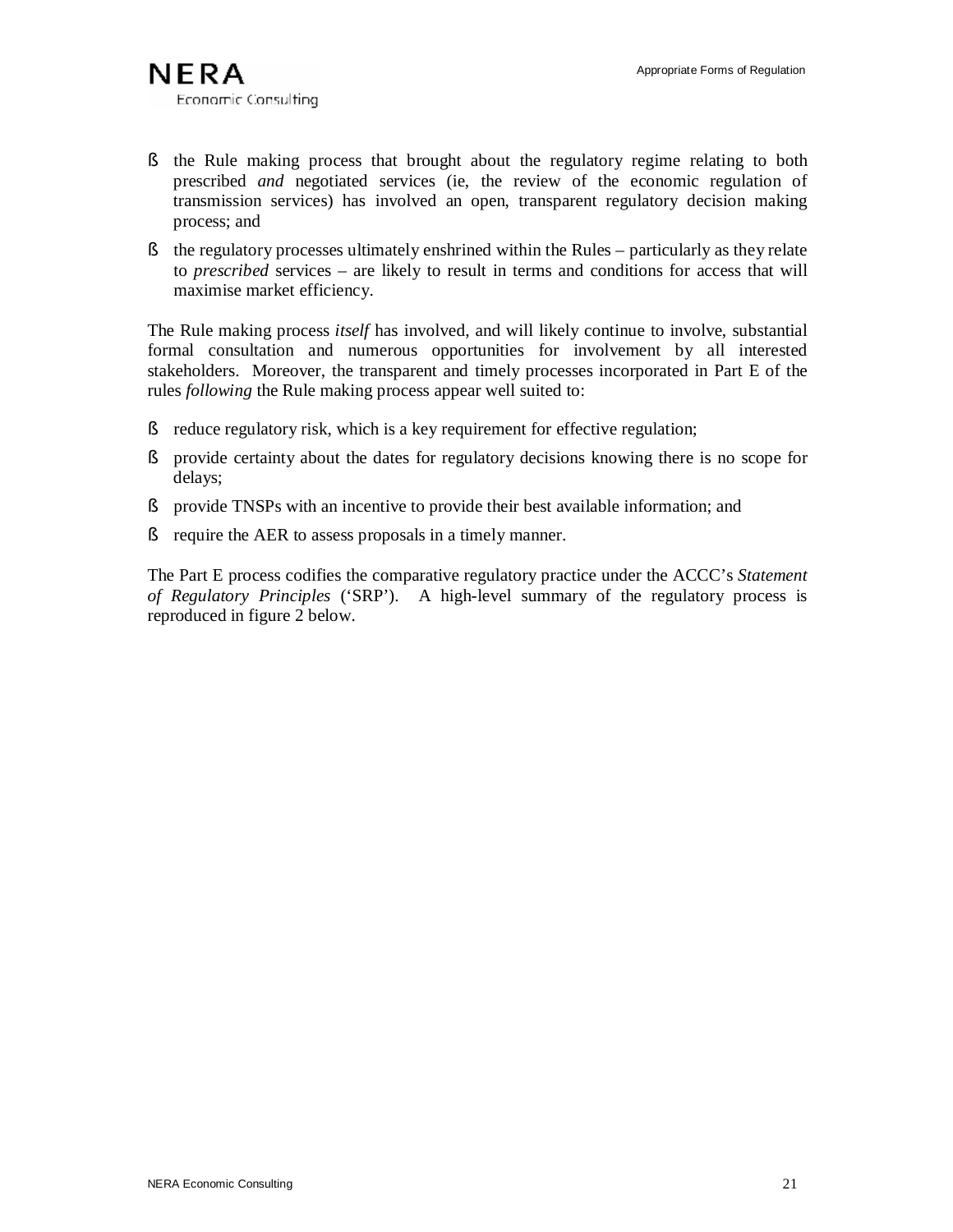**NERA** Economic Consulting

| <b>Stages</b>                     | Prior to start of<br>next regulatory<br>period | <b>Time Period</b>                                                                                                                                                                                                                                                                                                                      |
|-----------------------------------|------------------------------------------------|-----------------------------------------------------------------------------------------------------------------------------------------------------------------------------------------------------------------------------------------------------------------------------------------------------------------------------------------|
| 1. Application<br>2. Consultation | 13 Months                                      | TNSP submits to AER:<br>1 Month<br>Revenue Proposal<br>Proposed negotiating framework                                                                                                                                                                                                                                                   |
|                                   | 12 Months                                      | AER may notify non-<br>1 Month<br><b>No Notification</b><br>compliance with guidelines                                                                                                                                                                                                                                                  |
|                                   | 11 Months                                      | TNSP must submit compliant Revenue<br>Proposal, proposed negotiating<br>framework and⁄or related information.<br>1 Month<br><b>AER</b> publishes:<br>Revenue Proposal, Proposed negotiating framenwork and related information<br>AER's proposed Negotlated Transmission Service Pricing Criteria<br>Invitation for written submissions |
|                                   | 10 Months                                      | 20 business days after<br>publication of Revenue<br>AER may publish issues paper<br>Proposal                                                                                                                                                                                                                                            |
|                                   | 9 Months                                       | <b>AER</b> publishes:<br>30-40 business days after<br>publication of Revenue<br>Submissions<br>Proposal                                                                                                                                                                                                                                 |
| <b>t</b> Decision<br>3. Draf      | 7 Months                                       | AER publishes:<br>80 business days after<br>· Draft decision<br>publication of Revenue<br>Notice of making draft decision<br>Proposal<br>Notice of predetermination conference<br>Invitation of written submissions                                                                                                                     |
|                                   | 6% Months                                      | 5-15 business days after<br>AER holds pre-determination<br>publication of draft decision<br>conference                                                                                                                                                                                                                                  |
|                                   | 5% Months                                      | TNSP may submit to AER:<br>30 business days after<br>Revised Revenue Proposal<br>publication of draft decision<br>Revised proposed negotiating<br>framework, and AER publishes them                                                                                                                                                     |
|                                   | 31/ <sub>2</sub> Months                        | 50-70 business days after<br>Submission on draft decision (to be published by AER)<br>publication of draft decision                                                                                                                                                                                                                     |
| 4. Final<br>Decision              | 2 Months                                       | <b>AER</b> publishes:<br>Final decision (i.g. transmission determination)<br>š.<br>100 business days after<br>Notice of making final decision<br>publication of draft decision                                                                                                                                                          |

Figure 2: Timeline for Regulatory Processes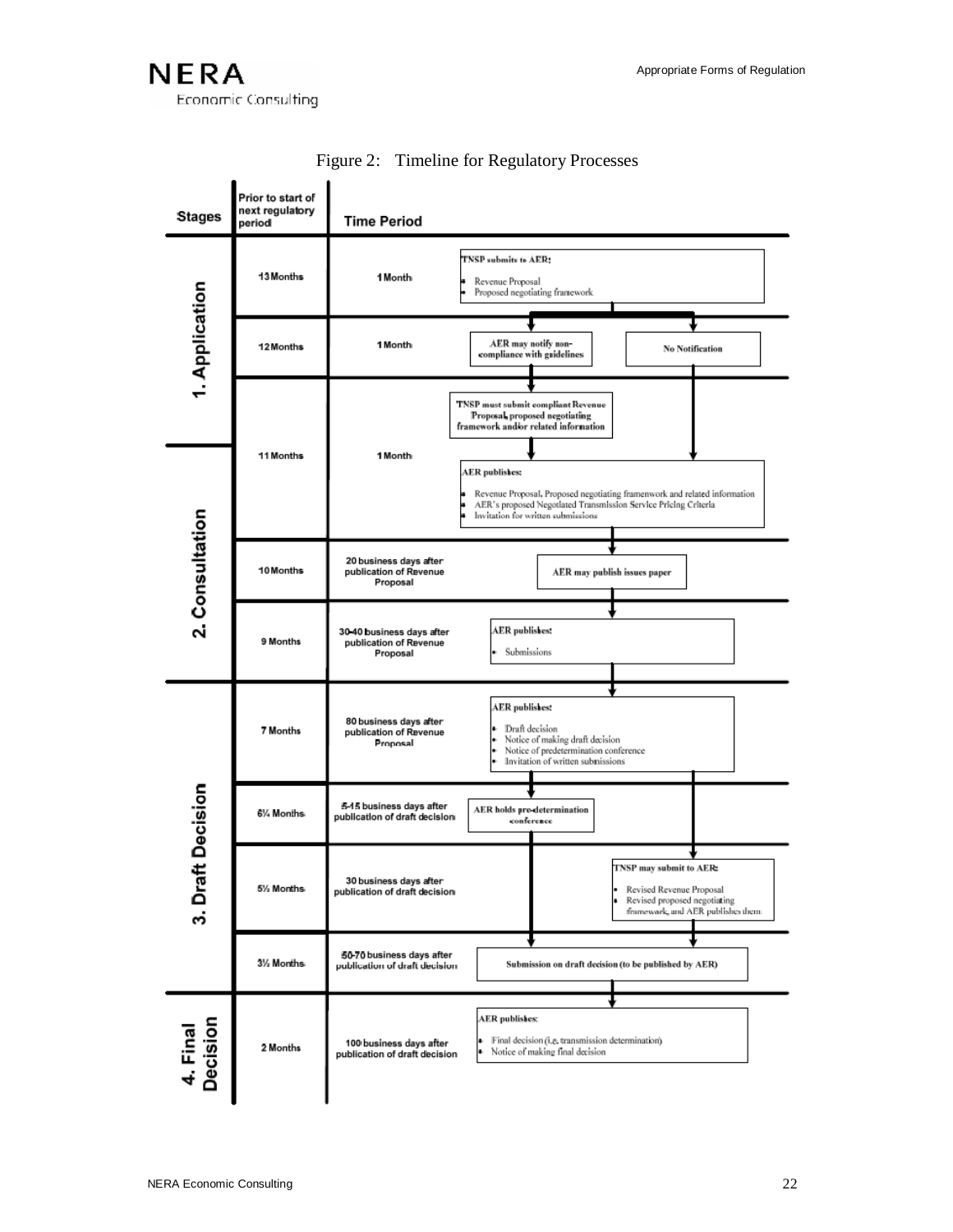The codified regulatory processes will very likely improve the efficiency and quality of regulated decisions pertaining to the terms and conditions of access for prescribed services. In turn, this will improve the likelihood that market outcomes will better reflect those obtainable in an effectively competitive market. In other words, the actions of the Commission in classifying prescribed and negotiated transmission services were procedurally robust.

Nevertheless, were the NCC to have some concerns with these regulatory processes, it would need to consider the access arrangements for prescribed services by reference to the clause  $6(4)(i)$  criteria. Our assessment of the regulatory framework relating to prescribed services against the clause 6(4)(i) requirements is outlined below.

**Summary:** In assigning the forms of regulation to apply to each transmission service the Commission has very likely struck an appropriate balance between commercial negotiations and more intrusive regulatory intervention, consistent with the CPA requirements. The Rules seem also to provide sufficient direction and guidance about the regulatory principles and procedures governing the obtainment of access to *prescribed* transmission services.

# **4.2.2. Was an appropriate balance struck for** *prescribed* **services?<sup>34</sup>**

If the NCC were to examine the regulatory framework relating to prescribed transmission services against the clause  $6(4)(i)$  criteria, the balancing exercise undertaken by the Commission in specifying prescribed versus negotiated services would very likely conform to the requirements articulated by the NCC. In determining the regulatory arrangements governing terms and conditions for prescribed services, the Commission has indicated that it sought to reflect and balance the need for economic regulation to provide:<sup>35</sup>

- § "an appropriate degree of certainty about the regulatory framework and investment environment in order to encourage timely and efficient development of network capacity;
- § effective incentives to encourage TNSPs to build and operate their systems efficiently;
- § incentives for TNSPs to effectively manage the risks that are reasonably within their control; and
- § incentives for TNSPs to improve service quality where this is sufficiently valued (collectively) by customers and disincentives for TNSPs to increase profitability by inefficiently reducing service quality, particularly at times where it is most valued by the market."

This approach appears to be wholly consistent with the balancing exercise contemplated by clause  $6(4)(i)$  in that it expressly accounts for:

<sup>34</sup> Note that this assessment relates solely to *prescribe*d services, for which the AER is essentially the dispute resolution body (subject to judicial review). The clause 6(4)(i) criteria as it relates to negotiated services is discussed in section 6.2 below when the chapter 8 and 6A dispute resolution frameworks are examined.

<sup>&</sup>lt;sup>35</sup> AEMC Draft Report, pxviii.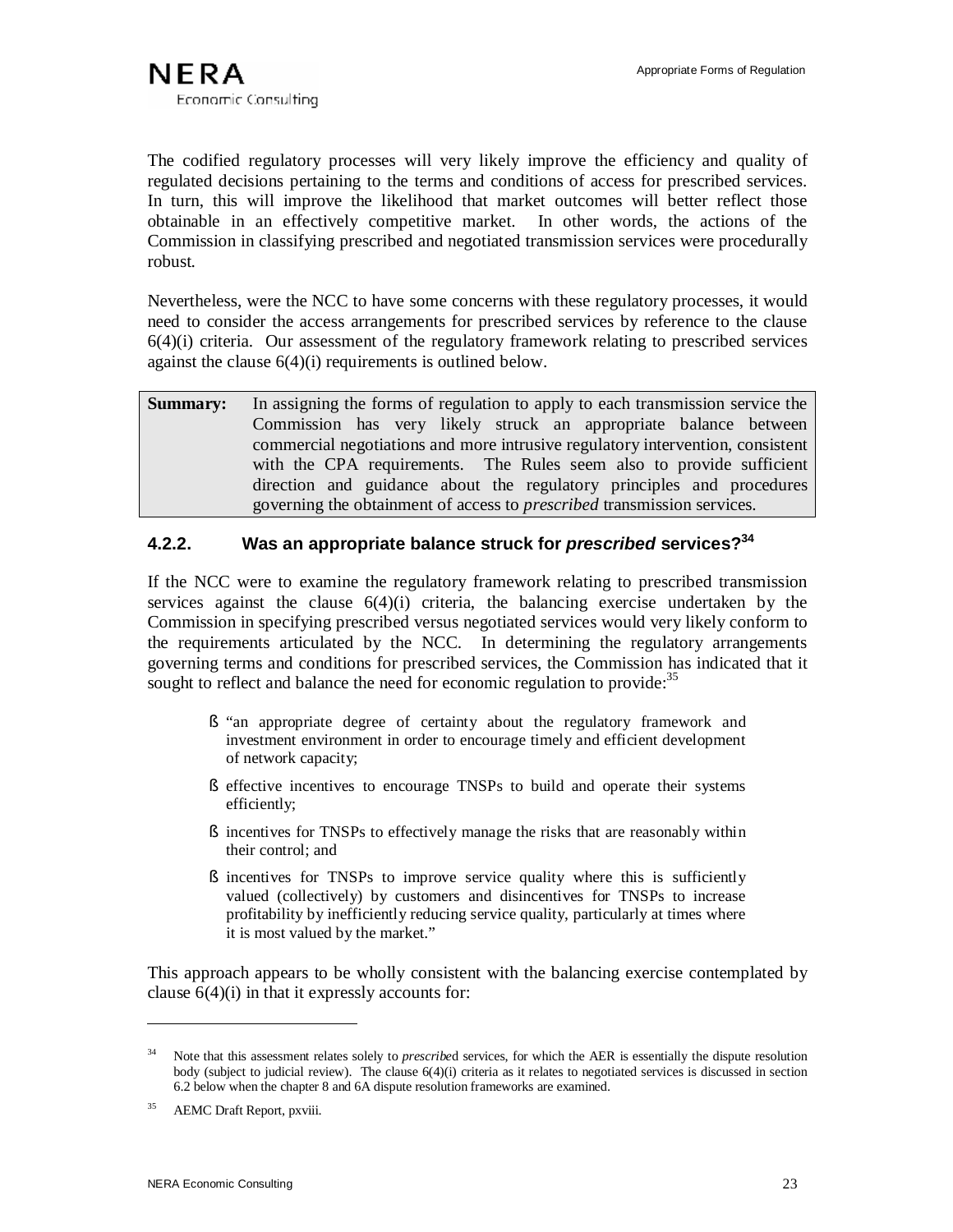- § the **interests of the facility owner** and the **costs of providing access**, that is, by endeavouring to provide certainty surrounding the regulatory framework and incentives to effectively manage risks; and
- § **efficiency objectives**, that is, by encouraging TNSPs to build and operate their systems efficiently and improve service quality where this is sufficiently valued by customers.

Indeed, the Rules provide a number of incentives to achieve this balance. For example, efficient investment and operational incentives that balance the interests of the facility owners and the costs of providing access within the building blocks regime are provided through, among other measures, the following:

- § the CPI-X revenue cap rewards out-performance and penalises under performance relative to the capped revenue forecast;
- § capital expenditure will not be optimised except in specific situations where the TNSP has failed to reasonably manage the risks of commercial stranding;
- § the efficiency incentive for capital expenditure will include both depreciation and the cost of capital in the calculation of the associated rewards and penalties;
- § the allowed rate of return on assets will be based on benchmark assumptions, which will encourage TNSPs to pursue strategies to lower their cost of capital relative to the regulatory WACC as they will be entitled to retain the difference within the regulatory period; and
- § the operating expenditure efficiency incentive scheme provides for symmetrical rewards and penalties which can be carried over to the next period to provide even incentives in each year of the regulatory control period.

Similarly, incentives for efficient investment in, and operation of, the transmission system in circumstances of cost or timing uncertainties and/or major unforeseen conditions and events are provided for in the rules through the following measures:

- § a separate contingent projects regime applies for capital expenditure required for specific large projects triggered by particular events, with an associated incentive mechanism similar to that applicable to other capital expenditure;
- § scope to reopening revenue cap determinations in genuine *force majeure* situations; and
- § the provision of an allowance for appropriate pass-through of costs to avoid exposing TNSPs to risks that are beyond their reasonable control.

Accordingly, whilst the NCC is unlikely, in practice, to turn its mind to such matters, the balancing exercise the Commission has undertaken appears to be consistent, and in satisfaction of, the requirements in clause  $6(4)(i)$ . The Rules as they relate to the economic regulation of transmission services, are clearly intended to provide a balanced package of incentives for TNSPs to facilitate access to prescribed transmission services efficiently, whilst accounting for the costs of providing access and TNSPs legitimate interests, thereby maintaining the quality and reliability of such services.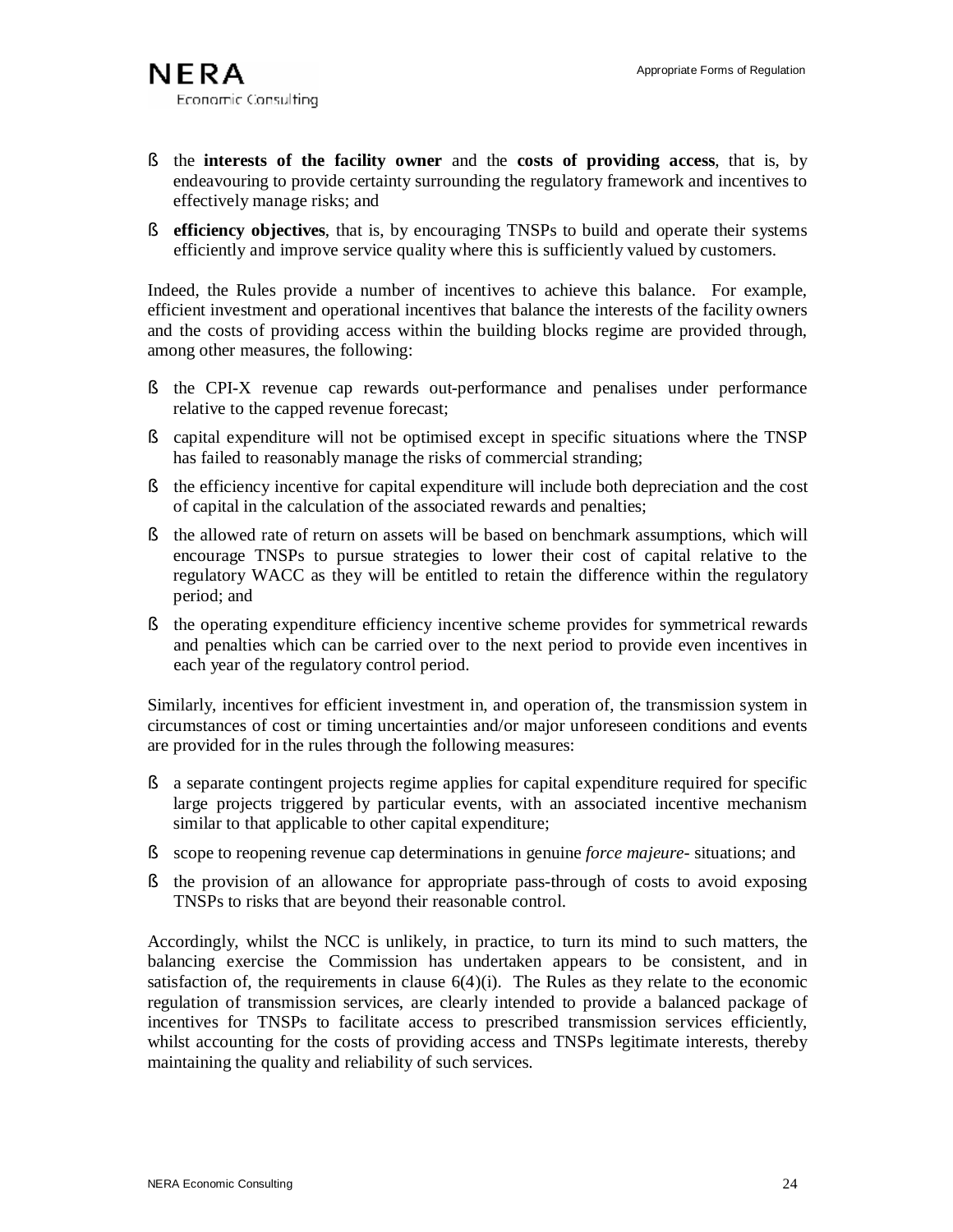Economic Consulting

**Summary:** The balancing exercise the Commission has undertaken in determining prescribed services, and the form of regulation applicable to those services, appears to satisfy the requirements in clause 6(4)(i).

# **4.3. Summary**

By way of broad summary, our key conclusions in relation to the taxonomy of transmission services and the applicable forms of regulation are:

- § the regulatory regime developed by the Commission for the economic regulation of prescribed and negotiated transmission services in chapter 6A of the Rules is consistent with the CPA requirements for access:
	- the Commission's approach to defining prescribed versus negotiated services, which balances the market power elements against the benefits arising from less intrusive forms of regulation, is very likely consistent with the requirements of clauses  $6(4)(a)$ to (c); and
	- although the NCC would be unlikely to find it necessary to consider whether the Commission's approach to defining prescribed services was consistent with the requirements of clause  $6(4)(i)$  of the CPA, were it to do so the requirement would very likely be met.

**Conclusion:** The electricity access regime as defined by the NEL and the Rules is currently likely to satisfy the CPA requirements relating to the appropriate form of regulation for covered services.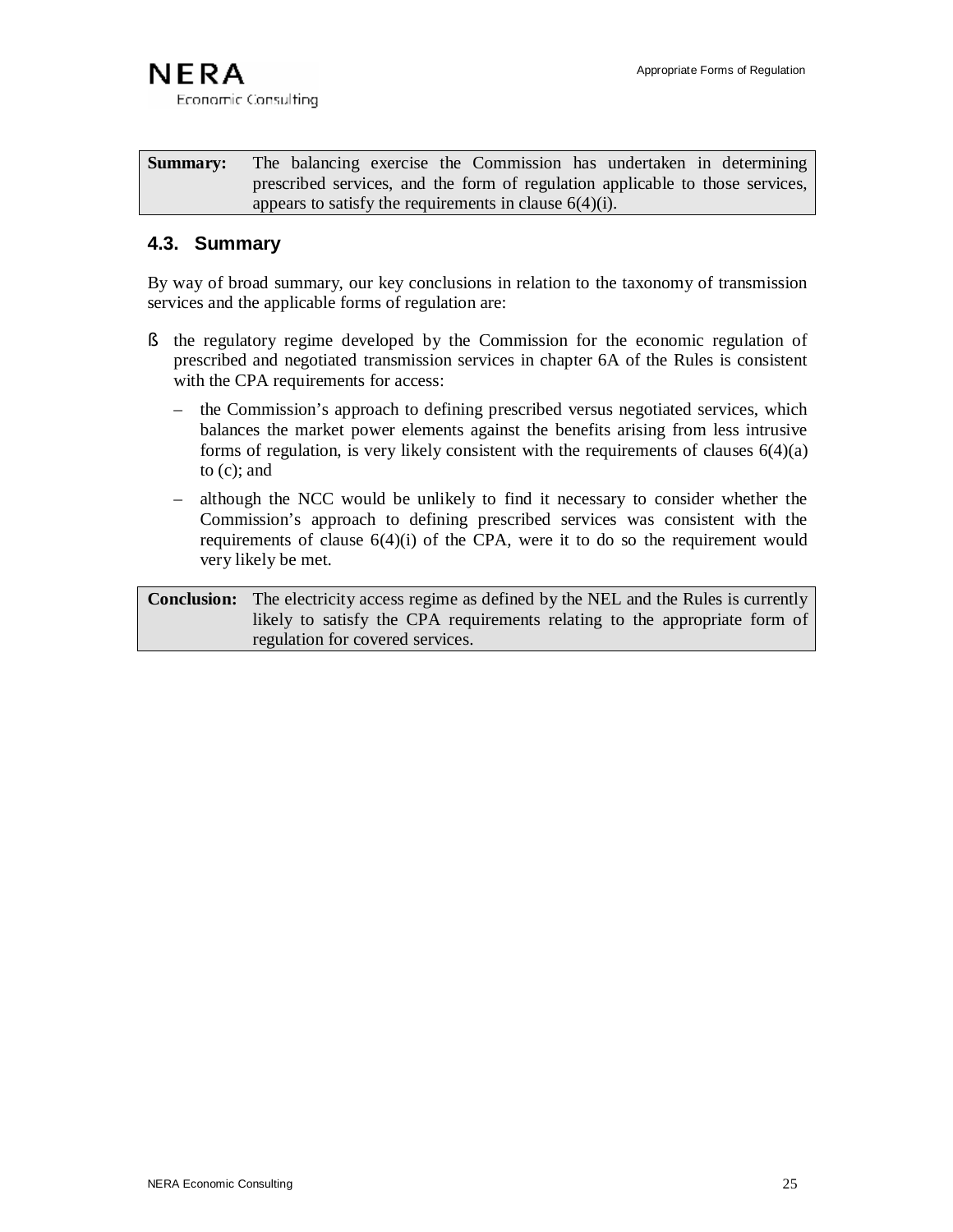# 5. Enforceable Right to Access

To obtain certification an access framework must not only appropriately define the respective services within its ambit, but also it must provide an *enforceable right to access* those services. In assessing whether the national electricity regime bestows such a right, two key issues emerge:

- § First, does the interaction between chapters 5 and 6A of the rules, combined with an AER determination and/or judicial review create an enforceable right to access *prescribed* transmission services?; and
- § Second, does the interaction between chapters 5, 6A and 8 create an enforceable right to access *negotiated* transmission services?

Before considering these issues we first outline the certification requirements as they relate to the composition of the access framework in greater detail.

# **5.1. Certification Requirements – Enforceable Right of Access**

The relevant requirements regarding the enforceable right of access are contained in clauses  $6(4)(b)$  and (c) of the CPA. Clause  $6(4)(b)$  of the CPA requires an access regime to establish a *legal right* for parties to negotiate access and clause 6(4)(c) requires a credible enforcement process to support this right. Specifically, they state:

- 6(4) (b) Where such agreement cannot be reached, Governments should establish a right for persons to negotiate access to a service by means of a facility.
	- (c) Any right to negotiate access should provide for an enforcement process.

The importance of a regime bestowing such a right was emphasised by the NCC during the recent review of the Gas Access Regime. It cautioned that the absence of binding arbitration under the proposed price monitoring option would preclude certification:  $36$ 

"[T]he Commission's current proposal does not meet the requirements of the CPA. In order for an access regime to be certified as effective, clause  $6(4)(c)$  of the CPA requires the access regime to include a means to enforce the access rights granted by coverage … the Council considers that it is essential for any price monitoring regime operating under the Gas Code to include a mechanism for resolving access disputes."

In other words, an effective access framework must appropriately define the respective services within its ambit, in addition to providing an enforceable right to access those services on certain terms and conditions.

<sup>36</sup> National Competition Council, *Submission in response to Productivity Commission's draft report on the review of the National Gas Access Regime,* March 2004, p13.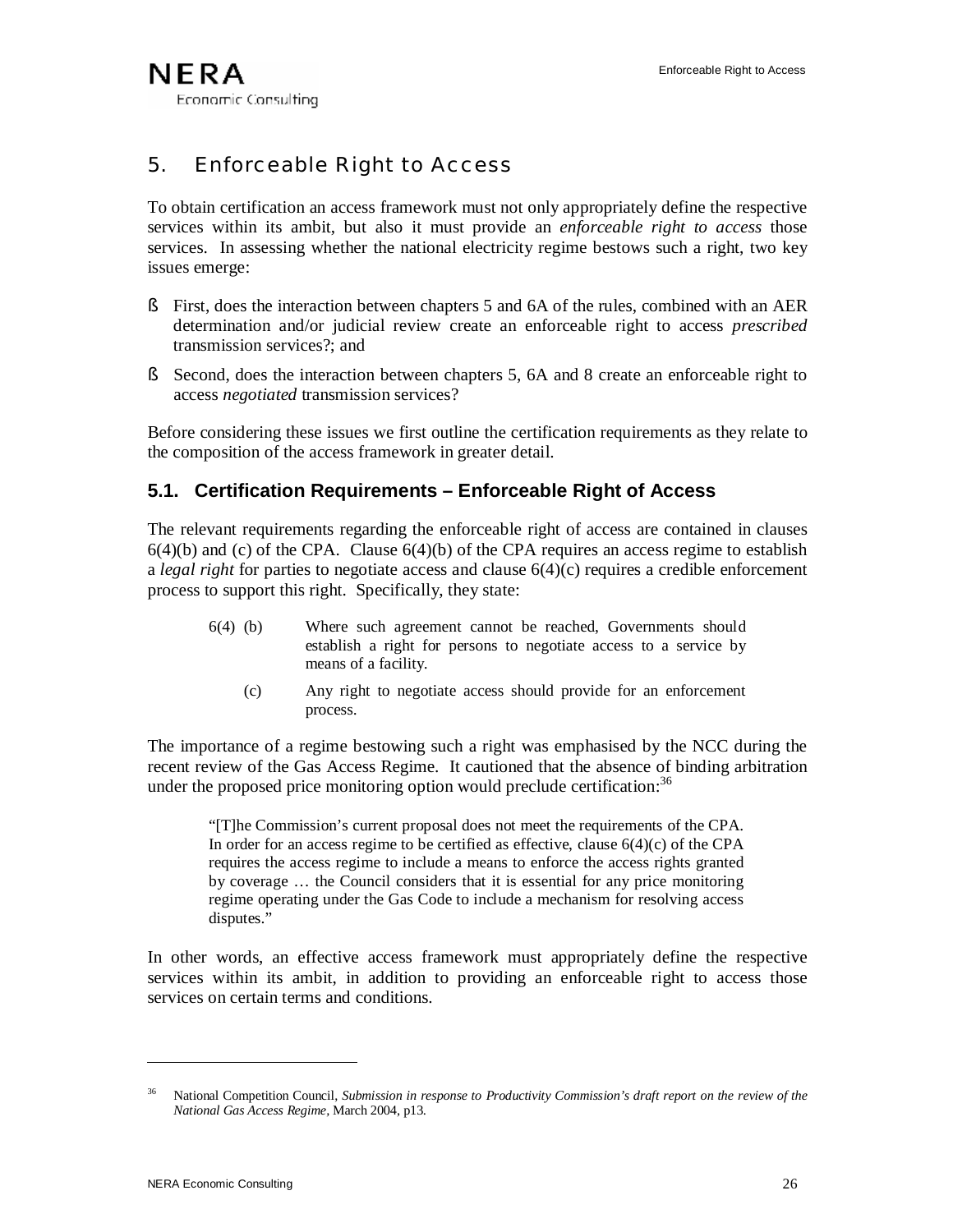# **5.2. Application to Electricity Transmission Services**

To determine whether the national electricity regime creates an enforceable right to access regulated transmission services it is necessary to consider the process for obtaining access. These processes are determined largely by the *type* of transmission service for which access is sought. Specifically:

- § to receive negotiated or prescribed transmission services, a registered participant must first *physically connect* to a transmission network - the framework for establishing or modifying a connection is contained in **chapter 5** of the Rules;
- § for *prescribed* services, the terms and conditions of access are determined in accordance with the requirements in **chapter 6A** and an associated **AER revenue determination**; and
- § for *negotiated* services, 'price' terms for access are determined in accordance with the requirements in **chapter 6A** and 'non-price' terms and conditions are determined in accordance with the requirements of **chapter 8**.

The key issue to satisfy the CPA requirements is whether this approach creates an enforceable right to access *prescribed* and *negotiated* transmission services, respectively. In the following sections we first examine the content and operation of chapters 5, 6A and 8 of the Rules, and then assess whether the interaction between these Rules creates an enforceable right to access the covered transmission services.

#### **5.2.1. Chapter 5 – connecting to a transmission network**

To receive network services, a person must physically connect to a transmission network. Chapter 5 of the Rules provides the framework for establishing or modifying such connections. It establishes:

- § the **principles and guidelines** governing connection and access to a network (clause  $5.1.2(a)(2)(i)$ ; and
- § the **process** by which an access seeker may obtain or modify a network connection  $clause 5.1.2(a)(2)(ii)$ .

It specifies (amongst other things) that:

- § all registered participants should have the *opportunity to form a connection* (clause 5.1.3(a));
- § the terms and conditions upon which that connection is granted, and the service offered, should be set out in *commercial agreements on reasonable terms* (clause 5.1.3(b)); and
- § subject to certain exceptions, the technical terms and conditions of connection agreements should comply with *minimum standards of performance*, with the object that the *power system operate securely and reliably* (clause 5.1.3(b1)).

Schedules 5.1 and 5.1a of chapter 5 also denote various power system performance and quality of supply standards with which registered participants must comply. Overall, the purpose of chapter 5 is to bring long-term benefits to registered participants in terms of the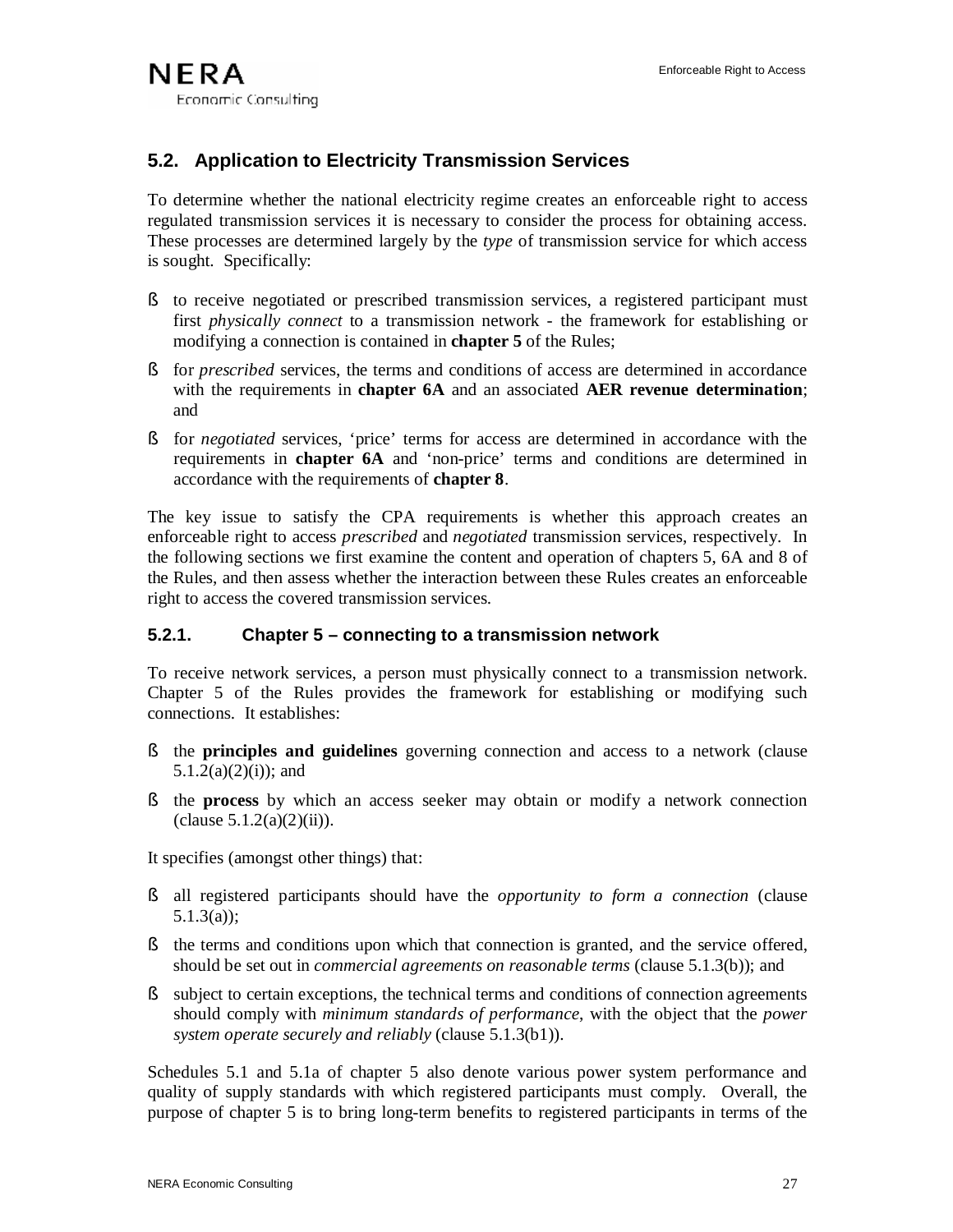cost and reliability of the power system, and to encourage open communication and information flows (clause 5.1.3(d)).

Rule 5.3 details the process by which connections are to be established or modified. A registered participant, or a person eligible to become a registered participant wishing to connect must first lodge a *connection enquiry* with the local TNSP (clause 5.3.2(a)), which must, to the extent possible, detail the technical requirements of the connection (clause 5.3.2(d)). In its response, the pertinent TNSP must provide a range of material to the access seeker, including:

- § the identity of other participants that will need to be involved in planning to make the connection (clause 5.3.3(1)(i);
- § a *preliminary program* showing proposed milestones for connection and access activities  $clause 5.3.3(b)(4))$ ; and
- § written details for each technical requirement related to relevant access standards (clause 5.3.3(b1)).

An access seeker may then make an *application to connect* in accordance with Rules 5.3.4 and 5.3.4A, containing the specified information and the relevant application fee. An *application to connect* may be at:

- § the automatic access standard specified in Rule 5.3.4;
- § at any applicable plant standard; or
- § at a negotiated access standard, provided that standard is:
	- − no less onerous than the corresponding *minimum access standard* (clause  $5.3.4A(a)(1)$ ;
	- − set at a level that *will not adversely affect power system security* (clause 5.3.4A(a)(2)); and
	- − set at a level that *will not affect the quality of supply for other network users* (clause 5.3.4A(a)(3)).

The service provider must then prepare an *offer to connect* in response. In so doing it must (among other things):

- § use its *reasonable endeavours* to advise the access seeker of all risks and obligations in respect of the proposed connection associated with planning and environmental laws outside the rules (clause 5.3.5(b)); and
- § provide *such other additional information* in relation to the application to connect as the access seeker reasonably requires to assess the technical performance and costs of the required connection (clause 5.3.5(c)).

Subject to certain exceptions, the *offer to connect* must be made within the time period specified in the *preliminary program* (clause 5.3.6(a)) and must contain (among other things):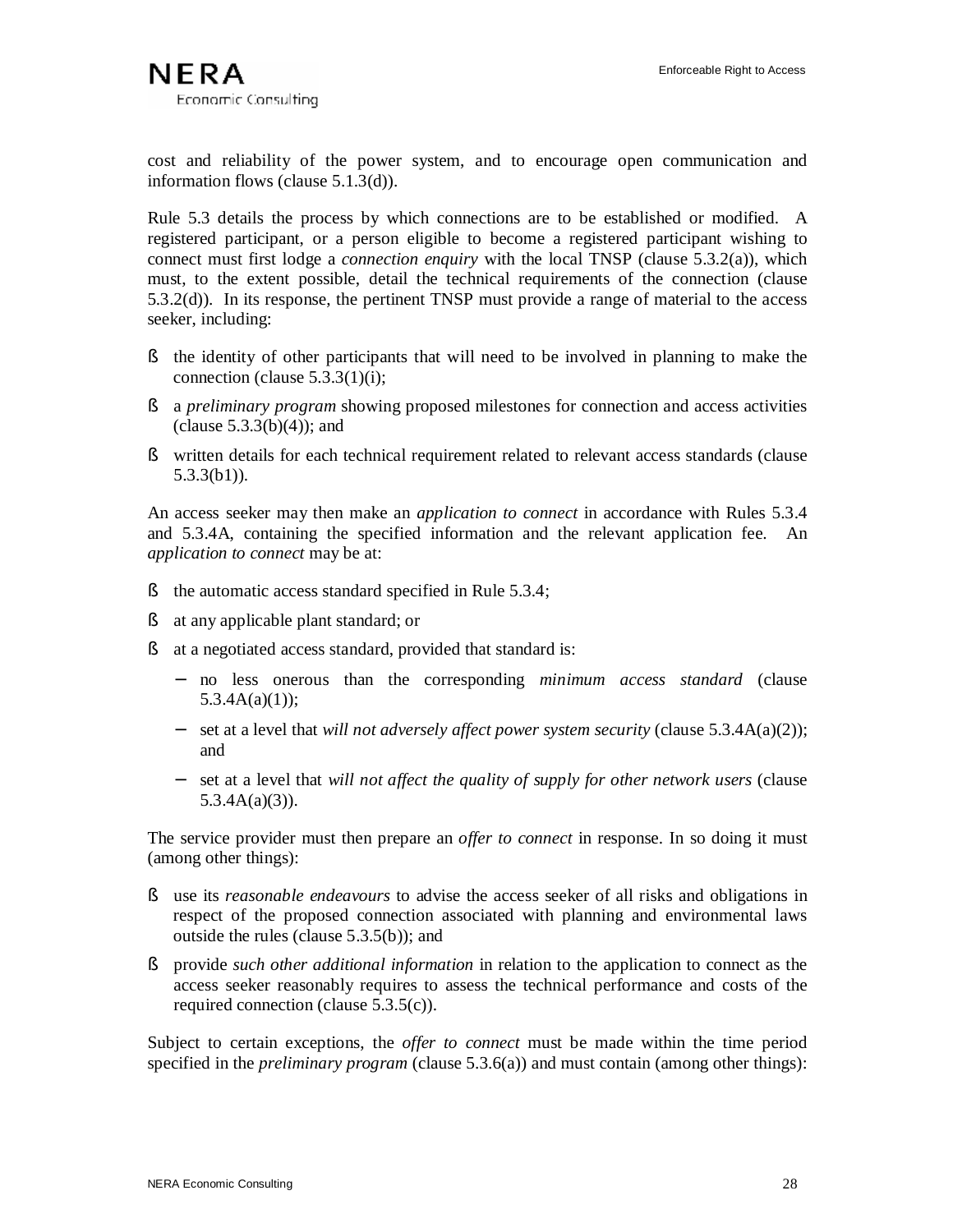- § for each technical requirement, the applicable service standard, whether automatic or negotiated (clause  $5.3.6(b)(1)$ );
- § details of the connection point (schedule  $5.6(a)$ );
- § authorised demand which may be taken or supplied at the connection point (schedule 5.6(c));
- § connection service charges (schedule 5.6(d));
- § agreed protocols for maintenance coordination (schedule 5.6(j)); and
- $\delta$  arrangements relating to load shedding (schedule 5.6(k)).

The *offer to connect* must be *fair and reasonable* and *consistent with the safe and reliable operation of the power system* (clause 5.3.6(c)). The TNSP must also use its *reasonable endeavours* to provide the applicant with an offer to connect in accordance with its *reasonable requirements*, including without limitation (clause 5.3.6(d)):

- § the location of the connection point; and
- § the level and standard of power transfer capability that the network will provide.

Chapter 5 specifies that connection applicants and TNSPs are entitled to negotiate with each other in respect of the provision of the connection and, if such negotiations occur, each is required to conduct such negotiations *in good faith* (clause 5.3.6(g)).

If the connection applicant wishes to accept an *offer to connect*, it then enters into a *connection agreement* with the service provider. That offer must conform to the requirements specified in Rule 5.4A. Specifically, parties must negotiate *in good faith* to reach agreement in respect of the *access arrangements* sought by the connection applicant (clause  $5.4A(b)$ ). As a basis for negotiations:

- § the connection applicant must provide (clause  $5.4A(c)$ ):
	- − its generating units (in the case of a generator);
	- − it network elements (in the case of a network service provider);
	- − its plant (in the case of any other connection applicant); and
- § the service provider must provide any information as is reasonably requested to allow it to fully assess the commercial significance of the access arrangements.

The service provider must also use *reasonable endeavours* to provide the access arrangements being sought, subject to those arrangements being consistent with good electricity practice. This obligation is subject to the potential augmentations or extensions required to be undertaken on all affected transmission and/or distribution networks considering the requirements of other affected registered participants (clause 5.4A(e)).

If the parties fail to reach an agreement, either party may initiate the dispute resolution procedure contained in either chapter 6A or 8, as the case may be. In other words, chapter 5 seems only to bestow a *right to negotiate* with a TNSP, and recourse to the dispute resolution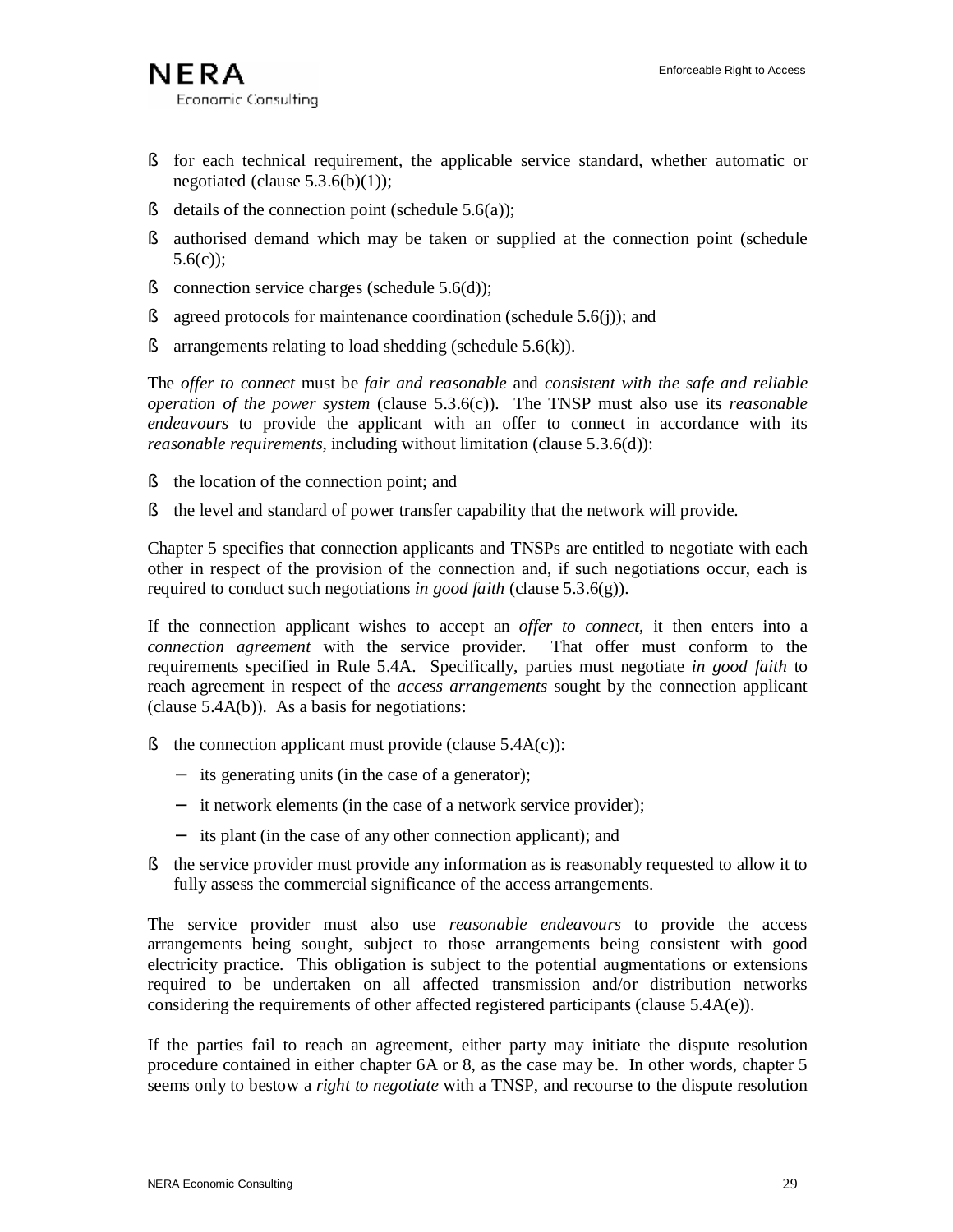mechanisms contained in chapter 6A and chapter 8. These mechanisms are examined in turn below.

**Summary:** Nothing residing in chapter 5 of the Rules appears to grant an access seeker an enforceable right to access any transmission network service. Chapter 5 seems only to bestow a *right to negotiate* with a TNSP, and recourse to the dispute resolution mechanisms contained in chapter 6A and chapter 8 of the Rules.

# **5.2.2. Chapter 6A – 'price' issues**

The application of chapter 6A differs in its treatment of *prescribed* transmission services as distinct from *negotiated* transmission services. These are addressed in turn below.

### 5.2.2.1. Prescribed services

For *prescribed services*, chapter 6A provides for access via a **revenue cap** form of price control, based on the building block methodology (see chapter 6A, Rules 6A.2-6A.8). The Rules give effect to that form of control as follows:

- § a service provider must prepare and submit to the AER a *revenue proposal* (see Chapter 6A, Part E – "Revenue Determinations and Negotiating Frameworks", Rules 6A.10- 6A.16) that complies with the requirements in chapter 6A, and in particular must:
	- − be prepared using the post-tax revenue model (Rule 6A.5); and
	- − comply with the requirements of the submission guidelines (Rule 6A.10.2).
- § the AER must respond to the revenue proposal by preparing a *revenue determination* for the relevant revenue regulatory control period that must:
	- − contain all of the elements specified in the Rules, for example, appropriate methodologies for the indexation of the regulatory asset base (Rule 6A.4.2); and
	- − adhere to the regulatory procedures outlined in the rules, including specified decisionmaking timeframes (Rule 6A.10).

In other words, if access is sought to a *prescribed* service, it is intended that the terms and conditions of access are wholly governed by Parts B, C and E of chapter 6 of the Rules, which respectively set out the framework for the economic regulation of prescribed transmission revenue. These chapters specify the means by which the AER must determine revenue and prices for access. There is no direct interaction between an access seeker and a provider, other than in the initial obtainment of a network connection, which is governed by Rules 5.3 and 5.4A.<sup>37</sup> Disputes regarding an AER price determination are subject to judicial review, rather than a regulatory dispute resolution process.<sup>38</sup>

 $37$  See section 5.2.1 above for a detailed discussion of the chapter 5 process.

<sup>38</sup> The MCE has indicated that it intends to provide a limited merits review process for decisions by the AER in relation to price determinations. This will also form part of the dispute resolution mechanism for prescribed services.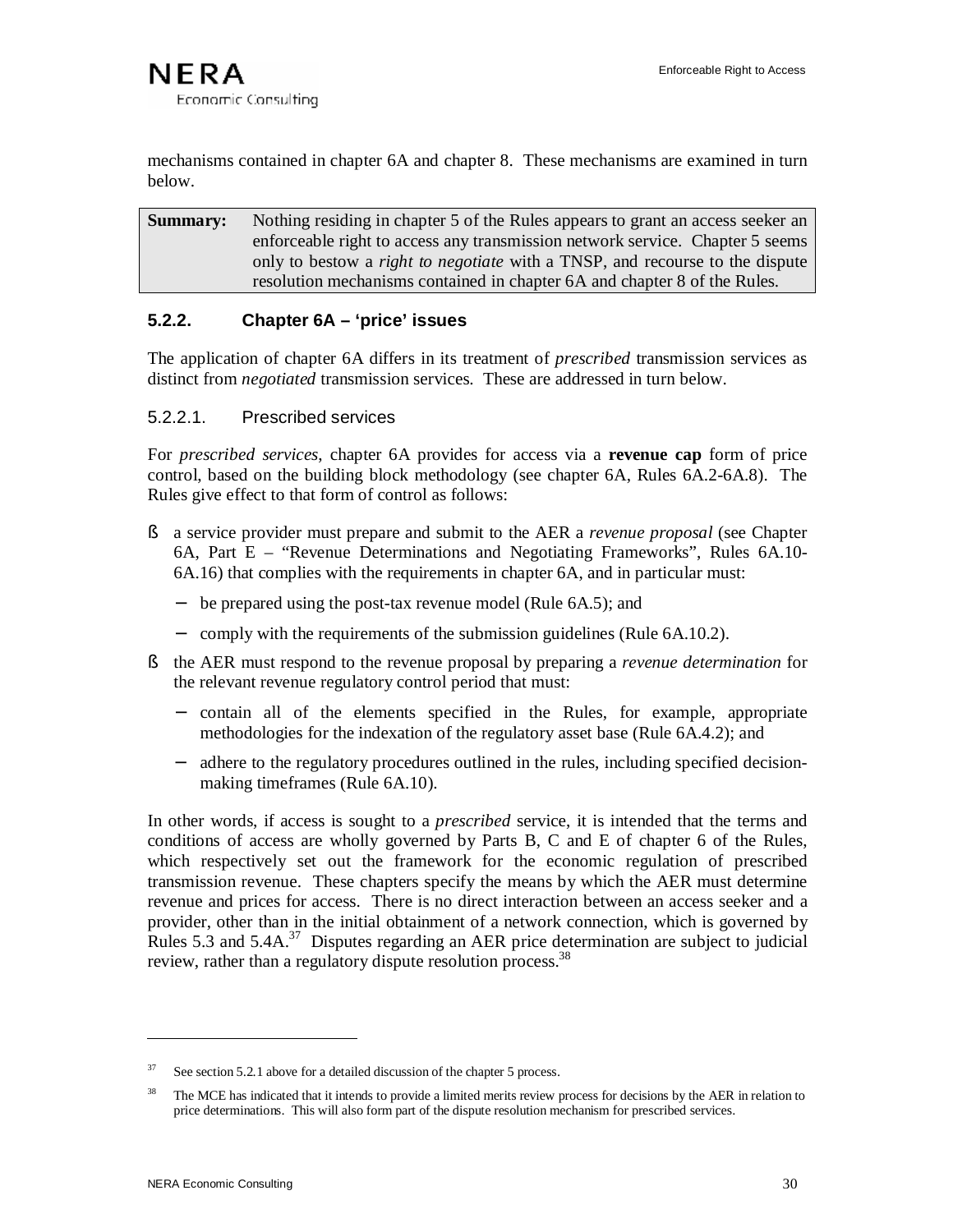

The clear policy intent of the chapter 6A framework is to compel service providers to grant registered participants access to prescribed services in accordance with the pricing terms and conditions determined by the AER, or a judicial review process, at the non-price terms and conditions governed by Rules 5.3 and 5.4A, outlined above. However, despite that ostensible intention, it is not clear that the framework achieves that outcome. As figure 3 below illustrates, it appears that at no place in the Rules is there an explicit requirement placed on service providers compelling access on certain terms and conditions.





Absent a Rule either explicitly bestowing a right to access prescribed services, or expressly empowering a dispute resolution body to compel access, there must therefore be some doubt about whether the national electricity regime does in fact bestow an enforceable right of access to prescribed transmission services. Accordingly, despite the clear policy intent to the contrary, it is currently unclear whether the framework contained in chapter 6A (and partly in chapter 5) for facilitating access to *prescribed* services is consistent with the clause 6(b) and (c) requirements in the CPA.

**Summary:** Neither chapter 6A nor chapter 5 appear to contain an explicit Rule bestowing an enforceable right to access *prescribed* transmission services. Thus, despite the clear policy intent to the contrary, it is unclear whether an enforceable right of access to *prescribed* services can be said to exist under the national electricity regime.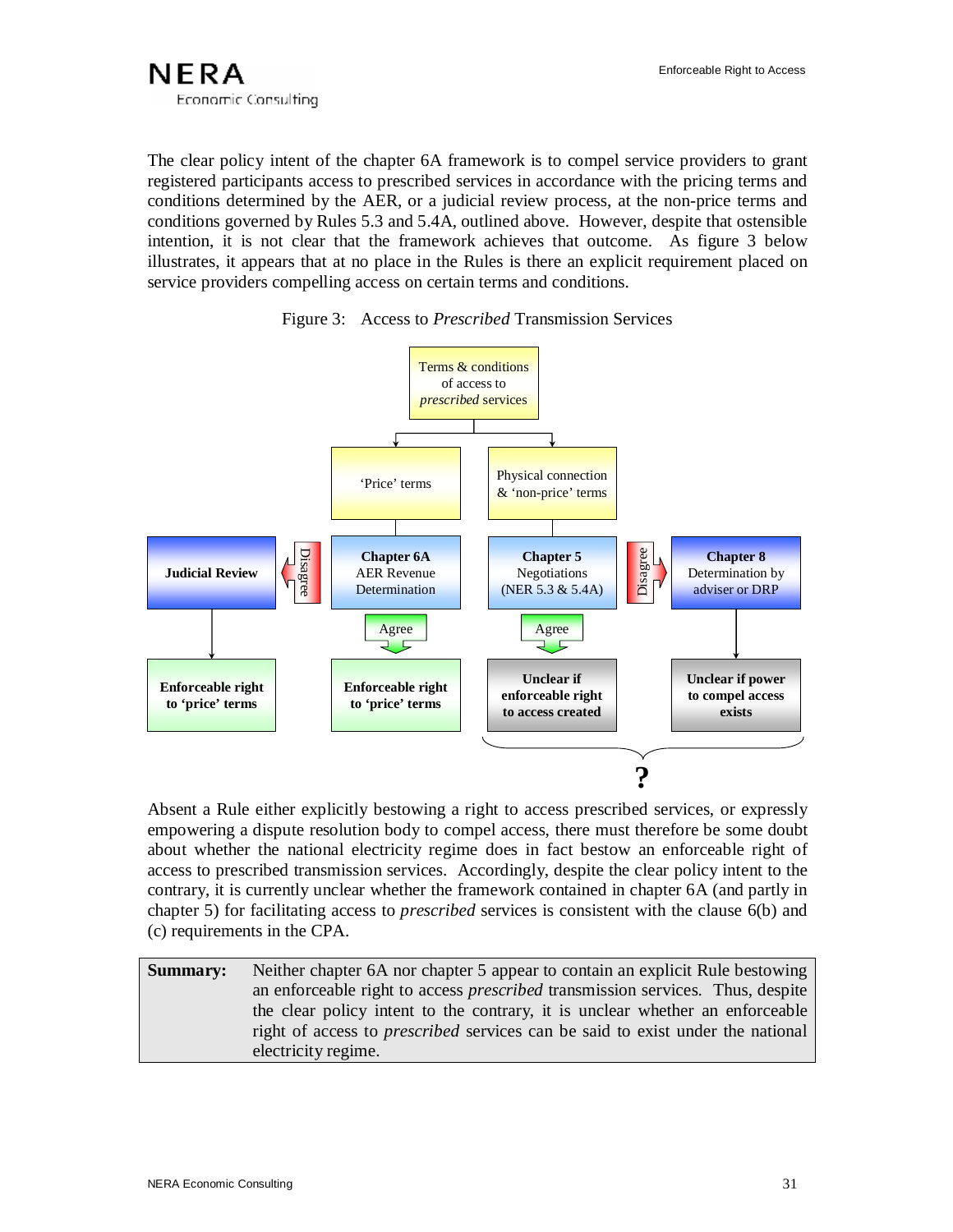### 5.2.2.2. Negotiated services

For *negotiated services,* where there are likely to be fewer market failure concerns, chapter 6A provides for access via a **negotiate/arbitrate** form of regulation (see chapter 6A, Part C – "Negotiated Transmission Services – Regulation of Pricing", 6A.9). The chapter 6A process is limited to negotiations and disputes concerning (Rules  $6A.9.1$ ,  $6A.9.2$ (c),  $6A.9.4$ (a), 6A.9.8):

- § the **price** of negotiated transmission services; and
- § the amount of any **access charge**.

The chapter 6A mechanism operates in conjunction with the aforementioned chapter 5 framework. In particular, Rule 6A.9.2 states that when negotiating prices and access charges for negotiated transmission services, parties must also comply with:

- § Rules 5.3 and 5.4A, when negotiating for the provision of connection services and the associated connection service charges; and
- § Rule 5.4A when negotiating the use of system service charges and access charges to be paid to or by a network user.

The chapter 6A framework for accessing negotiated services comprises two discrete stages – commercial negotiation followed by commercial arbitration if necessary.

#### *5.2.2.2.1. Stage 1: commercial negotiations*

The Rules give effect to the negotiation regime by requiring a TNSP to prepare a *negotiation framework,* setting out the procedure to be followed during negotiations (Rule 6A.9.5). This document must comply with applicable *transmission determinations* (clause 6A.9.5(b)(1)) and must, at a minimum, specify (among other things):

- § a requirement for the provider and access seeker to *negotiate in good faith* (clause  $6A.9.5(c)(1);$
- § a requirement for a provider and access seeker alike to provide *all reasonable commercial information* as may reasonably be require by the other party to enable it to engage in effective negotiation (clauses  $6A.9.5(c)(2)$  and  $(4)$ );
- **§** a requirement for the provider to (clause  $6A.9.5(c)(3)$ ):
	- − identify and inform the access seeker of all *reasonable costs* and/or the increases and decreases in costs of providing the negotiated service; and
	- − demonstrate to the access seeker that the charges for providing the negotiated service reflect those costs and/or the cost increment or decrement;
- § a *reasonable period of time* for commencing, progressing and finalising negotiations, and a requirement that each party use reasonable endeavours to adhere to such time-frames  $clause 6A.9.5(c)(5);$
- § a process for dispute resolution in accordance with  $S6A.3$  (clause  $6A.9.5(c)(6)$ );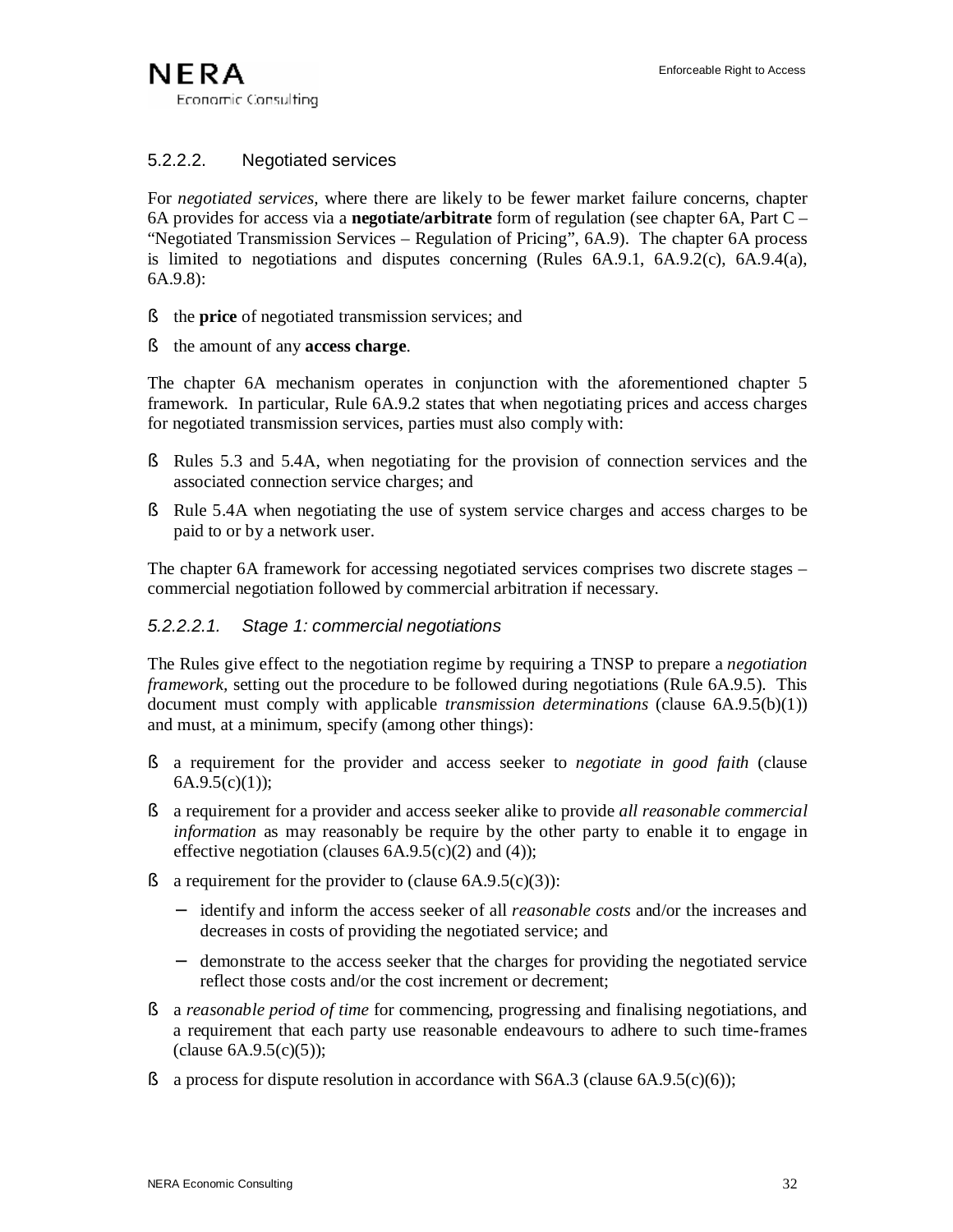- § the arrangement for payment by an access seeker of a provider's *reasonable direct expenses* incurred in processing the application (clause 6A.9.5(c)(7)); and
- § as outlined above, a requirement that the negotiating framework be in no way inconsistent with the requirements of Rules 5.3, 5.4A and Part C of chapter 6A (clause 6A.9.5(c)(8)).

A TNSP must also comply with the *negotiated transmission service pricing criteria*, which specifies the applicable pricing principles for such services (Rule 6A.9.1). This is to be approved by the AER as part of a *transmission determination*. It is to set out the criteria that are to be applied by the provider in negotiating prices and access charges (clause 6A.9.4(a)(1)). This criteria must give effect to and be consistent with the *negotiated transmission service pricing principles* set out in Rule 6A.9.1, which state (among other things):

- § the price for a negotiated service should be based on the *costs incurred* in providing that service (clause 6A.9.1(1));
- § the price for a negotiated service should in most cases be at least equal to the *avoided* cost of providing it but no more than the cost of providing it on a *stand-alone* basis (a floor/ceiling test) (clause 6A.9.1(2));
- § prices must be the same for all users unless a *material cost difference* exists (clause 6A.9.1(5));
- § prices should be *adjusted over time* to the extent the assets used to provide the service are provided to other persons, in which case adjustments should reflect the extent to which the costs of that asset are being recovered through charges to those other persons (clause  $6A.9.1(6)$ ;
- § prices should be based on terms and conditions that are *consistent with the safe and reliable operation of the power system* in accordance with the Rules (clause 6A.9.1(7));
- § the price should enable the provider to recover the *efficient costs of complying with all regulatory obligations* associated with the provision of negotiated services (clause 6A.9.1(8));
- § the price should take into account the need for the service to be provided in a manner that *does not adversely affect the safe and reliable operation of the power system* in accordance with the Rules (clause 6A.9.1(9)).

If commercial negotiations are successful, the parties may execute a written agreement recording the details of that agreement (schedule 6A.3.7(a)). However, Rule 6A.9.7 explicitly limits the scope of that agreement. It states that nothing in chapter 6A imposes an obligation on a service provider to *provide service* to an access seeker. This is deliberately intended to confine the chapter 6A negotiations to matters of price, thereby preserving the integrity of the chapter 8 mechanisms outlined below.

Thus, whilst a written agreement can create a binding obligation on a provider to adhere to the negotiated *pricing* terms and conditions, it *cannot compel access to the services themselves*. Failure to comply with the agreed pricing terms constitutes a breach of the Rules,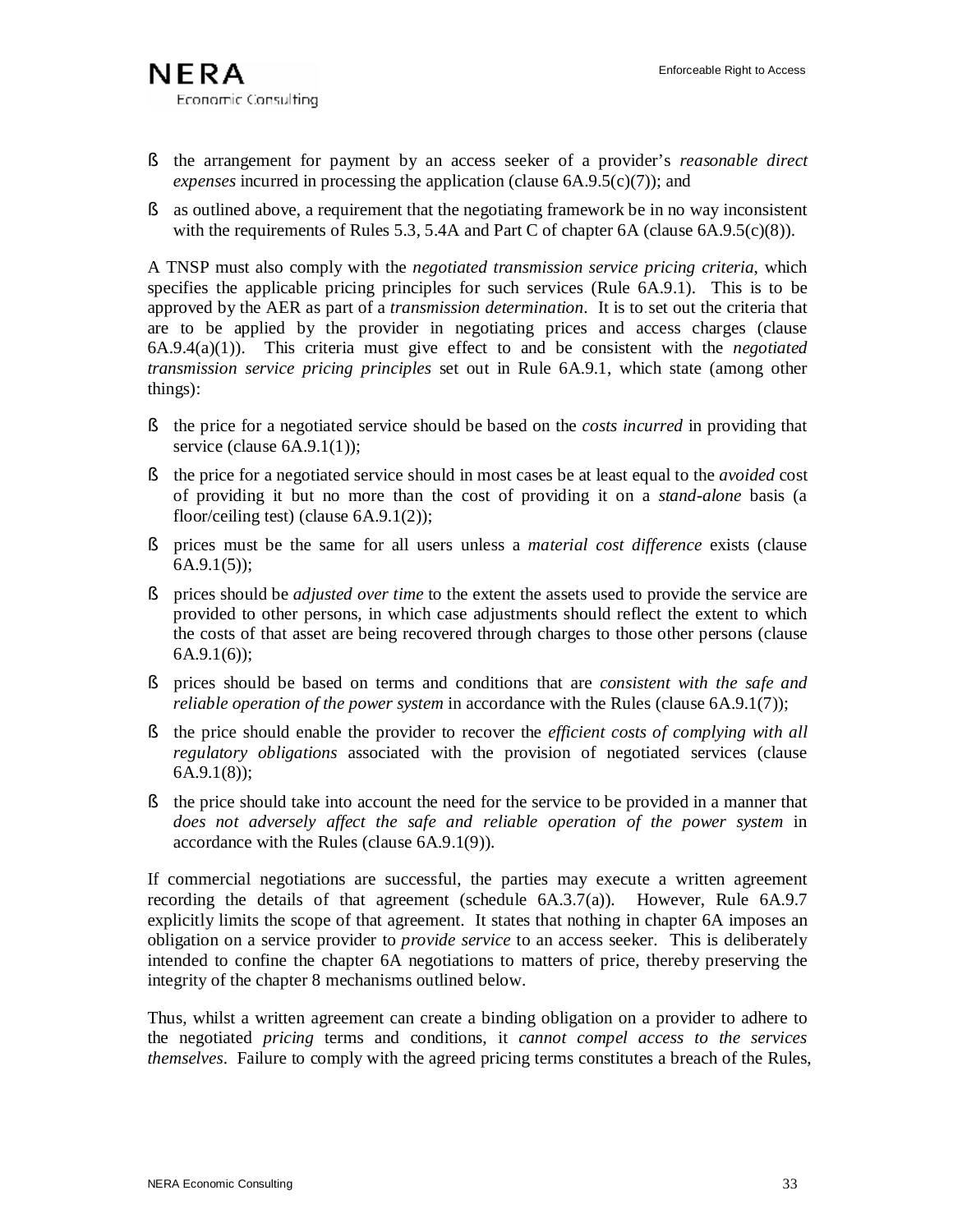in relation to which the AER may take action under the NEL (clause  $S6A.3.7(c)$ ).<sup>39</sup> Alternatively, if negotiations are unsuccessful and no agreement is reached, an arbitration process ensues.

**Summary:** Nothing in chapter 6A imposes an obligation on a service provider to provide access to negotiated transmission *services.* The scope of the chapter 6A negotiation process is intentionally limited to *pricing* terms and conditions as distinct from the obtainment of access itself.

#### *5.2.2.2.2. Stage 2: commercial arbitration*

The arbitration process is initiated by a provider or an access seeker notifying the AER in writing that a dispute exists (schedule 6A.3.2). The AER must then appoint a commercial arbitrator following the nomination of two persons by each party (sub-schedules 6A.3.3(a) and (b)). The arbitrator is required to be experienced in dispute resolution techniques (subschedule  $(6A.3.3(c))$  and have no conflict of interest (sub-schedule  $(6A.3.3(d))$ ). The arbitrator may then give to the parties such directions as it considers necessary, including in relation to:

- § the provision of documents and information to the other party and the making of oral and written submissions (sub-schedule  $6A.3.4(a)(1)$ );
- § the use and disclosure of information (sub-schedule  $6A.3.4(a)(2)$ ); and
- § the participation (if any) of legal representatives in proceedings (sub-schedule  $6A.3.4(a)(3)$ ).

In determining the dispute, the commercial arbitrator must apply the aforementioned *negotiated transmission service pricing criteria* (sub-schedule 6A.3.5(a)) and must determine the dispute as quickly as possible and at most, within 30 business days (sub-schedule  $6A.3.5(b)$ .<sup>40</sup> However, schedule  $6A.4.1$  limits the scope of an arbitrator's determination. Specifically, determinations must be limited to disputes concerning the price of negotiated transmission services and the amount of any access charge. This limitation results in the commercial arbitrator:

- § being required to 'assume' the terms and conditions for the provision of the relevant negotiated transmission service (clause  $6A.3.5(b)(1)(ii)$ ); and
- § being precluded from ordering the relevant transmission network service provider to provide that service (sub-schedule SA.3.5(c)).

Like Rule 6A.9.7 in the negotiation framework, the intent of schedule 6A.4.1 is to confine chapter 6A arbitrations to matters of price, thereby preserving the integrity of the chapter 8 mechanisms outlined below. Thus, whilst an arbitrator's determination creates a binding obligation on parties to adhere to the negotiated *pricing* terms and conditions, it *cannot* 

<sup>&</sup>lt;sup>39</sup> It is worth reiterating, however, that the agreement is only enforceable insofar as it relates solely to the price for negotiated services and/or access charges.

<sup>&</sup>lt;sup>40</sup> The costs of the commercial arbitrator are generally borne equally by the parties (sub-schedule  $6A.3.6(a)$ ) and the costs of determining the dispute itself may be allocated by the arbitrator in its determination (sub-schedule 6A.3.5(b)).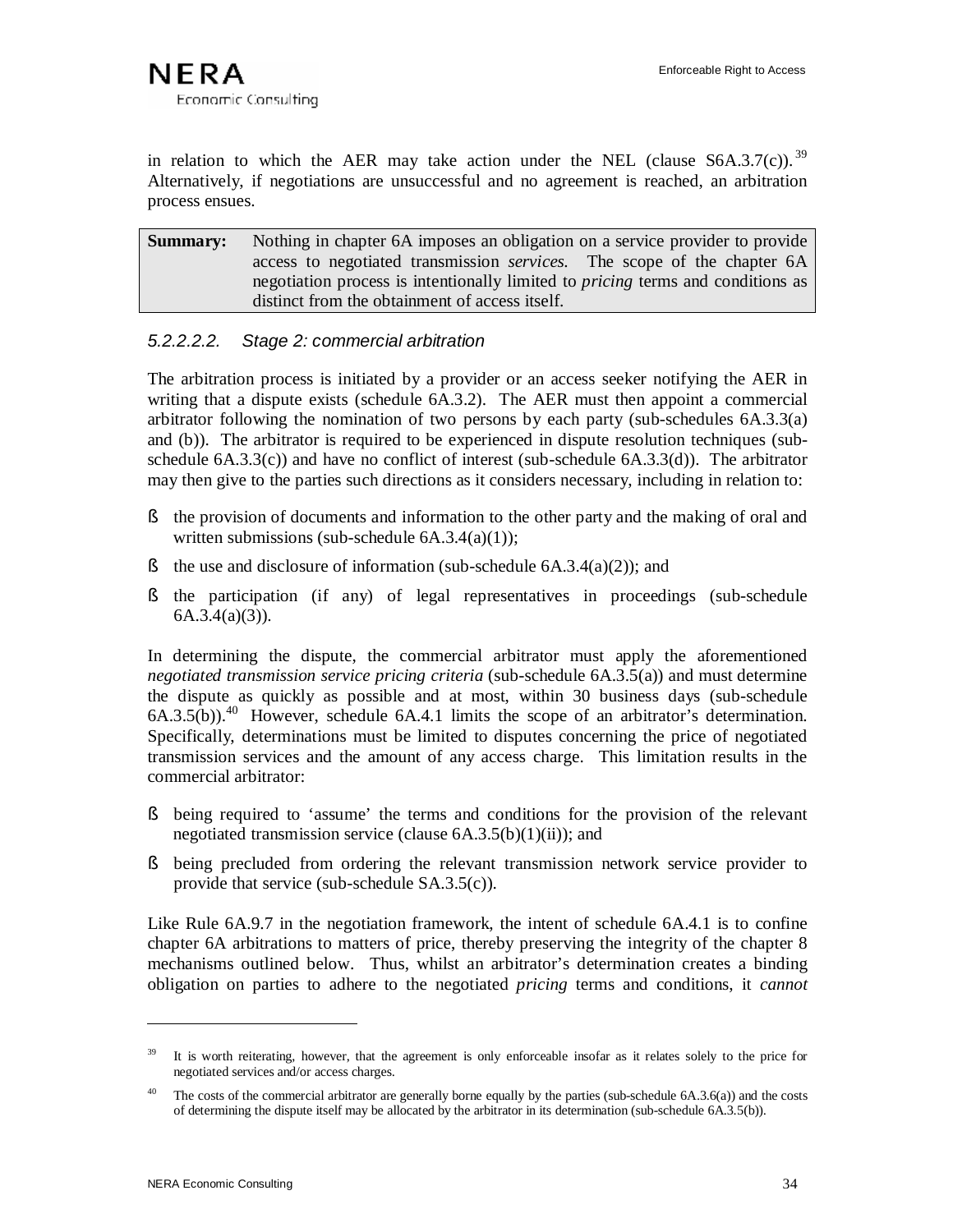*compel the provider to provide access to the services themselves*. Any failure to comply with the pricing terms and conditions for negotiated services so determined constitutes a breach of the Rules in respect of which the AER may take action under the NEL (sub-schedule  $6A.3.7(c)$ <sup>41</sup>

**Summary:** Chapter 6A explicitly precludes a commercial arbitrator from granting access to *negotiated* transmission services. An arbitrator's power is limited to determinations related to *pricing* terms and conditions of access – it cannot mandate access itself.

### **5.2.3. Chapter 8 – 'non-price' issues**

The chapter 8 dispute resolution process governs disputes over the **non-price terms and conditions of access**, specifically:

- § the non-price terms of access contained in connection agreements (clause 8.2.1(4));
- § the failure of any registered market participants to reach an agreement on a non-price matter where the rules require negotiations in good faith, for example, negotiations in respect of the provision of a connection (clause 8.2.1(2));
- § any non-price matter relating to or arising out of the Rules to which a contract between two or more registered market participants provides that the chapter 8 dispute resolution procedures are to apply (clause 8.2.1(6)); and
- § any non-price matter relating to or arising out of the Rules in respect of which two or more registered market participants have agreed in writing that chapter 8 should apply (clause 8.2.1(7)).

Clause 8.2.1(e) specifies that it is intended that the chapter 8 framework should, to the extent possible:

- § be guided by the NEM objective;
- § be simple, quick and inexpensive;
- § preserve and enhance the relationships between the parties to the dispute;
- § take account of the skills and knowledge that are required for the relevant procedure;
- § observe the rules of natural justice;
- § place emphasis on conflict avoidance;
- § encourage resolution of disputes without formal legal representation or reliance on legal procedures.

Like its chapter 6A counterpart, the chapter 8 framework comprises two discrete stages – commercial negotiation followed by binding adjudication by a dispute resolution adviser ('adviser') or a dispute resolution panel ('DRP') if necessary.

<sup>&</sup>lt;sup>41</sup> Again, the determination is only binding insofar as it relates solely to the price for negotiated services and/or access charges.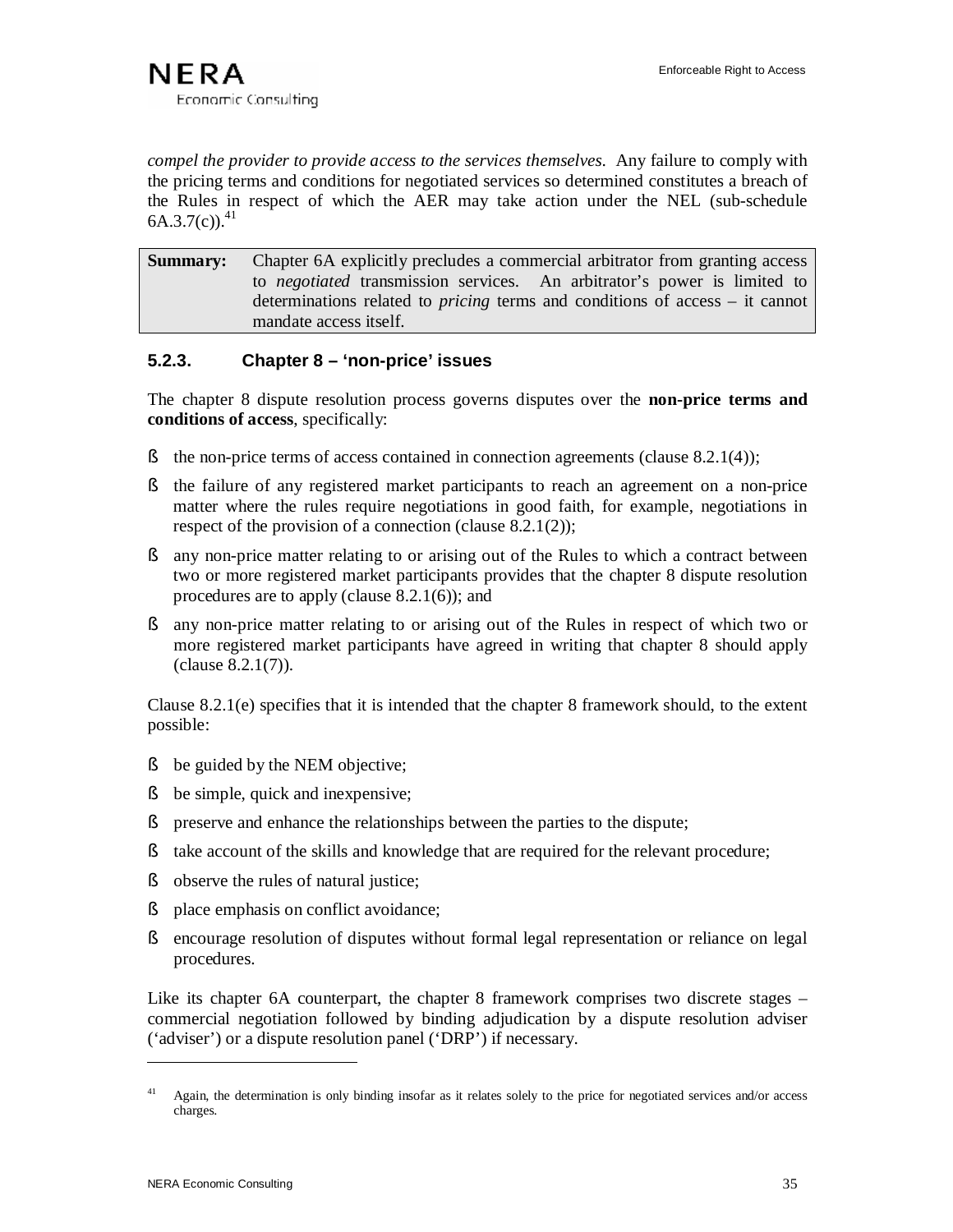### *5.2.3.1.1. Stage 1: commercial negotiations*

The first stage is initiated by a party serving a notice on another market participant outlining the particulars of the dispute (clause  $8.2.4(a)$ ), at which point commercial negotiations commence between market participants. Rule 8.2.2 requires the AER to appoint a *dispute resolution adviser* to ensure the effective operation of the dispute resolution process (clause 8.2.2(a)). Commensurately, Rule 8.2.3 requires each registered market participant and NEMMCO to adopt and implement a *dispute management system* that must, among other things:

- § be consistent with guidance notes from the adviser (clause  $8.2.3(b)(1)$ );
- § provide that the party must respond to a request for information from another registered participant in relation to any of the disputes set out above within 5 business days (clause  $8.2.3(b)(3)$ ;
- § set out the procedures that the party must follow in responding to requests for information from other registered participants (clause 8.2.3(b)(4)); and
- § set out any requirements and procedures necessary to ensure the party is able to comply with the time-limits and requirements outlined in figure 4 below (clause  $8.2.3(b)(5)$ ).

If commercial negotiations are successful, the parties may execute a written agreement recording the details of that agreement (clause 8.2.9(a)). Failure to comply with the terms and conditions of such an agreement constitutes a breach of the Rules of which the AER may take action in accordance with the NEL. Alternatively, if commercial negotiations fail, the second stage ensues.

### *5.2.3.1.2. Stage 2: dispute resolution adviser or dispute resolution panel*

In the second stage of the chapter 8 dispute resolution framework, the parties may agree to resolve a dispute in one of two ways:

- § by any means the adviser deems appropriate (clause  $8.2.5(c)(1)$ ); or
- § if the parties do not agree with the methodology suggested by the adviser, the dispute is referred to a dispute resolution panel ('DRP') (clause 8.2.5(c)(2)).

A DRP ordinarily comprises three members that are experts in the relevant field, or experienced in dispute resolution techniques (clause 8.2.6A(f)). The DRP has discretion to give parties such directions as it considers necessary for the proper conduct of the proceedings (Rule 8.2.6C). It may give to the parties such directions relating to the use and disclosure of information obtained from other parties as it considers necessary in the circumstances (clause 8.2.6C(c)). Chapter 8 contains no explicit dispute resolution criteria guiding the decisions made by a DRP.<sup>42</sup> Indeed, clause 8.2.6D(d) appears to create a very wide discretion for a DRP to make a determination. Specifically, a DRP may:

This is in contrast with clause 6.15 of the Gas Code, which identifies eight mandatory considerations, many of which mirror the criterion contained in clause 6(4)(i) of the CPA.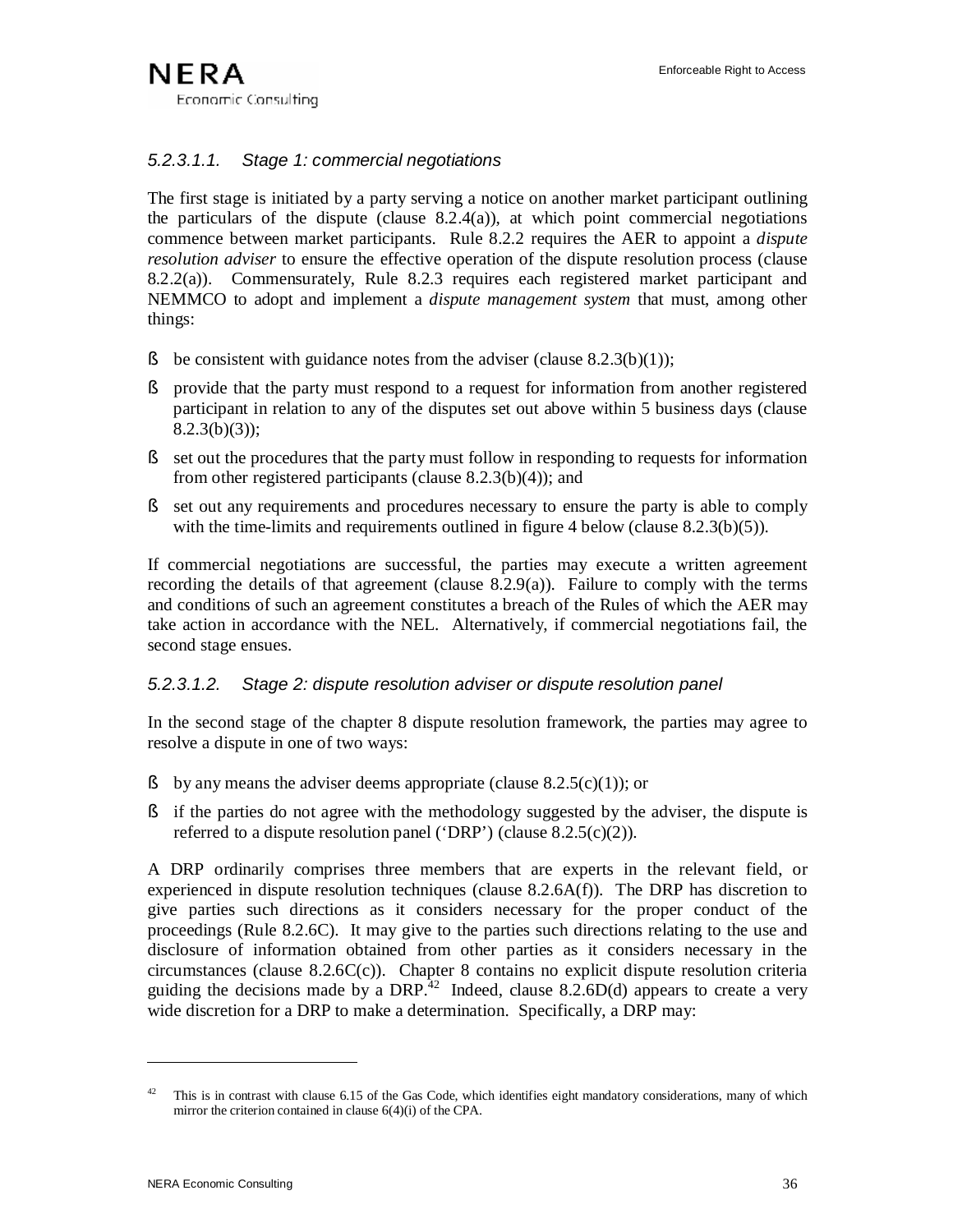

- § require a party to **take specified action**;
- § require a party to **refrain from taking specified action**; and/or
- § require a party to **pay a monetary sum** to another party.

A determination of the DRP or the adviser is binding on the parties to the dispute (clause 8.2.9(b)). Failure to comply with the terms and conditions of such a determination constitutes a breach of the rules of which the AER may impose sanctions in accordance with the NEL (clause 8.2.9(d)). Rule 8.2.11 preserves the right for a party to appeal on a question of law against a decision or determination of an adviser or a DRP in accordance with section 71 of the NEL<sup>43</sup>. Figure 4 below provides a high-level summary of the two-stage dispute resolution framework contained in chapter 8.

<sup>&</sup>lt;sup>43</sup> Rule 8.2.8 requires that the costs incurred by the adviser and the DRP are generally to be borne equally by the parties to the dispute.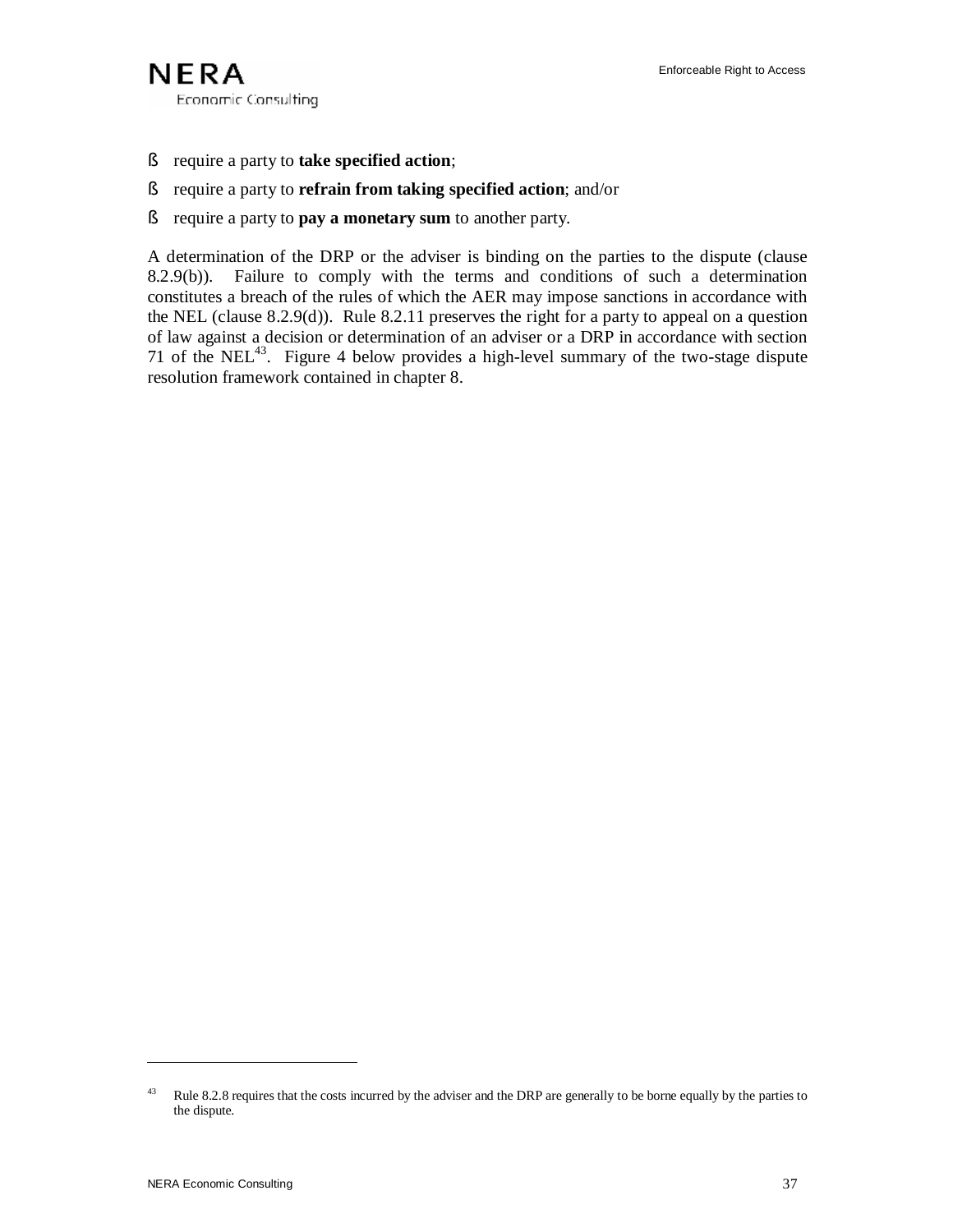# **NERA** Economic Consulting

### Figure 4: Chapter 8 Dispute Resolution Framework

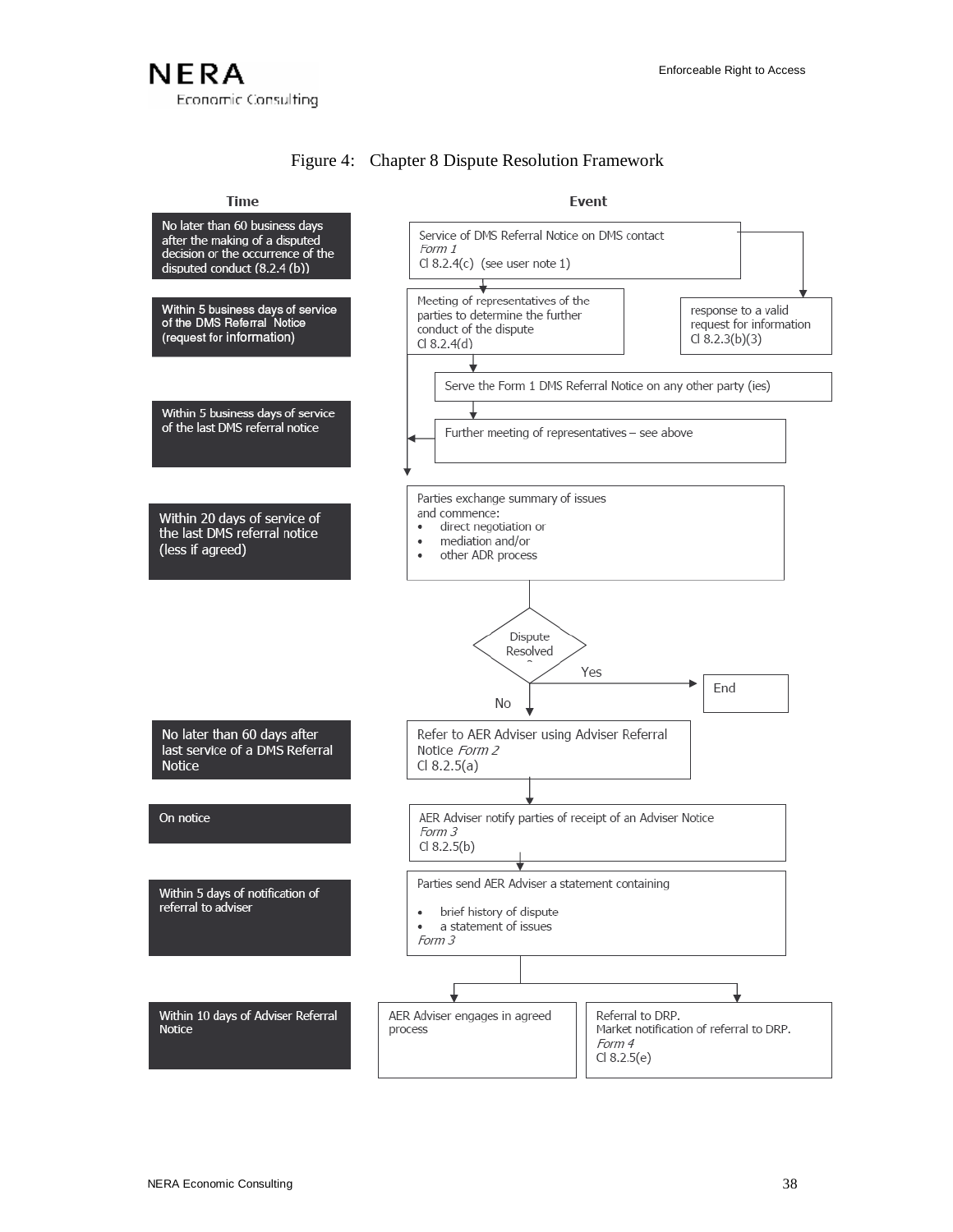The key issue is whether the ostensibly wide discretion created by chapter 8 – and clause 8.2.6D(d) specifically – creates an enforceable right to access *negotiated* transmission services. Put slightly differently, can an adviser or a DRP compel a service provider to grant access? In our view, this is at best unclear. Whilst clause 8.2.6D(d) allows an adviser or a DRP to require 'a party to take specified action', the power is not without bounds. For example, clause 8.2.6D(d) would not allow a DRP to require a service provider to offer access at a level of performance below the *minimum access standards* set out in schedules 5.1, 5.2, 5.3 and 5.3a such that the safety and reliability of the power system were threatened. To do so would violate clause  $5.1.3(b)(1)$  of the Rules. In other words, the discretion is necessarily contained within the scope of the Rules and the NEL. Chapter 8 therefore cannot empower an adviser or a DRP to do anything other than what the Rules would otherwise allow.

To this end, we note that currently no Rule within the ambit of chapters 5 or 8 either: a) expressly establishes an unambiguous right for access seekers to access *negotiated* transmission services upon certain non-price terms and conditions, or: b) explicitly empowers a dispute resolution body to compel access upon certain non-price terms and conditions. Accordingly, despite the clear policy intent to the contrary, chapter 8 may currently be insufficient to create an enforceable right to access *negotiated* transmission services in a manner consistent with the clause 6(b) and (c) requirements in the CPA. At best, the existence of such a right is unclear. Figure 5 below summarises the interaction of chapters 5, 6A and 8 as they relate to *negotiated* transmission services. It illustrates that despite the patent policy intention to provide an enforceable right to access such services, it is at best unclear whether, in culmination, the Rules bestow such a right.



Figure 5: Access to *Negotiated* Transmission Services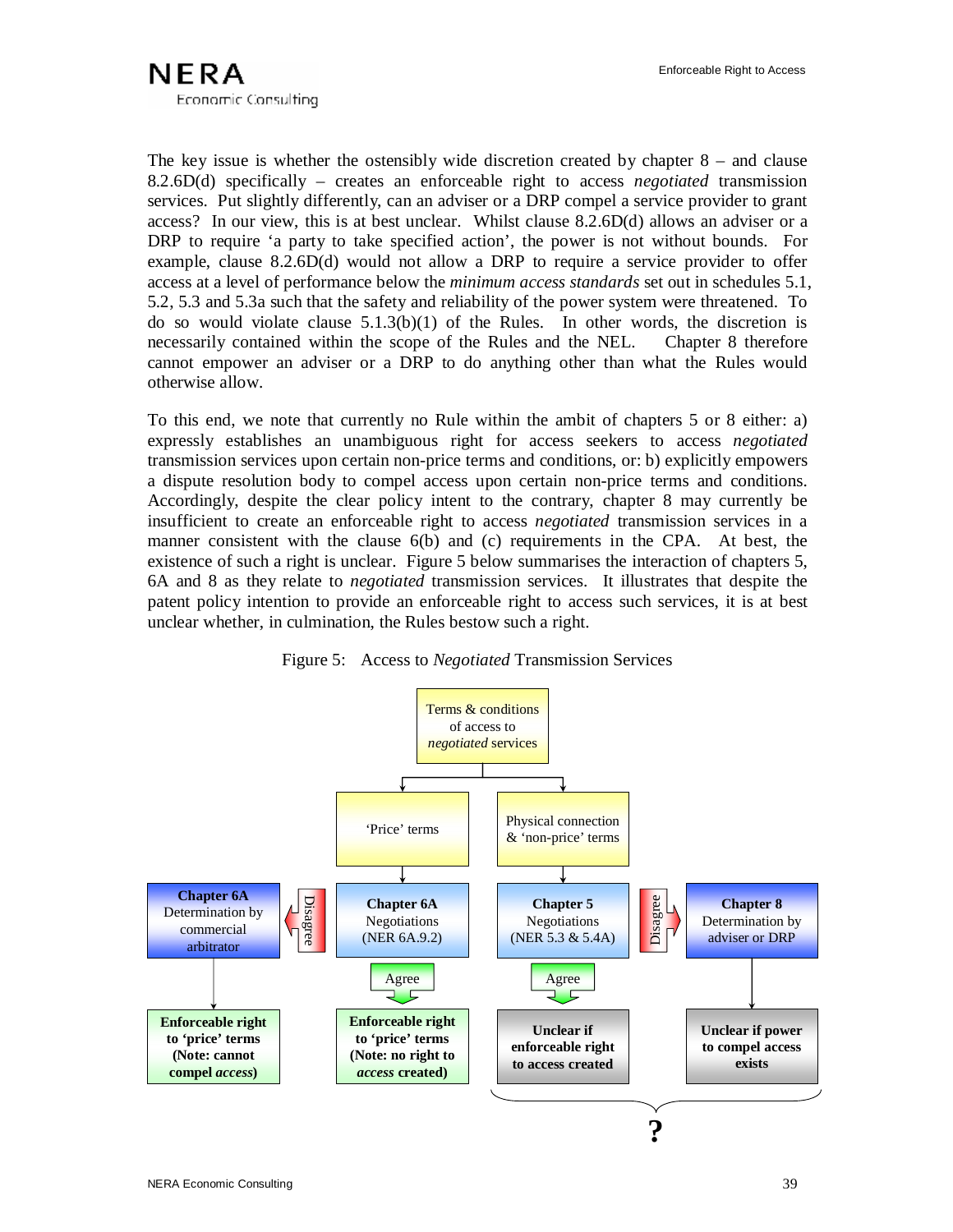**Summary:** Whilst chapter 8 ostensibly creates a wide discretion for an adviser or a DRP to resolve disputes, the scope of that power must be construed by reference to the balance of the Rules. No Rule in the balance of chapter 8 (or chapter 5) expressly establishes an unambiguous right of access to *negotiated* services. Accordingly, it is unclear whether an adviser or a DRP would have the power to compel a service provider to provide access to *negotiated* transmission services. Thus, despite clear policy intent to the contrary, doubt surrounds whether an enforceable right to access such services is created by chapter 8.

### **5.3. Summary**

By way of broad summary, our key conclusions in relation to the existence or otherwise of an enforceable right to access covered transmission services are:

- § nothing in **chapter 5** would appear to grant an access seeker an enforceable right to connect to a transmission network on certain terms and conditions - it merely bestows a power to negotiate with a TNSP, and recourse to the dispute resolution mechanisms contained in chapter 6A and chapter 8 in the event negotiations are unsuccessful;
- § it is doubtful whether the operation of **chapter 6A** creates an enforceable right to access either *prescribed* or *negotiated* transmission services, since:
	- − chapter 6A does not contain an explicit Rule bestowing an enforceable right of access to *prescribed* transmission services – thus, despite the clear policy intent to the contrary, it is unclear whether an enforceable right to access *prescribed* services can be said to exist under the national electricity regime;
	- − nothing in chapter 6A imposes an obligation on a *service provider* to provide access to *negotiated* transmission services – the scope of the chapter 6A negotiation process is deliberately limited to pricing terms and conditions as distinct from the obtainment of access itself; and
	- − chapter 6A explicitly precludes a *commercial arbitrator* from granting access to *negotiated* transmission services – an arbitrator's power is limited to determinations related to pricing terms and conditions of access – it cannot mandate access itself.
- § it is doubtful whether the operation of **chapter 8** creates an enforceable right to access *negotiated* transmission services, since:
	- whilst it ostensibly creates a wide discretion for an adviser or a DRP to resolve disputes, the scope of that power must be construed by reference to the balance of the Rules, and no Rule in the balance of chapter 8 (or chapter 5) expressly establishes an unambiguous right of access to *negotiated* services; and
	- as a consequence, it is unclear whether an adviser, or a DRP would have the power to compel a service provider to provide access to *negotiated* transmission services.

#### **Conclusion:** The electricity access regime as defined by the NEL and the Rules is unlikely to satisfy the CPA requirements relating to the access framework since it is doubtful whether the regime either: a) creates an enforceable right to access either *prescribed* or *negotiated* transmission services, or: b) empowers a dispute resolution body to compel access to such services.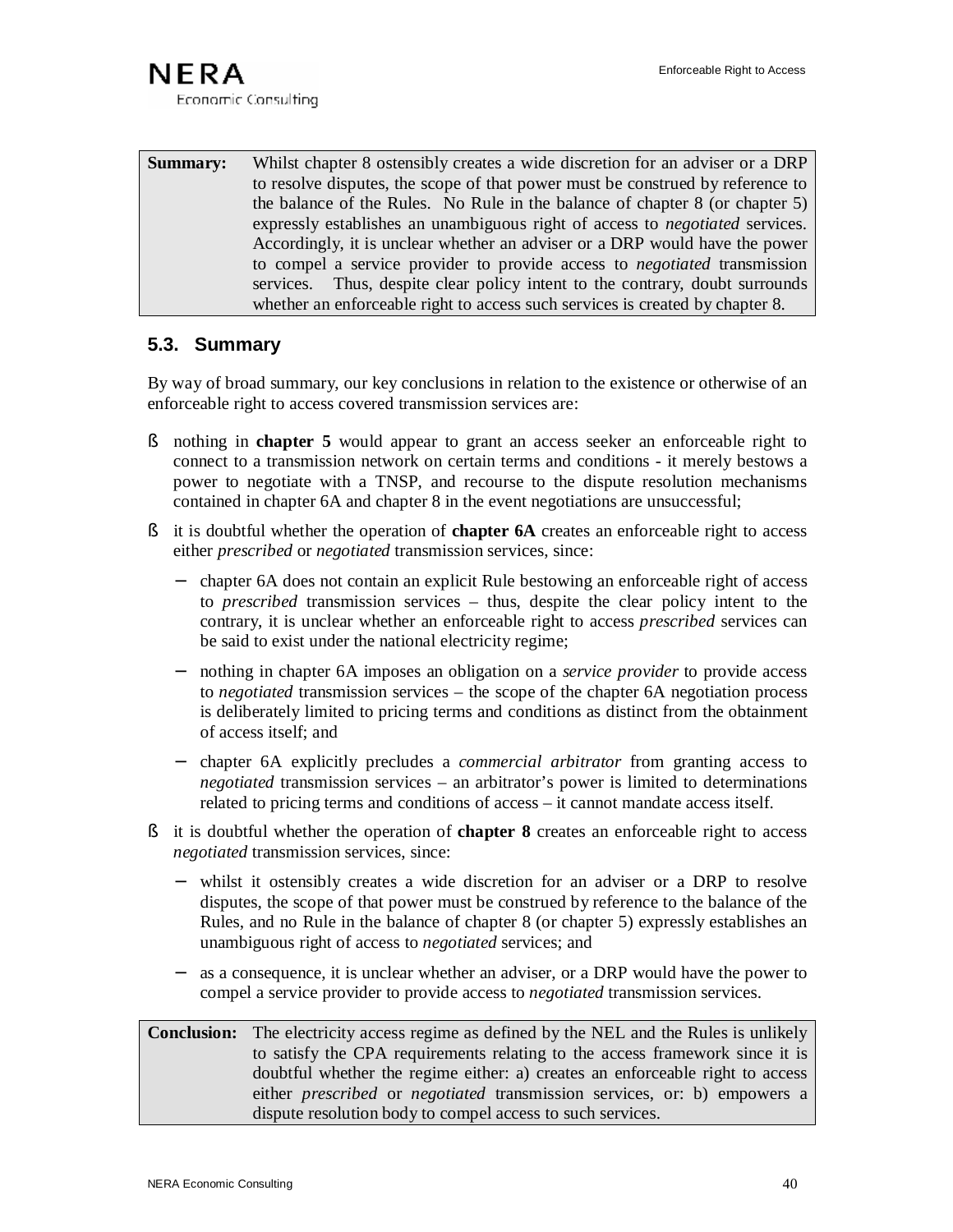# 6. Dispute Resolution Framework

The third area that requires consideration is the means by which the access regime *resolves disputes* that arise over price and non-price access issues. To be effective, an access regime must incorporate appropriate dispute resolution mechanisms to resolve issues of contention between service providers and access seekers. In assessing whether the national electricity regime entails an effective dispute resolution mechanism, three key issues emerge:<sup>44</sup>

- § First, what is the impact of the potential absence of an enforceable right to access covered transmission services on the effectiveness of the dispute resolution framework?;
- § Second, does the existence of separate mechanisms to deal with price and non-price disputes, respectively, compromise the effectiveness of the overall dispute resolution framework?; and
- § Third, do the dispute resolution regimes embedded in the Rules satisfy the clause  $6(4)(i)$ criteria as they relate to *negotiated* services?

Before considering these issues we first outline the certification requirements as they relate to the effectiveness of dispute resolution processes in greater detail.

# **6.1. Certification Requirements – Dispute Resolution**

The relevant requirements regarding the dispute resolution framework are contained in clauses  $6(4)(b)$ , (c) and (i) of the CPA. In summary, these clauses of the CPA require the dispute resolution process to:<sup>45</sup>

- § provide for an enforceable right to access covered services (clauses  $6(4)(b)$  and (c)); and
- § promote confidence among the parties by producing credible and reasonably consistent outcomes – to this end a dispute resolution body must consider and balance all of the requirements in clause 6(4)(i).

These clauses of the CPA are discussed in greater detail below.

### **6.1.1. Enforceable right to access**

The relevant requirements regarding the enforceable right of access are contained in clauses 6(4)(b) and (c) of the CPA, and are presented in their entirety in section 5 above. To recap, they require an access framework to provide an enforceable right of access to those services covered by the regime.

The dispute resolution framework must also meet a number of additional requirements under the CPA, eg, that preexisting appeal rights be preserved. These requirements are comparatively straightforward and pose only minor issues, hence they are discussed only briefly in section 7 below.

A number of these clauses (eg,  $6(4)(a)$ -(c)) have been discussed in detail in section 4 above as they relate to the access framework itself. Hence they are only broached again here insofar as they relate to unique dispute resolution requirements.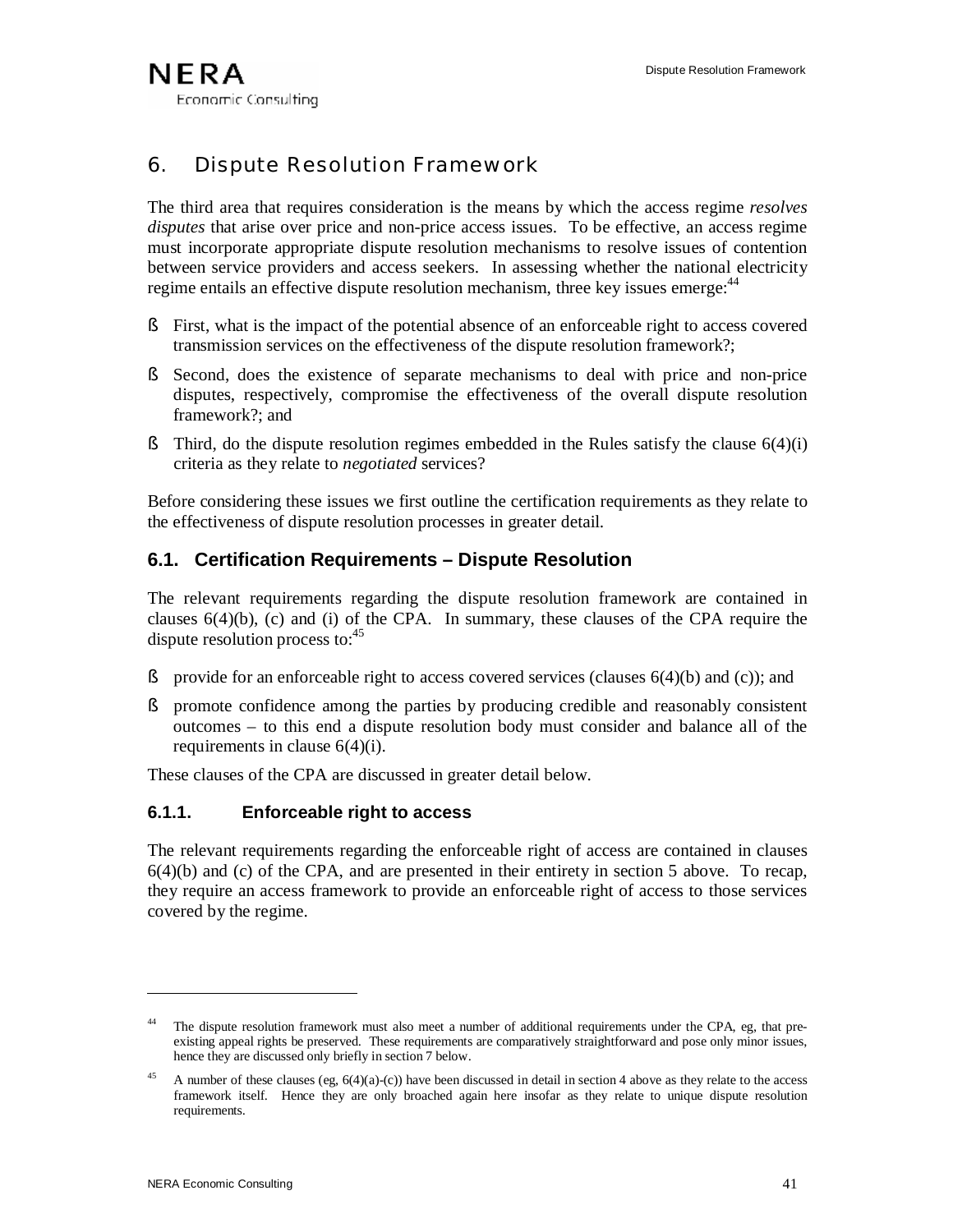### **6.1.2. Striking an appropriate balance**

Clause  $6(4)(i)$ , which is set out in its entirety in Appendix A, introduces a series of considerations that a dispute resolution body must apply when determining terms and conditions of access. The NCC's interpretation of the respective criterion in clause 6(4)(i) can be summarised as follows: 46

- § criterion (i) requires the actual price paid and invested in a facility by a facility owner to be taken into account in determining the terms and conditions of access, provided such acquisition or investment took place in a legitimate manner;
- § criterion (iv) requires regimes to consider the interests of all persons holding contracts for the use of a facility, and for those varying interests to be balanced against the remaining clause 6(4)(i) criteria and the overall objectives of access regulation; and
- § criterion (v) requires that the actual value of firm and binding contractual obligations of the owner or other persons (or both) already using a facility be taken into account, even if they include monopoly returns.
- ⇒ Together, criteria (i), (iv) and (v), account for **the interests of the facility owner** and existing facility users.
- § criterion (ii) requires that the costs to the provider of providing access be taken into account, with the exception of losses associated with increased competition in upstream or downstream markets, costs incurred by over-capitalisation, those unnecessarily incurred to provide access or an inappropriate attribution of common costs;
- S criterion (iii) requires that the economic value  $47$  to the owner of 'any additional investments that the person seeking access or the owner has agreed to undertake' be considered, with the exception of costs incurred by over-capitalisation, those unnecessarily incurred to provide access or an inappropriate attribution of common costs; and
- § criterion (vi) requires that the operational and technical requirements necessary for the safe and reliable operation of the facility be taken into account, provided the expenditure was necessary and not reflective of 'gold-plating'.
- ⇒ Together, criteria (ii), (iii) and (vi) account for the **costs of providing access**. Such costs must be necessary and not reflect 'gold-plating' or other unnecessary measures.
- § criterion (vii) requires consideration of the operation of a facility in an economically efficient manner as the term is generally considered by economists – however, criterion (vii) may be inconsistent with, and may need to be balanced against, the legitimate business interests of the owner (criterion (i));
- § criterion (viii) requires a consideration of the public benefit, ie, the efficiency gain, from having a workably competitive market (that is, one in which no firm has a substantial degree of market power in the longer-term).

<sup>&</sup>lt;sup>46</sup> NCC Guide to Certification, p50, [3.118].

 $47$  Namely, the present value of future revenues less the present value of future costs.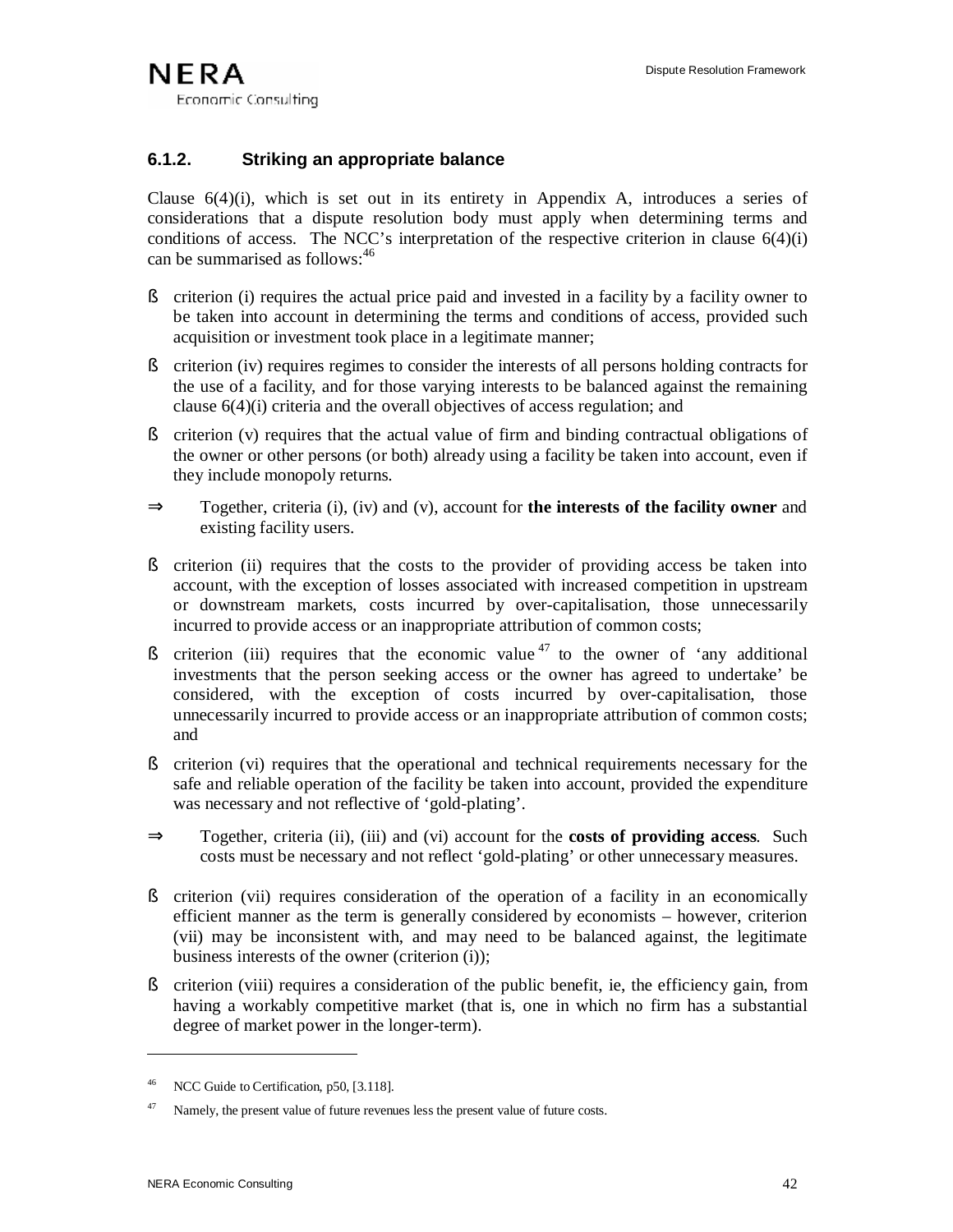

⇒ Together, criteria (vii) and (viii) expressly account for **efficiency objectives** and the benefits arising from competitive markets.

An obvious difficulty that the NCC has recognised is that these grouped criteria are not mutually exclusive and may conflict. To this end, as noted above, in balancing the three groups of criteria to determine an appropriate range of outcomes the NCC has, in the past, been cognisant that the underlying objective of Part IIIA is to promote efficiency. On that basis, the NCC has indicated that provided a dispute resolution process acknowledges the respective criterion, and is likely to produce results that lie within a range of outcomes consistent with those likely to be achieved in an effectively competitive market, the clause  $6(4)(i)$  requirement will be met.

# **6.2. Application to Electricity Transmission Services**

To recap, in assessing whether the national electricity regime entails an effective dispute resolution mechanism, three key issues emerge. First, what is the impact of the possible absence of an enforceable right to access transmission services on the effectiveness of the dispute resolution framework? Second, does the existence of separate mechanisms to manage price and non-price disputes compromise the effectiveness of the overall framework? Finally, does the framework satisfy the clause 6(4)(i) criteria? These issues are addressed in turn below.

### **6.2.1. What is the impact of the uncertainty surrounding the enforceable right to access?**

To be effective, a dispute resolution framework must create an enforceable right to access covered services. Absent such a right, or a measure empowering a dispute resolution body to compel access, a dispute resolution mechanism – and thus the overall access framework, as discussed in section 5 – cannot be considered effective. As section 5 explained, it is doubtful whether the national electricity access regime currently creates an enforceable right to access either *prescribed* or *negotiated* transmission services, or empowers a dispute resolution body to compel access to such services. A direct consequence of this doubt is that the effectiveness of the dispute resolution framework is similarly uncertain.

**Summary:** A direct consequence of the potential absence of an enforceable right to access is that the effectiveness of the dispute resolution framework is also uncertain.

### **6.2.2. Do the separate price and non-price regimes hinder the effectiveness of the overall framework?**

The Rules currently comprise two discrete dispute resolution processes. The commercial arbitration regime contained in chapter 6A encompasses 'price' disputes, and the negotiate/arbitrate model that spans chapters 5 and 8 manages 'non-price' disputes. <sup>48</sup> In our view, the separation of price versus non-price disputes likely constitutes an ineffective means of resolving access disputes overall. The reason is that price and non-price terms and

See section 5.2 for a comprehensive overview of each regime.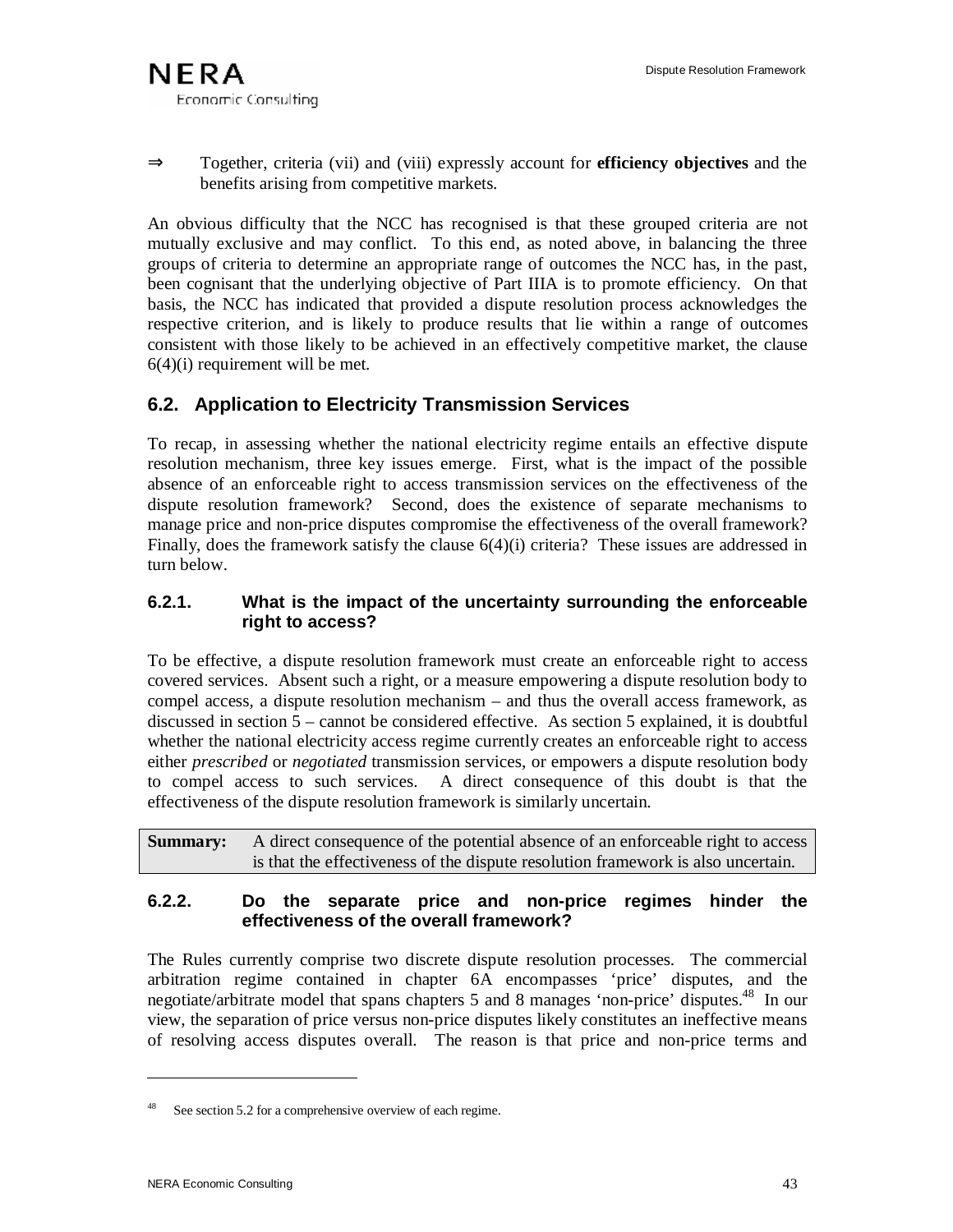conditions are intrinsically linked – one cannot be determined in isolation from the other. Simply put, one cannot sensibly determine a price without knowing the characteristics of the service in question.

The present situation, whereby a commercial arbitrator in determining price terms is: a) precluded from compelling access (clause S6A.3.5(c)); and b) required to 'assume' the 'nonprice' terms and conditions (clause  $(6A.3.5(b)(1)(ii))$ ; is highly artificial. It also precludes an arbitrator from balancing interests in relation to both price and non-price terms and conditions. Moreover, splitting the resolution of price and non-price terms and conditions may present opportunities to access seekers and service providers alike to game the arbitration processes. In our view, it would be far preferable for the Rules to provide a *single dispute resolution body* to be responsible for determining both 'price' and 'non-price' terms and conditions.

It is important to recognise that the current disjoint between regimes is not a carefully crafted aspect of the Rules. Rather, it is a consequence of the staggered nature of the recent reform process. The Commission has indicated that, but for the statutory constraints on its Rule making powers, it would very likely have also incorporated 'non-price' disputes into the newly introduced chapter 6A commercial arbitration framework.<sup>49</sup> Being unable to do so, it had little choice but to create the artificial separation. The Commission acknowledges that this is an unsatisfactory outcome,<sup>50</sup> and most likely means the overall dispute resolution framework contained in the NEL and the Rules is ineffective when considered against the CPA criteria.

 **Summary:** The present separation of 'price' and 'non-price' access disputes under the Rules is artificial, presents risks for opportunistic gaming, and most likely constitutes an inefficient means of resolving disputes overall. The dispute resolution framework in the Rules is therefore unlikely to be effective.

### **6.2.3. Does each framework strike an appropriate balance?**

Clause 6(4)(i), set out in section 4.1.2 above, introduces a series of considerations that a dispute resolution body must apply when determining terms and conditions of access. As explained in section 6.1.2, the NCC has indicated that the criteria can be broadly grouped as follows:

- § criteria (i), (iv) and (v), account for **the interests of the facility owner** and existing facility users;
- § criteria (ii), (iii) and (vi), account for the **costs of providing access**. Such costs must be necessary and not reflect 'gold-plating' or other unnecessary measures; and
- § criteria (vii) and (viii), expressly account for **efficiency objectives** and the benefits arising from competitive markets.

<sup>&</sup>lt;sup>49</sup> AEMC Draft Report, p97.

<sup>50</sup> Ibid.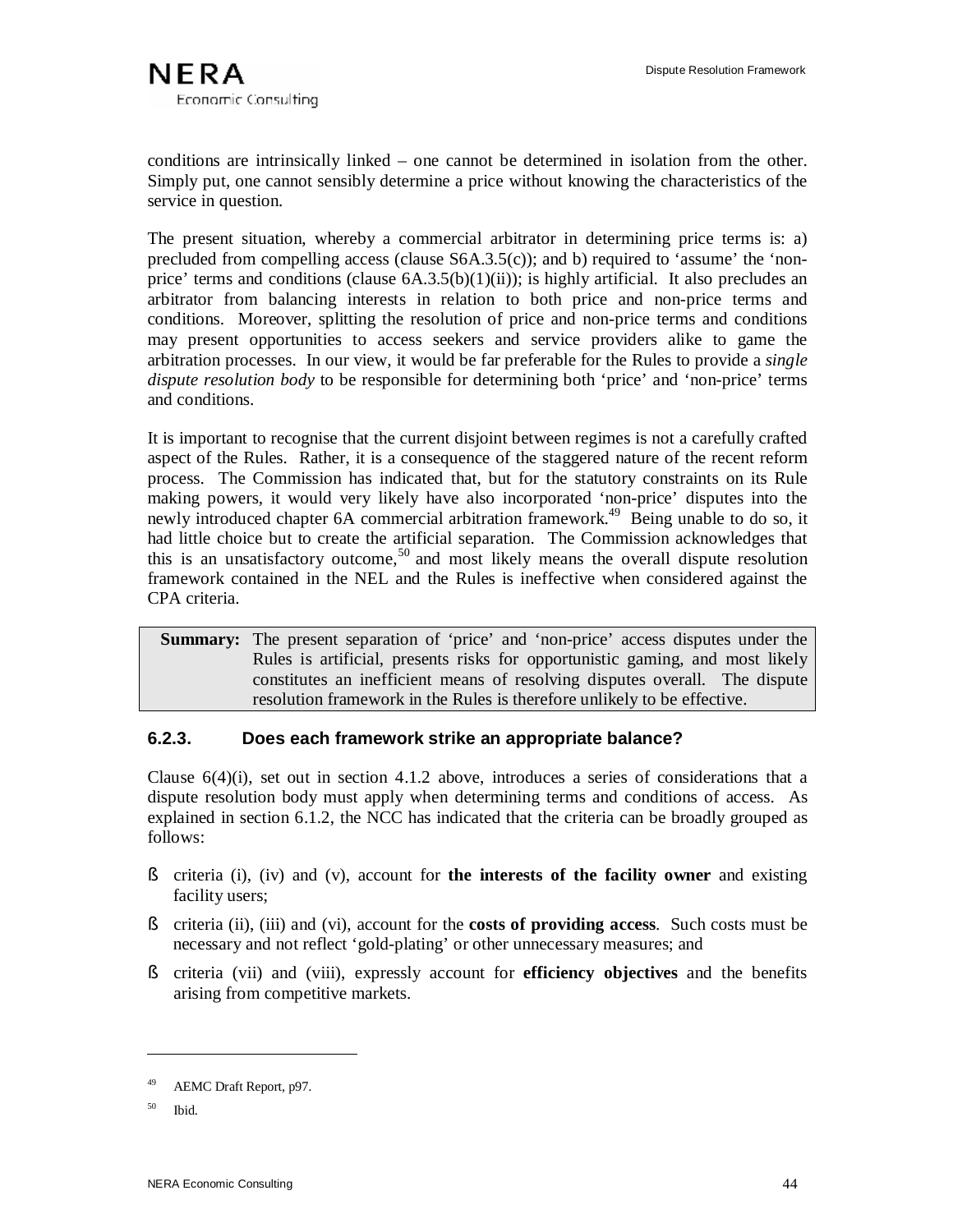As discussed in section 4.1.2, since these grouped criteria are not mutually exclusive and may conflict the NCC has indicated that the  $6(4)(i)$  requirement will likely be met provided a dispute resolution process:

- § recognises and acknowledges the criteria, either explicitly or implicitly; and
- § is likely to produce a range of outcomes consistent with those that would be observed in an *effectively competitive market*.

In the following sections, we separately examine the chapter 8 and chapter 6A dispute resolution frameworks by reference to these criteria.

### 6.2.3.1. Assessment of the chapter 6A dispute resolution framework

In our view, the chapter 6A dispute resolution regime as it relates to price and access charge disputes very likely meets the clause 6(4)(i) requirements. Indeed, the *negotiated transmission service pricing principles* set out in Rule 6A.9.1, whilst differently constructed, are in many respects analogous to the clause  $6(4)(i)$  criteria. Of paramount importance for the purposes of the clause  $6(4)(i)$  criteria are:

- § clause 6A.9.1(1), which specifies that the price for a negotiated service should be based on the costs incurred in providing that service;
- § clause 6A.9.1(2), which specifies that the price for a negotiated service should in most cases be at least equal to the avoided cost of providing it but no more than the cost of providing it on a stand-alone basis;
- § clause 6A.9.1(5), which specifies that prices must be the same for all users unless a material cost difference exists;
- § clause 6A.9.1(6)), which specifies that prices should be adjusted over time to the extent the assets used to provide the service are provided to other persons, in which case adjustments should reflect the extent to which the costs of that asset are being recovered through charges to those other persons (clause 6A.9.1(6));
- § clause 6A.9.1(8), which specifies that the price should enable the provider to recover the efficient costs of complying with all regulatory obligations associated with the provision of negotiated services; and
- § clause 6A.9.1(9), which specifies that the price should take into account the need for the service to be provided in a manner that does not adversely affect the safe and reliable operation of the power system.

In our view, in combination the rules outlined above adequately consider the interests of the facility owner and existing facility users, the costs of providing access and efficiency objectives. We base this conclusion on the following factors:

§ First, clauses 6A.9.1(1) and (8) expressly states that prices for negotiated services should reflect the cost of providing those services, including the costs of complying with regulatory obligations – a requirement that in our view is consistent with all three of the broad criteria identified by the NCC.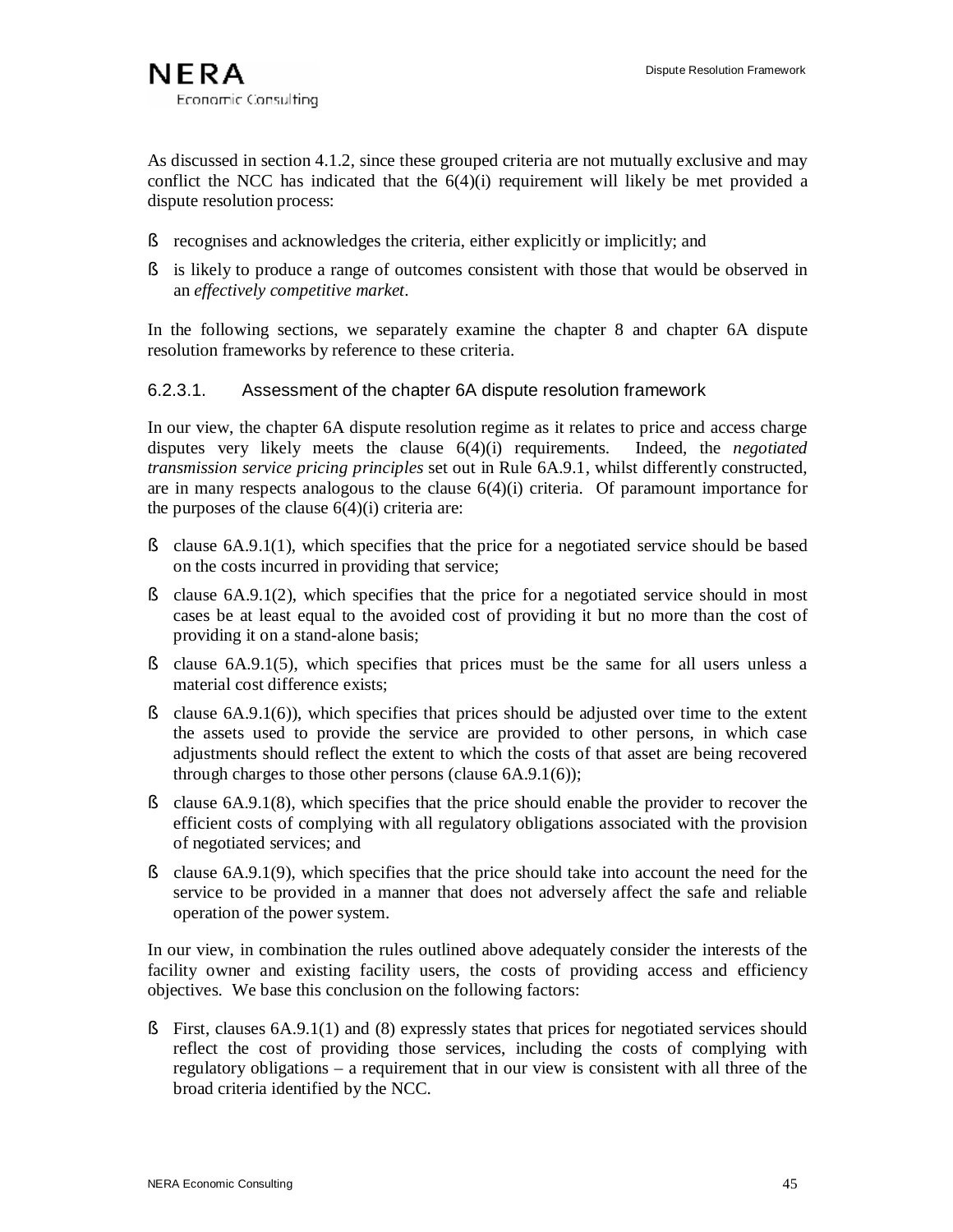- § Second, clause 6A.9.1(9) prohibits prices that would in any way threaten the ongoing safety of the power system, which is clearly consistent with all three of the broad criteria identified by the NCC.
- § Third, clause 6A.9.1(5) effectively prohibits inefficient price discrimination, which will enhance market efficiency and better ensure that access prices align with the costs of providing access to particular access seekers, or classes of access seekers. In a similar fashion, clause 6A.9.1(6) seeks to ensure that access prices reflect costs to access seekers over time, further advancing the two broad objectives.
- § Fourth, clause 6A.9.1(2) refines the pricing requirement by creating a specific cost band within which prices must be negotiated. The stand-alone cost 'ceiling' prevents the access provider from extracting monopoly profits. Conversely, by basing the 'floor' price on avoidable costs, access seekers are forced to pay at least the costs that they impose specifically upon the network. The existence of the 'floor' thereby ensures the interests of facility owners are preserved, whereas the 'ceiling' ensures negotiated prices are cost reflective. Most fundamentally, the floor/ceiling band reflects the boundaries of pricing that would exist if the market was open to competition and so provides an economically defensible method of regulation, as the NCC has acknowledged: $51$

"In general, efficient outcomes can be expected to lie in a band between short run (avoidable) costs and the long term efficient (full) cost of supplying the services demanded."

Accordingly, on balance, the chapter 6A dispute resolution framework for resolving 'price' disputes, and in particular, the criteria outlined in Rule 6A.9.1 very likely meets the clause  $6(4)(i)$  requirements. The framework considers each of the three broad criteria identified by the NCC and is therefore well placed to produce negotiated access prices that fall within a range one would observe in an effectively competitive market.

**Summary:** The chapter 6A dispute resolution framework for resolving 'price' disputes likely meets the requirements specified in clause 6(4)(i) of the CPA.

# 6.2.3.2. Assessment of chapter 8 dispute resolution framework

In the past, the Commission has noted that the chapter 8 framework that applies to 'nonprice' disputes is cumbersome and not well suited to the timely resolution of disputes arising from commercial negotiations. Indeed, it recently acknowledged that the introduction of the chapter 6A dispute resolution framework was due in large part to perceived shortcomings in the chapter 8 framework.<sup>52</sup> It is therefore not altogether surprising that several reasons exist to believe that the chapter 8 framework would not meet the requirements required in clause  $6(4)(i)$ . These include:<sup>53</sup>

<sup>&</sup>lt;sup>51</sup> NCC Guide to Certification, p59, [3.154].

<sup>52</sup> AEMC Final Report, p95.

<sup>&</sup>lt;sup>53</sup> Whilst the chapter 8 criteria was approved by the ACCC when it accepted the NEM Access Code, this was under a broader statutory test – section 44ZZAA(3) of the TPA, which contains no explicit guidance regarding dispute resolution requirements, unlike clause 6(4).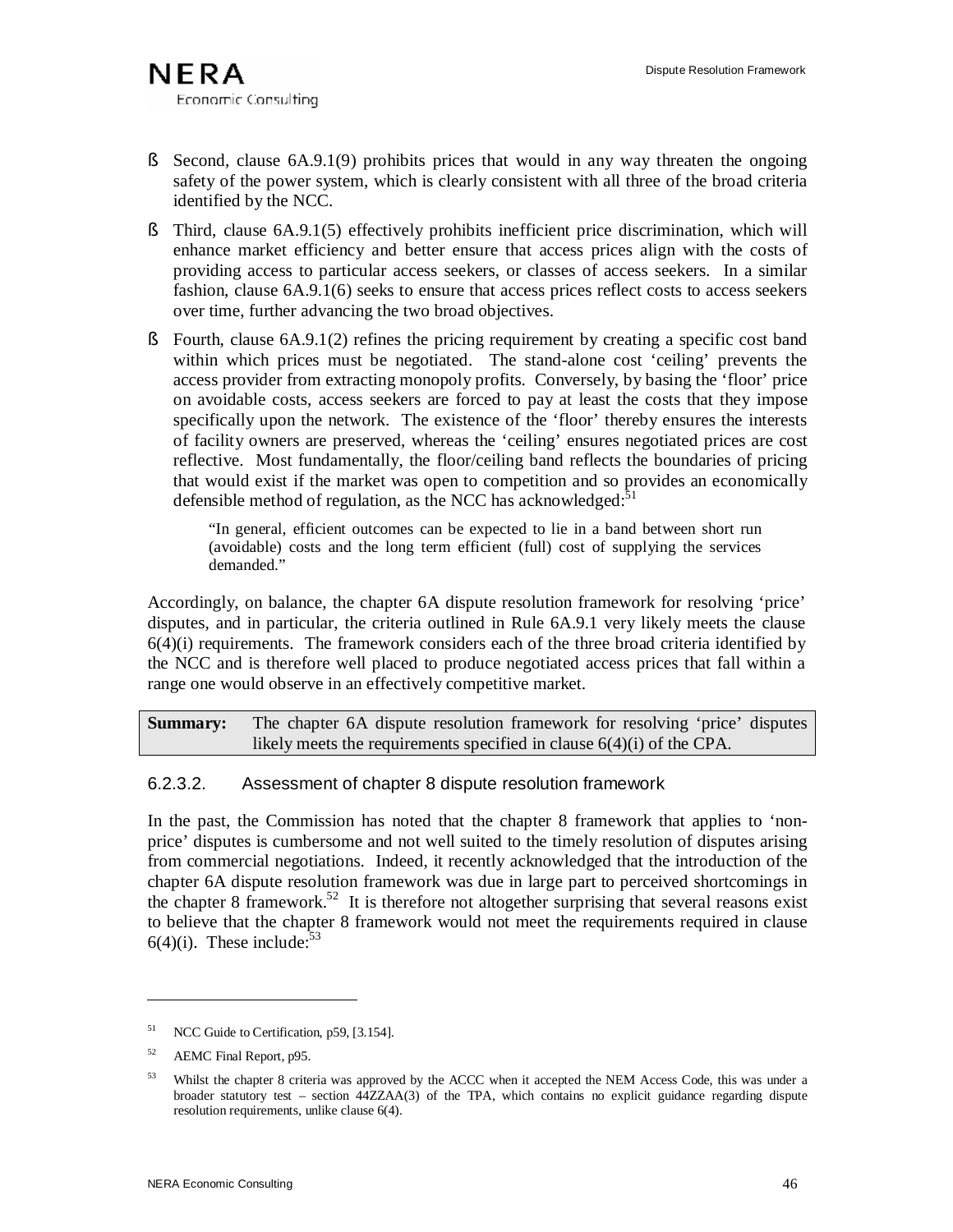- § the wide discretion it provides an adviser or a DRP;
- § the absence of time-limited processes, for example, clause  $8.2.6D(c)(2)$  allows a DRP to extend the period for rendering a determination if the AER agrees in writing; and
- § the absence of certain explicit dispute resolution criteria guiding the decisions made by an adviser or a DRP.

Under the chapter 8 framework, an adviser is empowered, provided parties agree, to resolve a dispute by 'any means' it deems appropriate, provided it conforms to the requirements of clause 8.2.1(e) (clause 8.2.5(c)). Clause 8.2.6D(d) grants a DRP a similarly wide discretion. However, as section 5.2.3.1.2 explained, this is not a boundless power. Specifically, it must be read subject to the balance of the Rules, and in particular, the requirements of **chapter 5.** An adviser or a DRP would therefore be obliged to consider, and comply with, a range of factors when determining a 'non-price' access dispute, including:

- § subject to certain exceptions, the technical terms and conditions of connection agreements should comply with *minimum standards of performance*, with the object that the *power system operate securely and reliably* (clause 5.1.3(b1));
- § a negotiated access standard must be:
	- − no less onerous than the corresponding *minimum access standard* (clause  $5.3.4A(a)(1)$ ;
	- − set at a level that *will not adversely affect power system security* (clause 5.3.4A(a)(2)); and
	- − set at a level that *will not affect the quality of supply for other network users* (clause 5.3.4A(a)(3));
- § an *offer to connect* must be *fair and reasonable* and *consistent with the safe and reliable operation of the power system* (clause 5.3.6(c));
- § all registered participants must ensure that a *connection agreement* requires the provision and maintenance of all required facilities consistent with *good electricity industry* practice (clause  $5.2.1(b)$ ); and
- § compliance with a *connection agreement* should not adversely affect the quality or security of network service to other network users (clause 5.2.3(b)(3)).

Notwithstanding these myriad non-price criteria, it is unclear whether chapter 5 and chapter 8 provide for an appropriate balancing of the clause  $6(4)(i)$  criteria. For example, neither appears to explicitly require an adviser or a DRP to take into account the interests of the facility owner and existing facility users, or the interests of others with contracts for use of the pertinent facility, as expressly contemplated by clause  $6(4)(i)$ . Moreover, as section 7.2.3 below explains, the absence of certain non-price criteria relating to extensions and augmentations may also pose certain issues under the clause 6(4)(j) criteria.

Chapter 8 contains few explicit dispute resolution criteria guiding the decisions made by an adviser or a DRP. A DRP is required only to take account of the series of high level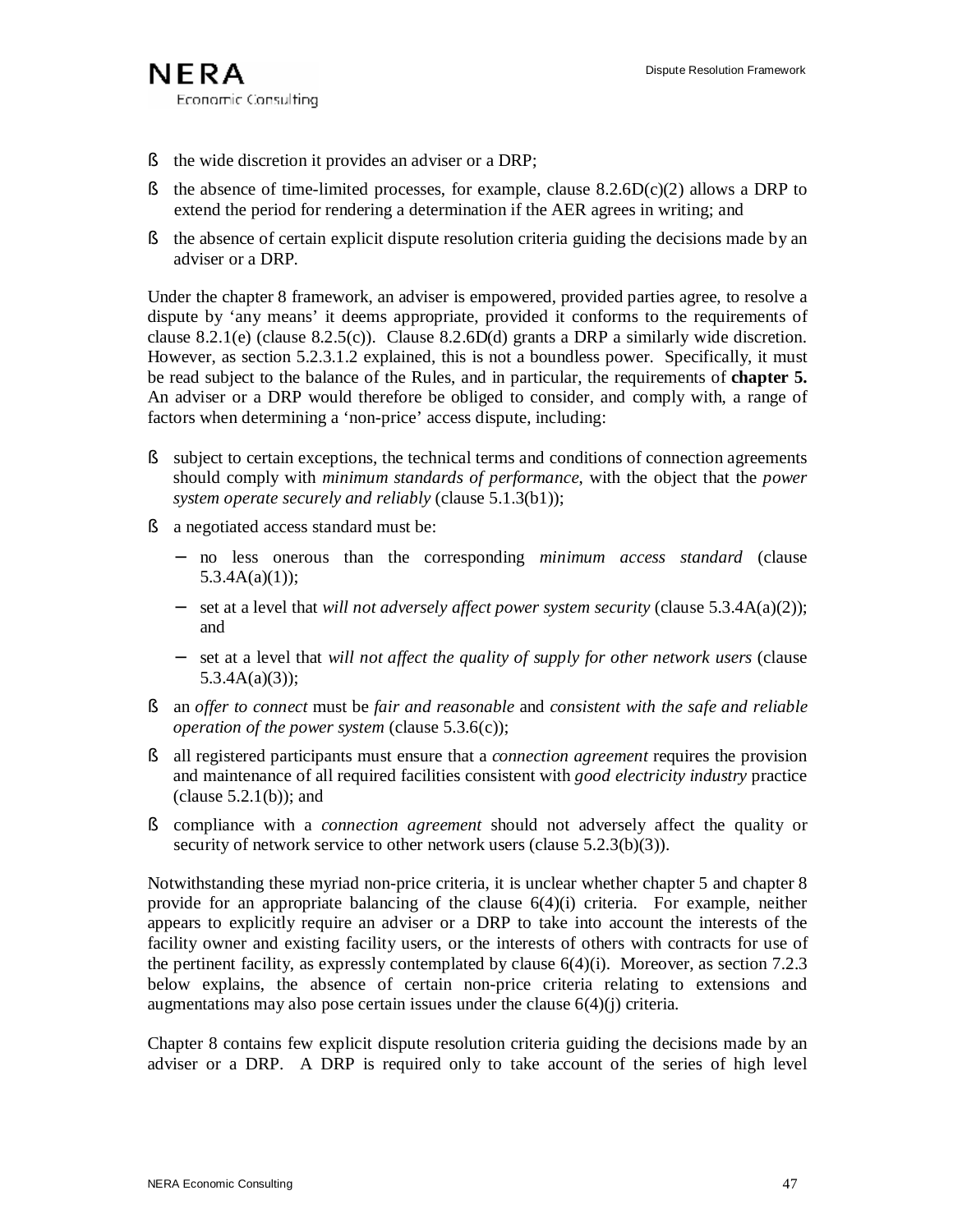

principles set out in clause  $8.2.1(e).$ <sup>54</sup> This is in contrast to chapter 6A, and also clause 6.15 of the National Gas Code, which identifies eight mandatory considerations, many of which mirror the criterion contained in clause 6(4)(i) of the CPA.

Accordingly, whilst the provisions in chapters 5 and 8 do not necessarily preclude an adviser or a DRP from reaching an appropriate determination, they are sufficiently unclear as to not promote confidence among the parties that credible and reasonably consistent outcomes will occur, consistent with clause  $6(4)(i)$ . Indeed, we are unaware of any instance that the chapter 8 dispute resolution framework has been invoked in relation to resolving an access dispute.<sup>55</sup> Accordingly, there is a significant likelihood that the chapter 8 framework would not comply with the clause  $6(4)(i)$  criteria.

**Summary:** There is a significant risk that the chapter 8 framework would not comply with the clause 6(4)(i) criteria.

# **6.3. Summary**

By way of broad summary, our key conclusions regarding the effectiveness of the dispute resolution framework in the national electricity access regime are:

- § the potential absence of an enforceable right to access creates similar uncertainty surrounding the effectiveness of the dispute resolution framework;
- § the present separation of 'price' and 'non-price' access disputes under the Rules is artificial, presents risks of opportunistic gaming, and likely constitutes an inefficient means of resolving disputes overall;
- § the chapter 6A dispute resolution framework for resolving 'price' disputes likely *meets* the requirements specified in clause  $6(4)(i)$  of the CPA; and
- § there is a significant risk that the chapter 8 framework *would not* comply with the clause 6(4)(i) criteria.

**Conclusion:** The electricity access regime as defined by the NEL and the Rules is currently unlikely to incorporate an effective dispute resolution framework consistent with the CPA requirements.

<sup>54</sup> These principles are set out in their entirety in section 5.2.3.

<sup>55</sup> AEMC Draft Report, p95.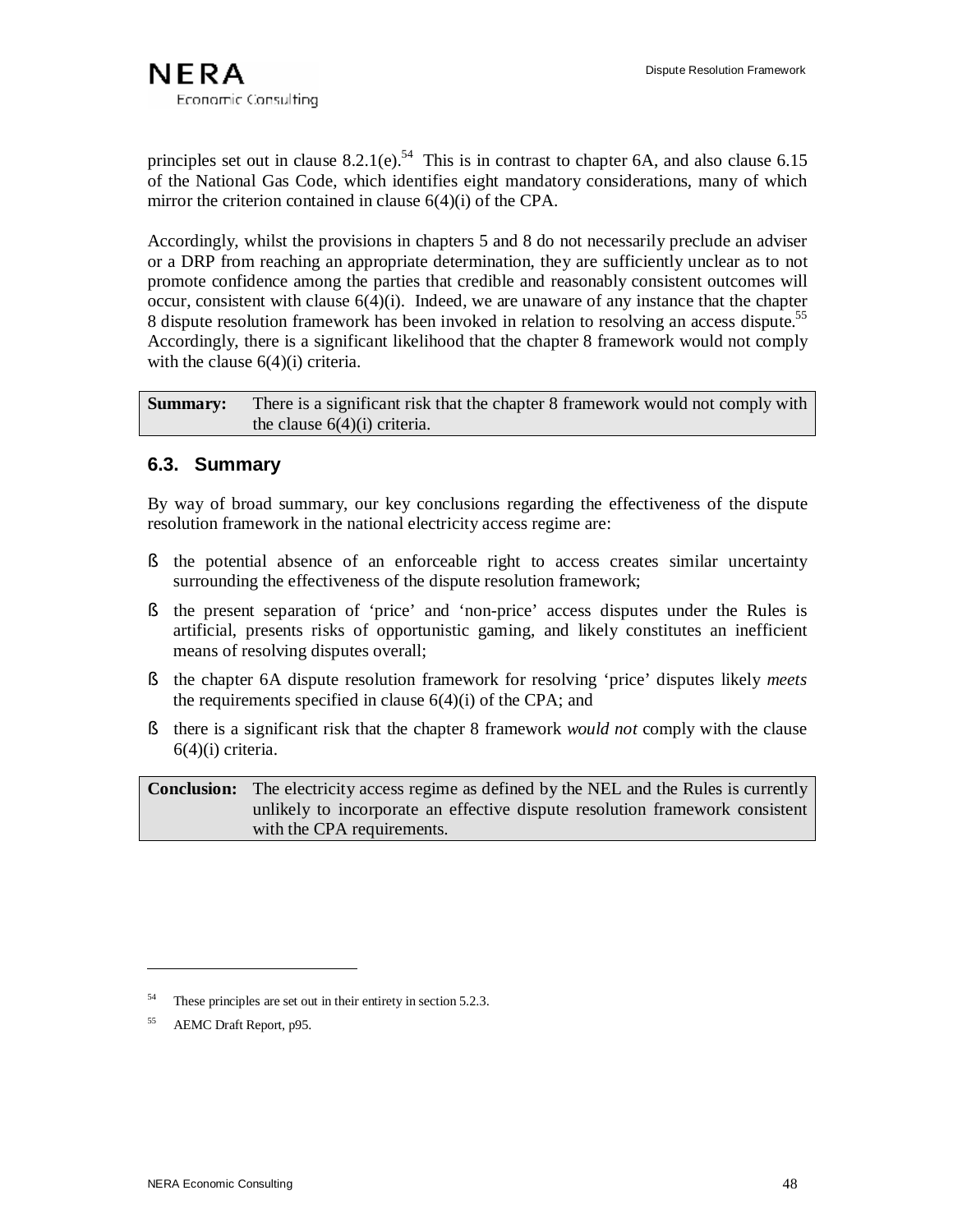# 7. Other Certification Requirements

In addition to the requirements outlined in detail above, for an access regime to be considered effective, it must satisfy a number of additional requirements. Specifically, in addition to the requirements outlined in section 4 above, the CPA requires an access framework to also:

- § require that service providers use all reasonable endeavours to accommodate access seekers' requirements (clause 6(4)(e));
- § incorporate the principle that access to a service need not be on exactly the same terms and conditions for all persons seeking access (clause  $6(4)(f)$ );
- § prohibit conduct for the purpose of hindering access (clause  $6(4)(m)$ ); and
- $\delta$  include appropriate ring fencing arrangements (clause 6(4)(n)).

In addition to the requirements outlined in section 6 above, to be considered effective, a dispute resolution framework must also:

- § incorporate the principle that where the owner and a person seeking access cannot agree on terms and conditions for access, they should be required to appoint and fund an independent body to resolve the dispute, if they have not already done so (clause  $6(4)(g)$ ;
- § incorporate the principle that the decisions of the dispute resolution body should bind the parties; however, rights of appeal under existing legislative provisions should be preserved (clause 6(4)(h));
- § allow, in certain situations, for an arbitrator to require an extension to a facility when parties cannot reach agreement (clause  $6(4)(i)$ );
- § allow parties to apply for a revocation or modification of the access arrangement if there has been a material change in circumstances (clause  $6(4)(k)$ );
- § require that a dispute resolution body only impede the existing right of a person to use a facility where it has considered whether there is a case for compensation of that person, and, if appropriate, determined such compensation (clause  $6(4)(1)$ ); and
- § include arrangements allowing regulatory bodies and arbitrators with the information required to undertake their responsibilities (clause 6(4)(o)).

The access regime must also ensure that there are no impediments to interstate access arising from state based regime differences, preferably through the provision of a single process for access (clause  $6(2)$  and  $6(4)(p)$ ). Finally, the regime must result in appropriate terms and conditions of access. 56

The extent to which the various components of the national electricity regime satisfy these requirements is assessed below.

We do not explicitly address this requirement, since by definition, provided the other requirements are met, appropriate terms and conditions of access should eventuate.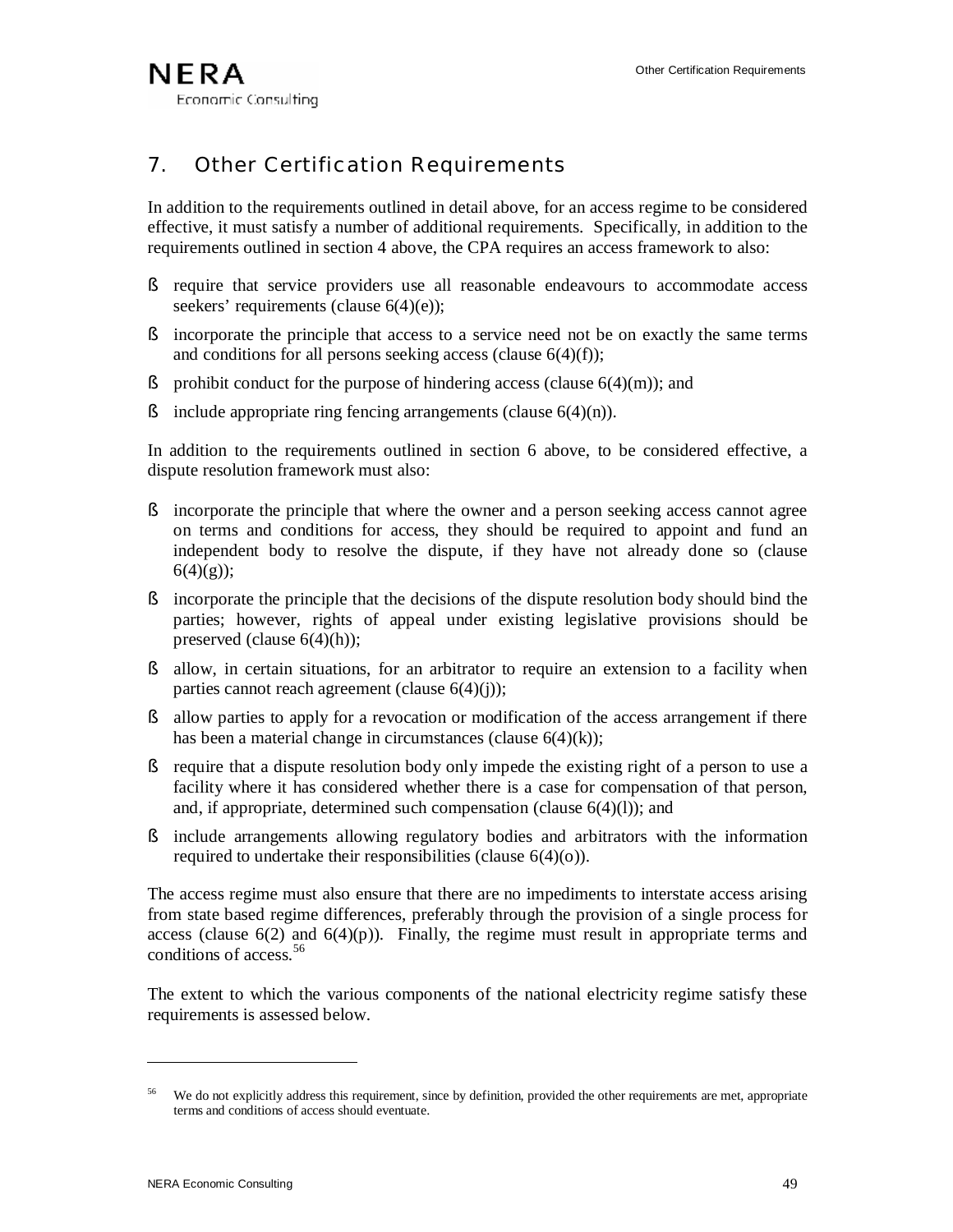# **7.1. Additional Access Framework Requirements**

In this section we assess the national electricity regime access framework against the requirements contained in clauses 6(4)(e), (f), (m) and (n) of the CPA.

### **7.1.1. Requirement to use reasonable endeavours to accommodate access**

Clause  $6(4)(e)$  of the CPA requires service providers to use all reasonable endeavours to accommodate access seekers' requirements. The NCC has indicated that an access regime may incorporate clause  $6(4)(e)$  either explicitly or through general provisions that have the same effect.

Parts E and F of **chapter 6A** of the Rules create a comprehensive regime for the regulation of *prescribed* services, including the information gathering processes outlined in section 7.2.6 below. These measures should sufficiently ensure that service providers use all reasonable endeavours in their provision of *prescribed* services.

The **chapter 5** framework for negotiating 'non-price' terms and conditions of access for *negotiated* services also incorporates a number of explicit requirements in this regard, including:

- § a service provider must use its reasonable endeavours to provide the applicant with an offer to connect in accordance with its reasonable requirements (clause 5.3.6(d));
- § connection applicants and service providers are entitled to negotiate with each other in respect of the provision of the connection and, if such negotiations occur, each is required to conduct such negotiations in good faith (clause  $5.3.6(g)$ );
- § when finalising a connection agreement a service provider must use its reasonable endeavours to negotiate in good faith with all parties (clause  $5.3.7(a)(2)$ ); and
- § that connection applicants and service providers alike adhere to specified timeframes throughout the negotiation process.

In combination, these provisions very likely satisfy the clause  $6(4)(e)$  requirement. Access regimes certified by the NCC in the past – including the Gas Code – have incorporated broadly similar measures.<sup>57</sup>

The **chapter 6A** framework incorporates a number of similar provisions as it relates to the provision of *negotiated* services. Specifically, a service provider must, in its negotiation framework:

- § undertake to negotiate in good faith the price at which negotiated services are to be provided (clause 6A.9.5(c)(1));
- § provide all such commercial information as an access seeker may reasonably require to enable that person to engage in effective negotiation with the provider as to the price at which the negotiated service is to be provided (clause  $6A.9.5(c)(2)$ );

NCC Guide to Certification, p36, [3.63].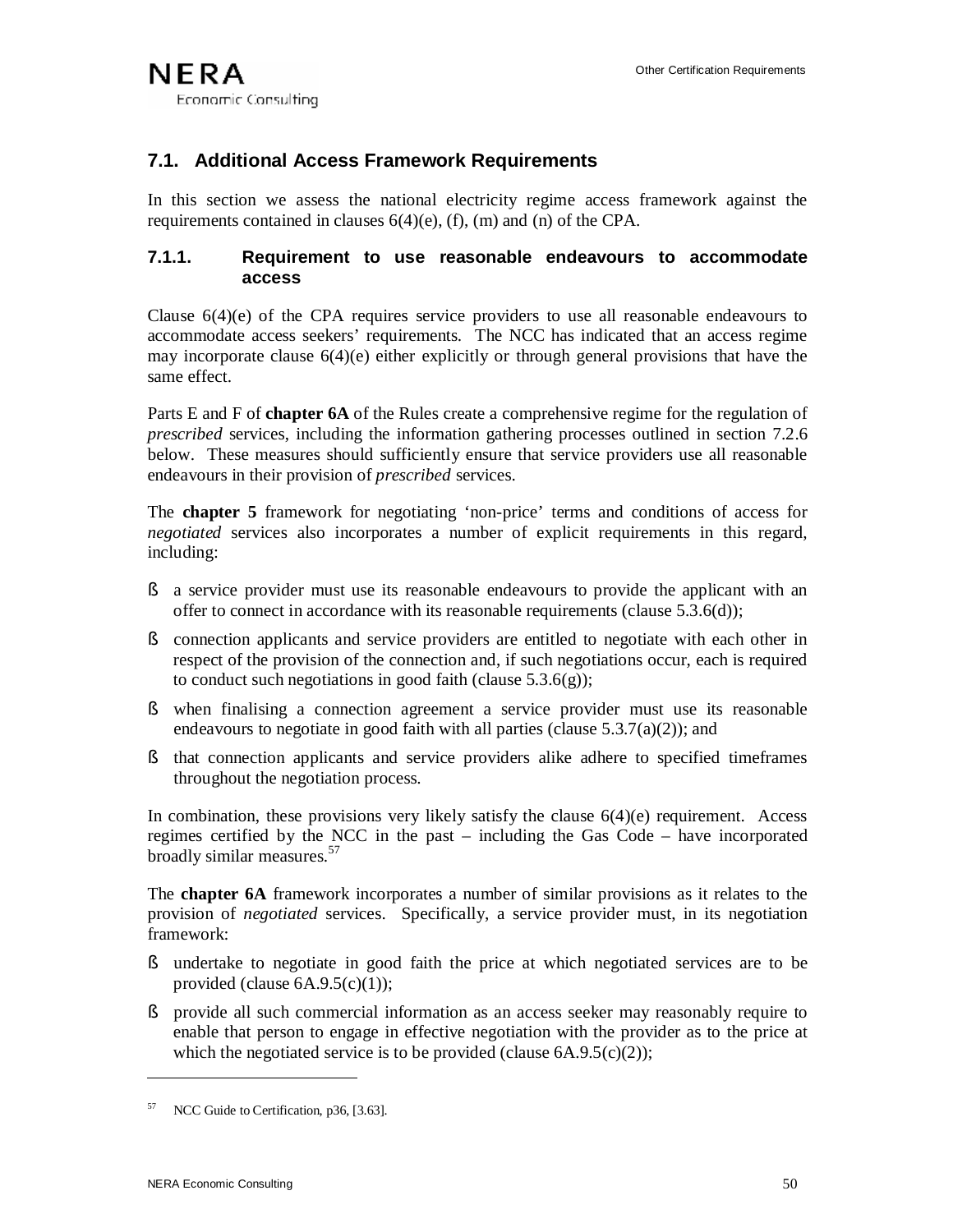- § specify a requirement for the provider to advise an access seeker of the reasonable costs of providing the negotiated service (clause  $6A.9.5(c)(3)(i)$ ); and
- § specify a requirement for the provider to demonstrate to an access seeker how the charges reflect those costs (clause  $6A.9.5(c)(3)(ii)$ ).

Accordingly, it is would appear that the dispute resolution framework would satisfy the clause  $6(4)(e)$  requirement.

**Conclusion:** The dispute resolution framework would likely meet the requirement contained in clause 6(4)(e) of the CPA.

### **7.1.2. Access need not be on the same terms and conditions**

Clause  $6(4)(f)$  requires that access to a service need not be on exactly the same terms and conditions for all persons seeking access. The NCC has, in the past, considered that this clause is intended to ensure the scope for commercial negotiation is not limited. Rather, prescribed terms and conditions should be limited to those services for which a reasonable outcome cannot be negotiated. As indicated earlier, this was precisely the Commission's approach to attributing forms of regulation to transmission services.

In developing chapter 6A of the rules, the Commission indicated that it sought to 'roll-back' wherever possible the application of the more intrusive forms of regulation applying to prescribed services, in recognition that:<sup>58</sup>

"[O]ver-inclusion of services in a revenue cap will distort market outcomes by crowding out the opportunities for competitive supply of services and commercial negotiations between TNSPs and users."

Homogeneous, prescriptive forms of regulation are thus limited to those transmission services for which there is thought to currently be no genuine prospect of successful commercial negotiations. Moreover, both the chapter 5 and 6A commercial negotiation processes ostensibly provide scope for access seekers and service providers to reach unique terms and conditions of access. Accordingly, the national electricity access regime appears to comply with the requirement in clause 6(4)(f) of the CPA.

**Conclusion:** The national electricity regime appropriately limits the scope of homogeneous forms of regulation and thus very likely complies with the requirement specified in clause 6(4)(f) of the CPA.

### **7.1.3. Prohibition against hindering access**

Clause  $6(4)(m)$  of the CPA prohibits the owner or user of a service from engaging in conduct for the purpose of hindering access to that service by another person. The NCC has stated that an access regime may incorporate this clause explicitly or contain general provisions to the same effect.<sup>59</sup> Currently the Rules do not contain an explicit prohibition against hindering

<sup>58</sup> AER Draft Report, p12.

<sup>&</sup>lt;sup>59</sup> NCC Guide to Certification, p69, [3.193].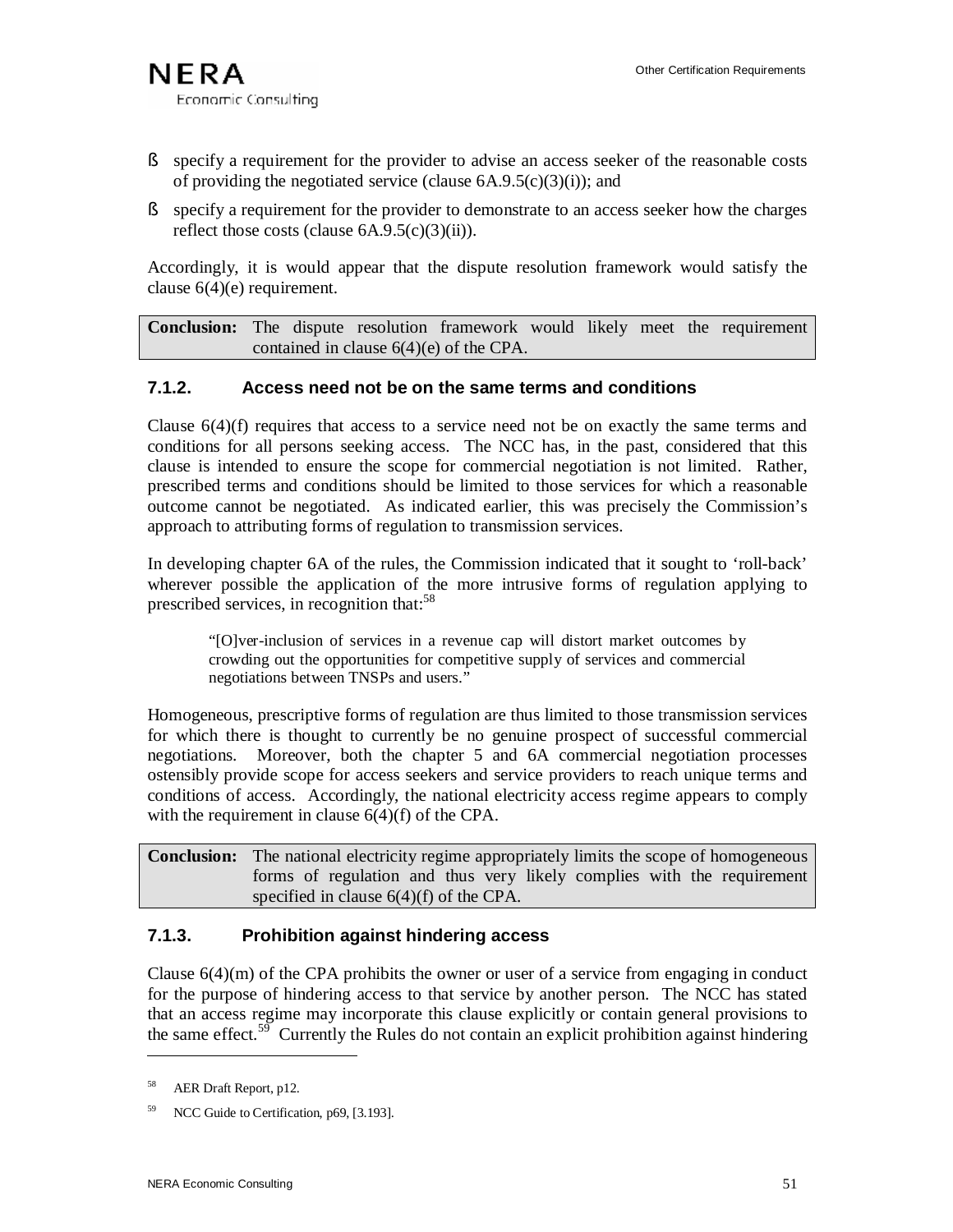access and it is unclear whether one could be legitimately implied. Accordingly, the national electricity regime likely does not comply with the requirement outlined in clause 6(4)(o) of the CPA.

**Conclusion:** The Rules do not contain an explicit prohibition against hindering access and it is unclear whether one may be implied. Accordingly, the national electricity regime likely does not comply with clause 6(4)(o) of the CPA.

#### **7.1.4. Separate accounting arrangements**

Clause  $6(4)(n)$  requires that separate accounting arrangements be maintained for the elements of a business which are covered by the access regime. The NCC has indicated that requirement will be satisfied if a facility owner:<sup>60</sup>

- § maintains a separate set of accounts for each service that is subject to an access regime;
- § maintains a separate consolidated set of accounts for all activities undertaken; and
- § allocates any costs that are shared across multiple services.

The underlying motivation for this requirement is to address concerns arising from vertically integrated businesses favouring internal affiliates above competitive businesses in related markets. The market structure is therefore a relevant consideration in assessing an access regime's compliance with clause 6(4)(n).

Part I of chapter 6A of the Rules developed by the Commission require service providers to comply with transmission ring-fencing guidelines, developed by the  $AER$ <sup> $61$ </sup>. The AER must develop the ring-fencing guidelines in accordance with the requirements in Rule 6A.21.2. In developing the ring-fencing requirements, the AER must:

- § provide for the accounting and functional separation of prescribed transmission services  $clause 6A.21.2(a);$
- § consider the need for consistency between federal and state ring-fencing regulation, and the need for consistency with the distribution ring-fencing guidelines (clause  $6A.21.2(c)$ ); and
- § consult with stakeholders (clause 6A.21.2(d)).

While the NCC's consideration of clause  $6(4)(n)$  suggests that separate accounts should be maintained for all services, the Rules do not provide for ring-fencing of negotiated service costs from prescribed and any other services provided by a service provider. This is unlikely to affect the regime's satisfaction of clause  $6(4)(n)$ . There are two reasons for this:

§ a requirement for separate accounting for negotiated transmission services would impose additional costs on a service provider, for little, if any benefit; and

<sup>&</sup>lt;sup>60</sup> NCC Guide to Certification, p70, [3.197].

 $61$  Clause 6A.21.1.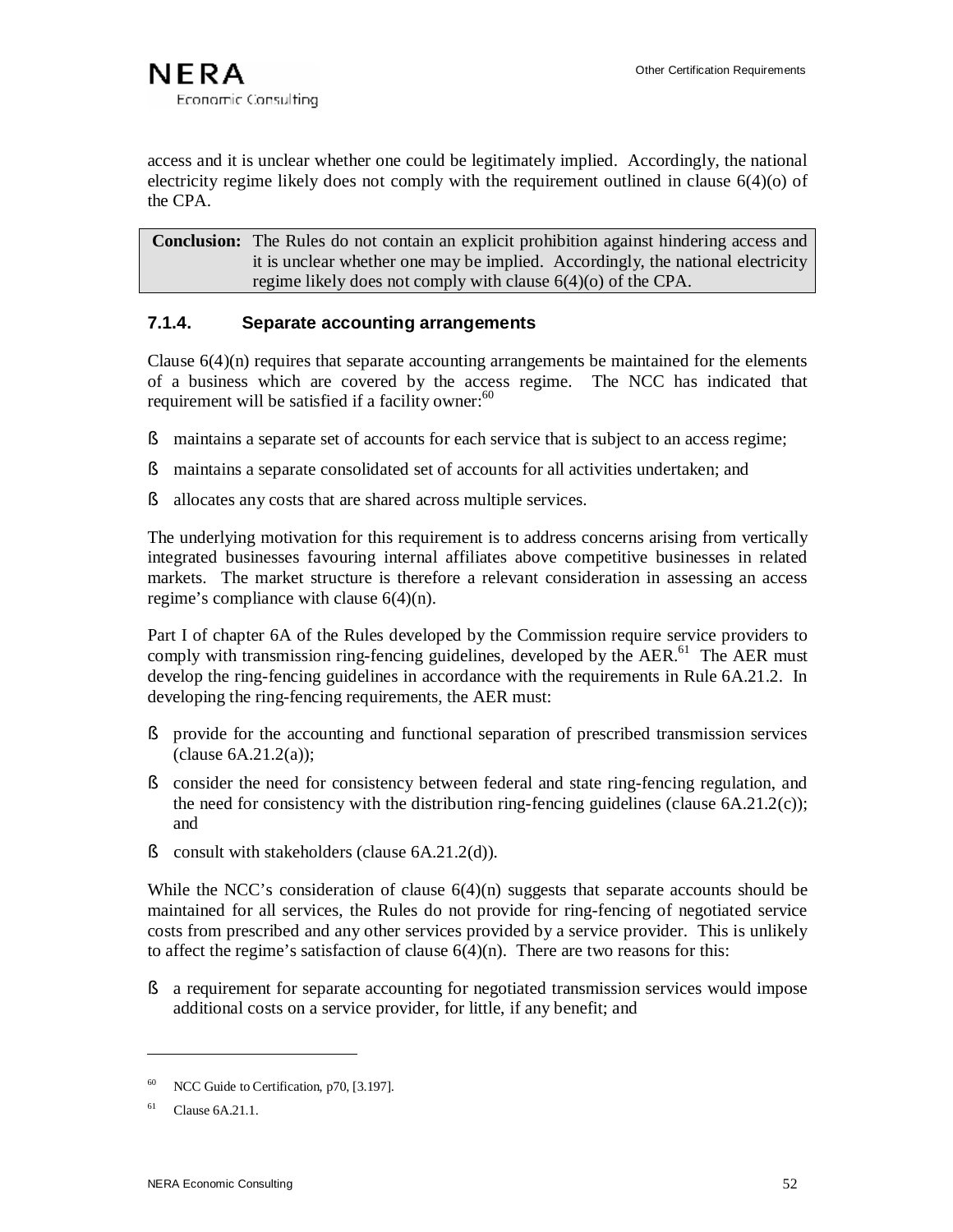§ it has the potential to significantly stifle the scope for efficient negotiations, since prices will likely be invariably based on the costs identified through separate accounting.

In other words, imposing ring-fencing requirements on negotiated services would likely serve to undermine the reasons for introducing that form of regulation in the first place.

**Conclusion:** The ring-fencing regime developed for service providers is likely consistent with the requirement in clause  $6(4)(n)$  of the CPA.

# **7.2. Additional Dispute Resolution Framework Requirements**

In this section we assess the national electricity regime's dispute resolution framework against the requirements contained in clauses  $6(4)(g)$ , (h), (j), (k), (l) and (o) of the CPA.

### **7.2.1. Independent dispute resolution body**

Under clause  $6(4)(g)$ , an effective access regime must contain a mechanism to ensure the parties to a dispute have recourse to an independent dispute resolution process. It states:

"Where the owner and a person seeking access cannot agree on terms and conditions for access to the service, they should be required to appoint and fund an independent body to resolve the dispute, if they have not already done so."

An effective access regime must also address the circumstances where the parties cannot agree on *how* to resolve a dispute, including the identity of the dispute resolution body. It therefore must contain a mechanism for *appointing* an independent body to resolve such disputes. Clause  $6(4)(g)$  also requires parties to a dispute to fund some or all of the costs of arbitration, although the NCC has indicated that it is mindful that the costs of arbitration should not deter parties from seeking access.<sup>62</sup>

Further, the NCC has indicated that to be considered independent, a dispute resolution body must be independent of service providers, users, access seekers and governments. However, the NCC has stated that it is not opposed to the principle of the same body having the regulator and arbitrator roles, provided jurisdictions consider the inclusion of appropriate safeguards to address these issues, including the development of practice and procedure notes that the body can follow to conduct its dispute resolution functions independently of regulatory functions. 63

The chapter 8 and chapter 6A dispute resolution regimes both appear to meet the clause  $6(4)(g)$  requirements. Each regime clearly specifies the process by which specified disputes are to be managed, and clearly defines the identity of the appropriate dispute resolution body and the process for establishing that body, namely: $64$ 

 $62$  NCC Guide to Certification, p40, [3.77].

<sup>&</sup>lt;sup>63</sup> NCC Guide to Certification, p40, [3.81].

<sup>&</sup>lt;sup>64</sup> Note that for *prescribed* services the AER is in effect the dispute resolution body. As outlined in section 4.2 above, the NCC has indicated that clause  $6(4)(g)$  will be satisfied for prescribed services, provided the AER sets access terms in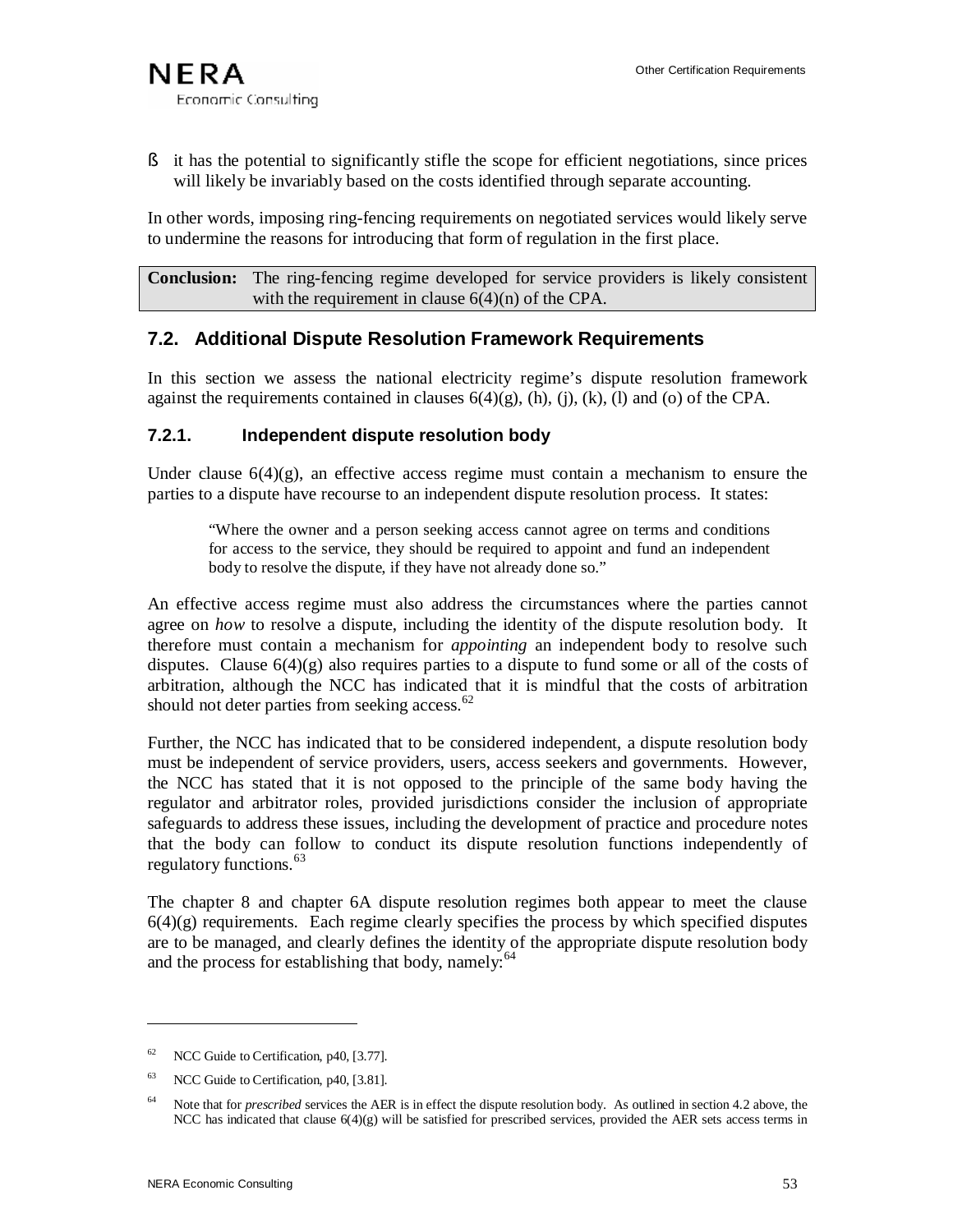- § the chapter 8 regime specifies that for stage two disputes, the relevant dispute resolution body is to be either:
	- − the independent dispute resolution adviser, provided the parties agree to the dispute resolution process proposed by that adviser (clause  $8.2.5(c)(1)$ ); or
	- − if the parties do not agree, the adviser must appoint a dispute resolution panel (clause  $8.2.5(c)(2)$ , which will ordinarily comprise three independent members that are experts in the relevant field and/or experienced in dispute resolution techniques (clause  $8.2.6A(f)$ ); and
- § the chapter 6A regime specifies the AER must appoint an independent commercial arbitrator (sub-schedule  $6A.3.3(a)$ ) experienced in dispute resolution techniques (subschedule  $6A.3.3(c)$ ).

Parties to both chapter 8 and chapter 6A disputes must bear the costs of those disputes. In each instance it is customary for the cost of the adviser or the dispute resolution panel (Rule 8.2.8) or the arbitrator (sub-schedule 6A.3.6(a)) to be shared equally between the parties. In other words, each regime incorporates adequate funding mechanisms. Given that the majority of access seekers will be well resourced corporate entities, it seems unlikely that the costs of resolving disputes will deter parties from seeking access.

**Conclusion:** The chapter 8 and chapter 6A dispute resolution frameworks should each meet the requirements specified in clause  $6(4)(g)$  of the CPA.

### **7.2.2. Binding decisions coupled with appeal rights**

Clause  $6(4)(h)$  provides that an effective access arrangement should have credible enforcement arrangements to ensure a dispute resolution body's decision is binding. It states:

"The decisions of the dispute resolution body should bind the parties; however, rights of appeal under existing legislative provisions should be preserved."

The NCC has indicated its view that the regime should give effect to the enforcement process through legislative provisions, with appropriate sanctions and remedies for non-compliance.<sup>65</sup> Existing rights of appeal should be preserved. The NCC has, in the past, considered it unnecessary for an effective access regime to include a mechanism for conducting a merits review of a dispute resolution body's decision. However, any *diminution* of existing appeal rights, eg, rights to seek a judicial review on the grounds of an alleged breach of natural justice, may offend clause 6(4)(h).

The chapter 8 and chapter 6A dispute resolution regimes both appear to meet the clause 6(4)(h) requirements. Each regime provides for binding arbitral decisions that may be enforced by the AER through the NEL. Specifically:

NCC Guide to Certification, p45, [3.98].

accordance with effective regulatory processes and, if not, consistent with the clause  $6(4)(i)$  criteria. For the reasons outlined in 4.2.2 the regulatory arrangements for prescribed services likely meet these requirements.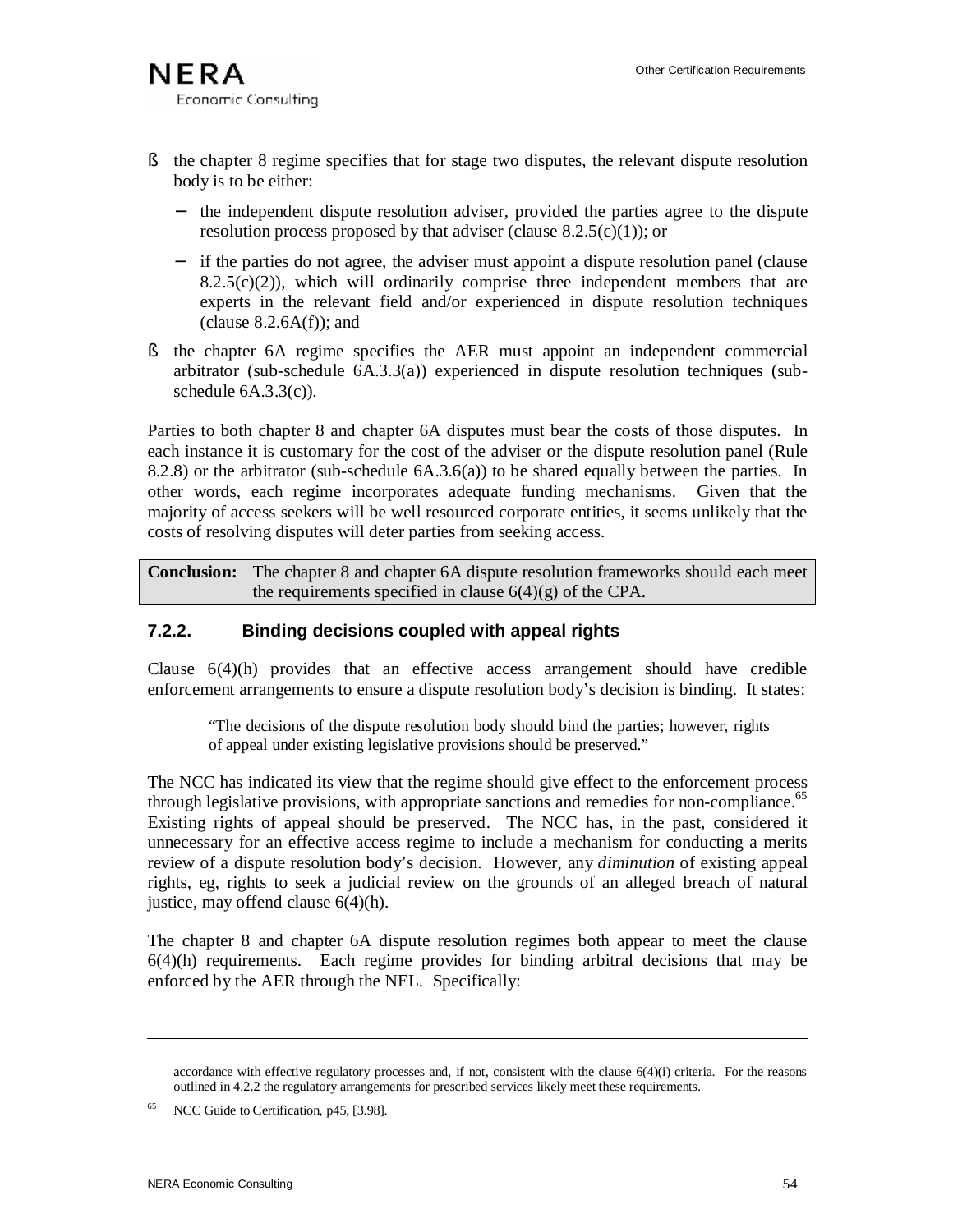- § chapter 8 states that parties must comply with a requirement or determination of a DRP and any agreement that is recorded in accordance with clause 8.2.9(a) - failure to do so is a breach of the Rules in respect of which the AER may take action in accordance with the NEL (clause  $8.2.1(d)$ ); and
- § chapter 6A states that determinations by a commercial arbitrator are binding, and any failure to comply with such an agreement or determination constitutes a breach of the Rules in respect of which the AER may take action in accordance with the NEL (subschedule 6A.3.7(c)).

Moreover, chapter 6A preserves the pre-existing right to seek judicial review<sup>66</sup> and chapter 8 explicitly incorporates a right for a party to appeal on a question of law against a decision or determination of a DRP in accordance with section 71 of the NEL (Rule 8.2.11).

However, whilst decisions are binding and enforceable, there are presently limitations on *what may be decided.* In particular, for the reasons outlined in section 5, neither chapter 8 nor chapter 6A explicitly provides for the pertinent dispute resolution body to *compel access* on certain terms and conditions. Neither an adviser, nor a dispute resolution panel, nor a commercial arbitrator is expressly empowered to make a determination to this effect.

In other words, whilst chapters 6A and 8 ostensibly comply with clause  $6(4)(g)$  in that each allows for binding arbitral decisions coupled with appeal rights, neither framework is likely to create an *enforceable* right to access, as required by clauses  $6(4)(b)$  and (c) of the CPA.<sup>67</sup>

**Conclusion:** The Rules' dispute resolution framework likely meets the requirements specified in clause  $6(4)(h)$  of the CPA. However, neither chapter 8 nor chapter 6A would appear to allow a dispute resolution body to make a binding decision *compelling access* to covered transmission services.

### **7.2.3. Extension to facilities**

In some situations the needs of an access seeker can only be met by an extension of a facility's geographic range of an expansion of its capacity. The NCC has indicated that such matters should be subject, in the first instance, to negotiation between the parties. However, clause  $6(4)(i)$  of the CPA requires that an arbitrator be empowered to require an extension when parties cannot reach agreement. This power must be subject to:

- § such an extension being technically and economically feasible and consistent with the safe and reliable operation of the facility;
- § the owner's legitimate business interests in the facility being protected; and
- § the terms of access for the third party taking into account the costs borne by the parties for the extension and the economic benefits to the parties resulting from the extension.

<sup>66</sup> The MCE has also indicated that it intends to provide a limited merits review process for decisions by the AER in relation to price determinations. This will also form part of the dispute resolution mechanism for prescribed services.

For a detailed analysis of the requirements of clauses 6(4)(b) and (c) of the CPA see section 5 above.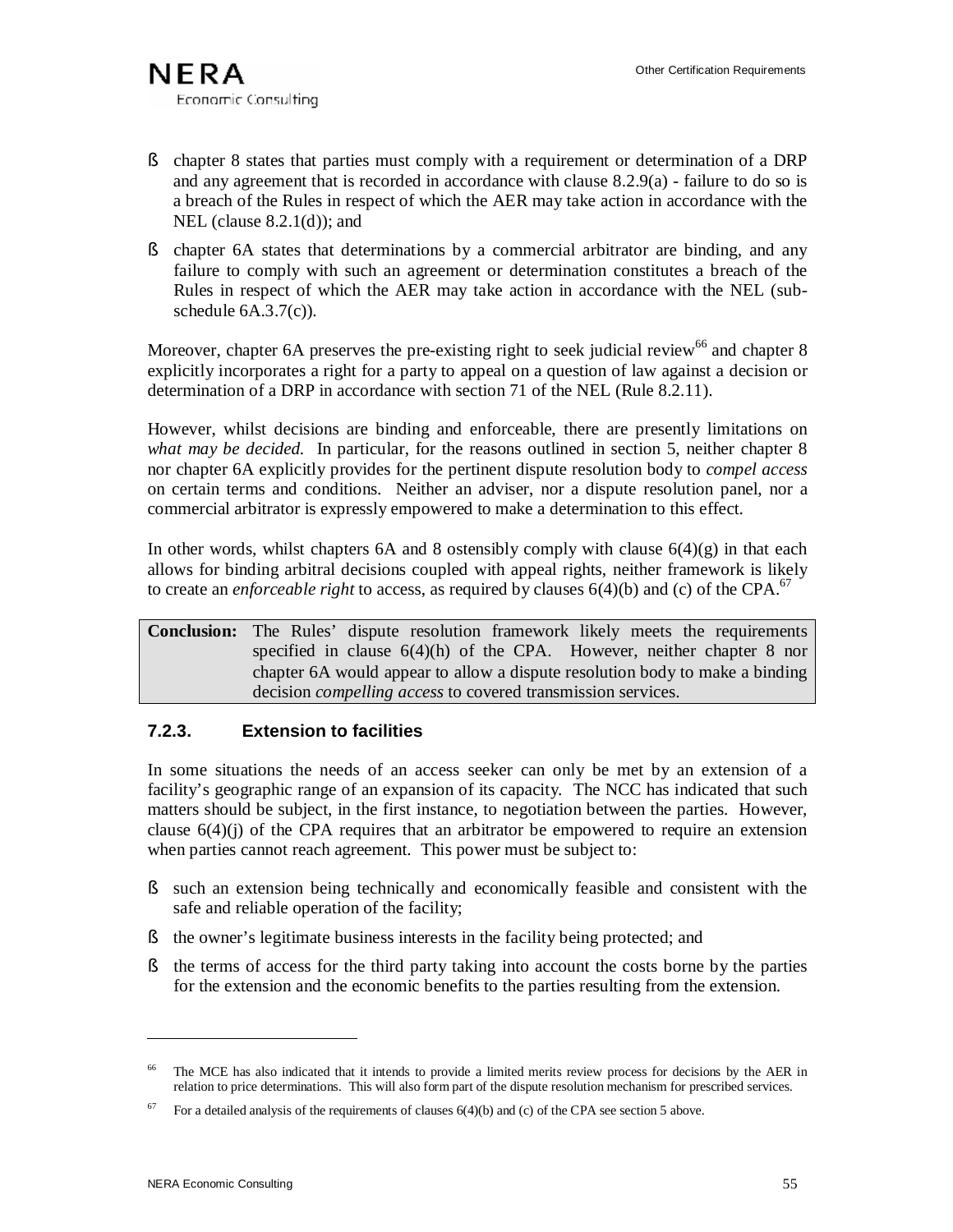The chapter 5 negotiation framework contemplates a service provider undertaking an augmentation or an extension to its network, if that extension is required to effect or facilitate the connection of a *connection applicant* and the connection is the subject of a *connection agreement.* Specifically, the Rules state that:

- § any *offer to connect* (and thus any connection agreement) must be *fair and reasonable* and consistent with the safe and reliable operation of the power system (clause  $5.3.6(c)$ ); and
- § a service provider use *reasonable endeavours* to provide the access arrangements sought by an access seeker, including extensions, provided (clause 5.4A(e)):
	- they are consistent with good electricity industry practice; and
	- − account for the affect on transmission and/or distribution networks and thus the requirements of other affected registered participants.

However, for the reasons outlined in section 4, it is not whether the Rules would presently compel an arbitrator to make a binding determination compelling an extension to be undertaken and a service offered. This can be contrasted with the Gas Code, which explicitly states that in making a determination an arbitrator may require a service provider to expand the *capacity* of a covered pipeline to meet the requirements of a prospective user, provided that (clause  $6.22$ ):<sup>68</sup>

- § the service provider is not required to extend the geographical range of a covered pipeline;
- § the expansion is technically and economically feasible and consistent with the safe and reliable provision of the service;
- § the service provider's legitimate business interests are protected;
- § the prospective user does not become the owner of a covered pipeline or part of a covered pipeline without the agreement of the service provider; and
- § the service provider is not required to fund part or all of the expansion (except where the extensions/expansions policy in the access arrangement for the covered pipeline states that the service provider will fund the new facility and the conditions specified in the extensions/expansions policy have been met).

Supposing an adviser or a DRP were expressly empowered to compel an extension,  $69$  it is debatable whether the aforementioned chapter 5 criteria would be sufficient to satisfy the  $6(4)(i)$  requirements. The existing framework would appear to adequately manage the first criterion, namely that extensions be technically and economically feasible and consistent with the safe and reliable operation of the facility. However, its compliance with the remaining criteria is less certain.

<sup>68</sup> We note that Part 4.5 of the *National Gas Law Exposure Draft* provides for the AER to make a similar determination, provided certain pricing principles and various other criteria are met.

 $69$  For the reasons outlined in section 4 it is not altogether clear whether that is the case.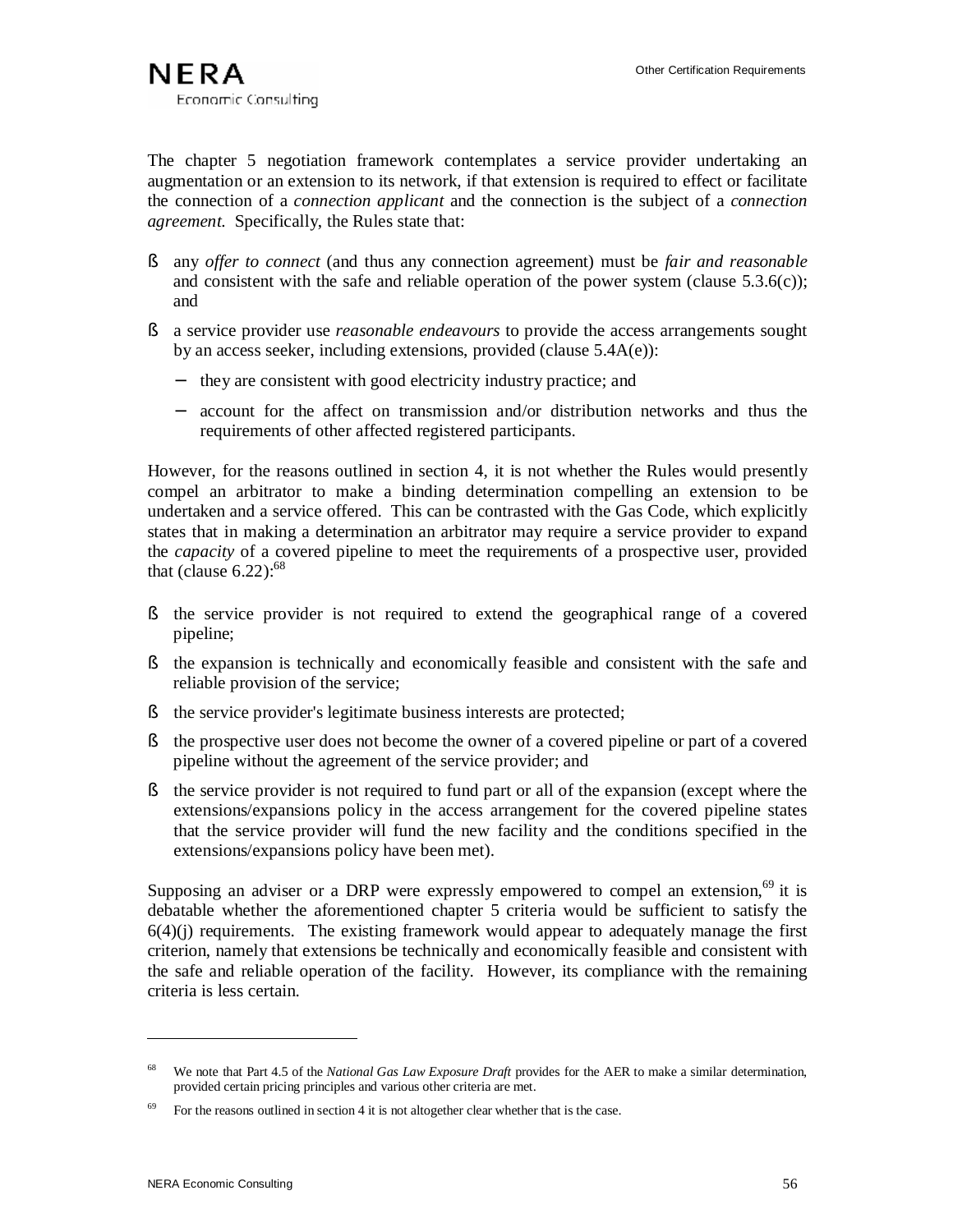One might legitimately argue that the framework implicitly accounts for the legitimate business interests of service provider's and the costs incurred by third parties. For example, an offer to connect must be 'fair and reasonable' and access arrangements must account for the impact of an extension on third parties. Nonetheless, in our view, there is a risk that in the absence of explicit criteria analogous to those in the Gas Code the NCC may construe the chapter 5 framework as being insufficient to comply with the requirements of clause  $6(4)(i)$ .

**Conclusion:** There is currently a risk that the dispute resolution framework would not meet the requirements specified in clause  $6(4)(j)$  of the CPA.

#### **7.2.4. Material change in circumstances**

Clause  $6(4)$ (k) of the CPA states that if there has been a material change in circumstance, parties should be able to apply for a revocation or modification of the access arrangement which was made at the conclusion of the dispute resolution process.

For *prescribed* services, the Rules include provisions allowing the revenue cap to be reopened during a regulatory period where an event occurs that sufficiently impacts on the financial viability of the business, or its scope to respond to unforeseen circumstances, specifically, when (Rule 6A.7):

- § an event occurs that could not have been foreseen by a service provider;
- § in response to that event, the service provider must invest in a project without which network reliability or system security would be compromised;
- § the project requires capital expenditure exceeding 5 per cent of the service provider's regulatory asset base in the year of the event;
- § the project requires capital expenditure that the service provider cannot otherwise reasonably fund within the period; and
- § there is no existing allowance (including in the contingent projects allowance) for that project.

The Rules also provide an allowance for the pass-through of significant increases (or decreases) in a service providers costs resulting from certain categories of unexpected events that may occur during the regulatory period, including changes in applicable taxes and terrorism events (Rule 6A.7.3). The AER may also revoke and remake a revenue determination *in its entirety* in the event a determination was set on the basis of false or misleading information, or where a material error has been made (Rule 6A.15).

For *negotiated* services, neither the chapter 8, nor the chapter 6A dispute resolution processes would appear to explicitly preclude any party from re-negotiating an access agreement following a material change of circumstances. Moreover, one would expect it would be commonplace for such agreements to explicitly incorporate provisions triggering renegotiation in certain identified circumstances, for example if there were, say, a 20 per cent shortfall in the demand forecast that underpinned the price for a negotiated service.

**Conclusion:** The dispute resolution framework likely meets the requirement specified in clause  $6(4)(k)$  of the CPA.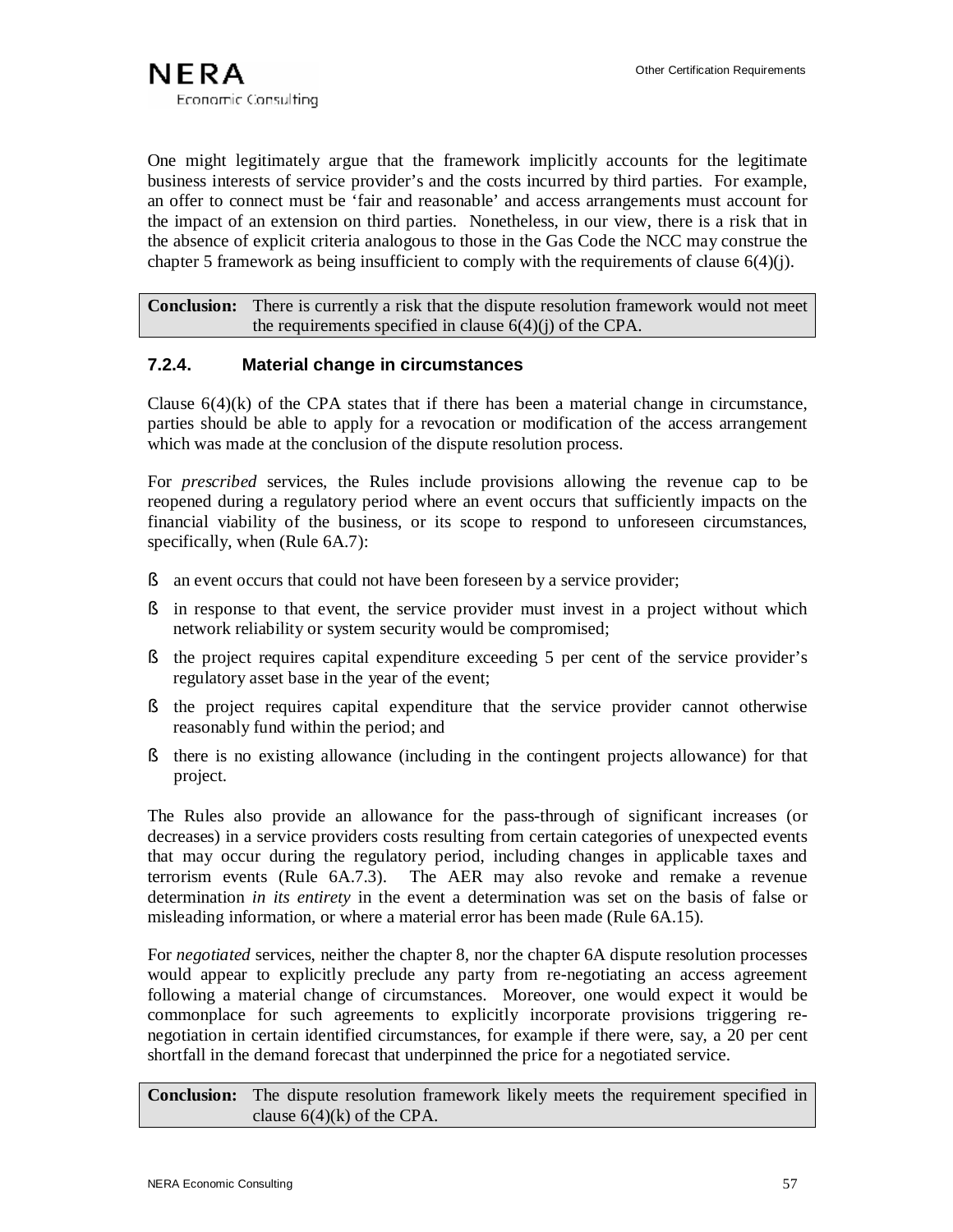### **7.2.5. Impediment of existing rights**

Clause 6(4)(l) requires that a dispute resolution body should only impede the existing right of a person to use a facility where it has considered whether there is a case for compensation of that person and, if appropriate, determined such compensation. For example, the Gas Code precludes an arbitrator from making any decision that would impede the existing right of a user to obtain services (clause 6.18).

Whilst various aspects of chapter 5 require a service provider, and thus an adviser or DRP, to consider the impact of connection agreements on third parties, there does not appear to be any explicit provision restricting the impediment of existing rights to circumstances where compensation has been considered.<sup>70</sup> Similarly, neither chapter 8 nor chapter 6A incorporate explicit provisions to this effect. Accordingly, it is at best unclear whether the dispute resolution framework complies with the requirements of clause 6(4)(l) of the CPA.

**Conclusion:** There is currently a risk that the dispute resolution framework would not meet the requirements specified in clause 6(4)(l) of the CPA.

### **7.2.6. Access to information**

Clause 6(4)(o) requires an effective access regime to provide the dispute resolution body and other relevant bodies, eg, regulators and appeals bodies, with the right to inspect all financial documents pertaining to the service. It states:

"The dispute resolution body, or relevant authority where provided for under specific legislation, should have access to financial statements and other accounting information pertaining to a service."

Part F of chapter 6A of the Rules details information that must be provided by a service provider to the AER in the context of a *transmission determination*. The key elements of the information provision requirements include:

- § the development and publishing of information guidelines by the AER which specify the information that must be provided by a TNSP to the AER, which are developed in accordance with the consultation procedures;
- § the provision by a TNSP of annual statements, in accordance with information guidelines, to the AER that provide – clause  $6A.17.1(b)$ :
	- a true and fair statement of the financial and operating performance of the provider; and
	- are certified in accordance with the information guidelines;
- § the AER has a power to request additional information that is reasonably required clause 6A.17.1(d):
	- to monitor and enforce compliance with the total revenue cap, the maximum allowed revenue and any other requirements imposed in a transmission determination;

See for example the discussion of clauses  $5.3.6(c)$  and  $5.4A(e)$  in section 7.2.3 above.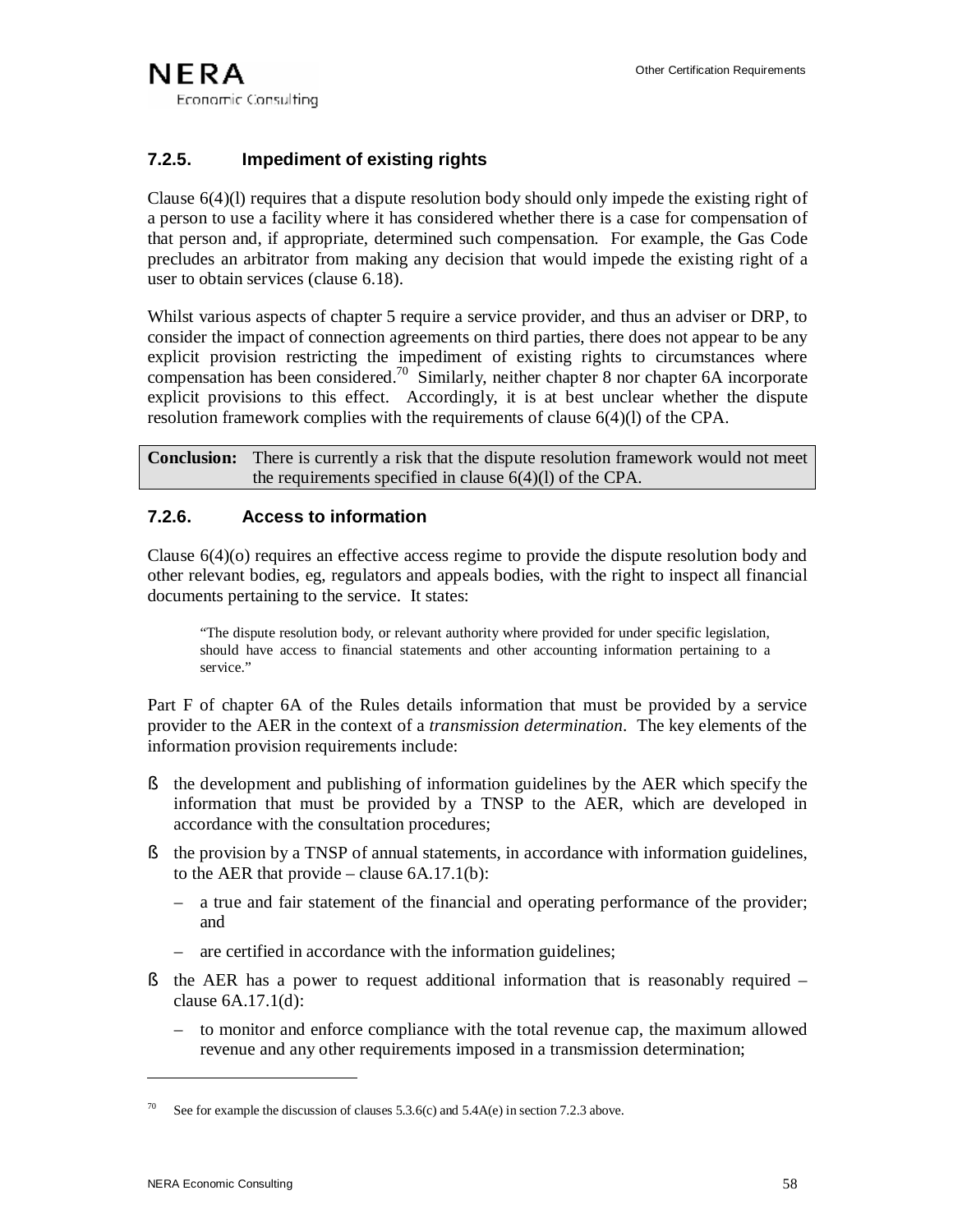- to monitor, report on and enforce compliance with the provider's cost allocation methodology;
- as an input regarding the financial, economic and operational performance of the business for the purposes of the AER's decision making; and
- to monitor performance in relation to a service target performance incentive scheme.

The information gathering requirements are expected to provide sufficient information to the AER for the purposes of allowing it to implement the regulatory regime as defined in the rules.

Likewise, the dispute resolution frameworks contained in chapters 8 and 6A appear to provide adequate scope for dispute resolution bodies to obtain the information necessary to render determinations. Specifically:

- § Clause 8.2.6C(c) allows a DRP in the context of a chapter 8 non-price access dispute to give to the parties such directions relating to the use and disclosure of information obtained from other parties as it considers necessary in the circumstances; and
- § schedule 6A.3.4(a) allows a commercial arbitrator in the context of a chapter 6A access price dispute to give the parties such directions as it considers necessary, including in relation to the provision of documents and information to the other party (clause  $S6A.3.4(a)(1)$  and the use and disclosure of information (sub-schedule 6A.3.4(a)(2)).

**Conclusion:** The dispute resolution framework contained in the Rules likely meets the requirement specified in clause 6(4)(o) of the CPA.

# **7.3. Interstate Issues**

Clauses  $6(2)$  and  $6(4)(p)$  of the CPA require that an access regime ensure that there are no impediments to interstate access arising from state based regime differences.

In our view, the new national electricity regime will satisfy these requirements. A clear motivation for the current energy reforms has been to provide a nationally consistent approach to energy regulation to addressed perceived differences in the regulatory approach adopted by state based regulators interpreting the previous National Electricity Code. The new national framework will allow the AER to provide consistent approaches across state jurisdictions, thereby ensuring that there are relatively few, if any, impediments to interstate access arising from the regime.

**Conclusion:** The transmission access framework is unlikely to create any impediments to interstate access arising from state-based regime differences.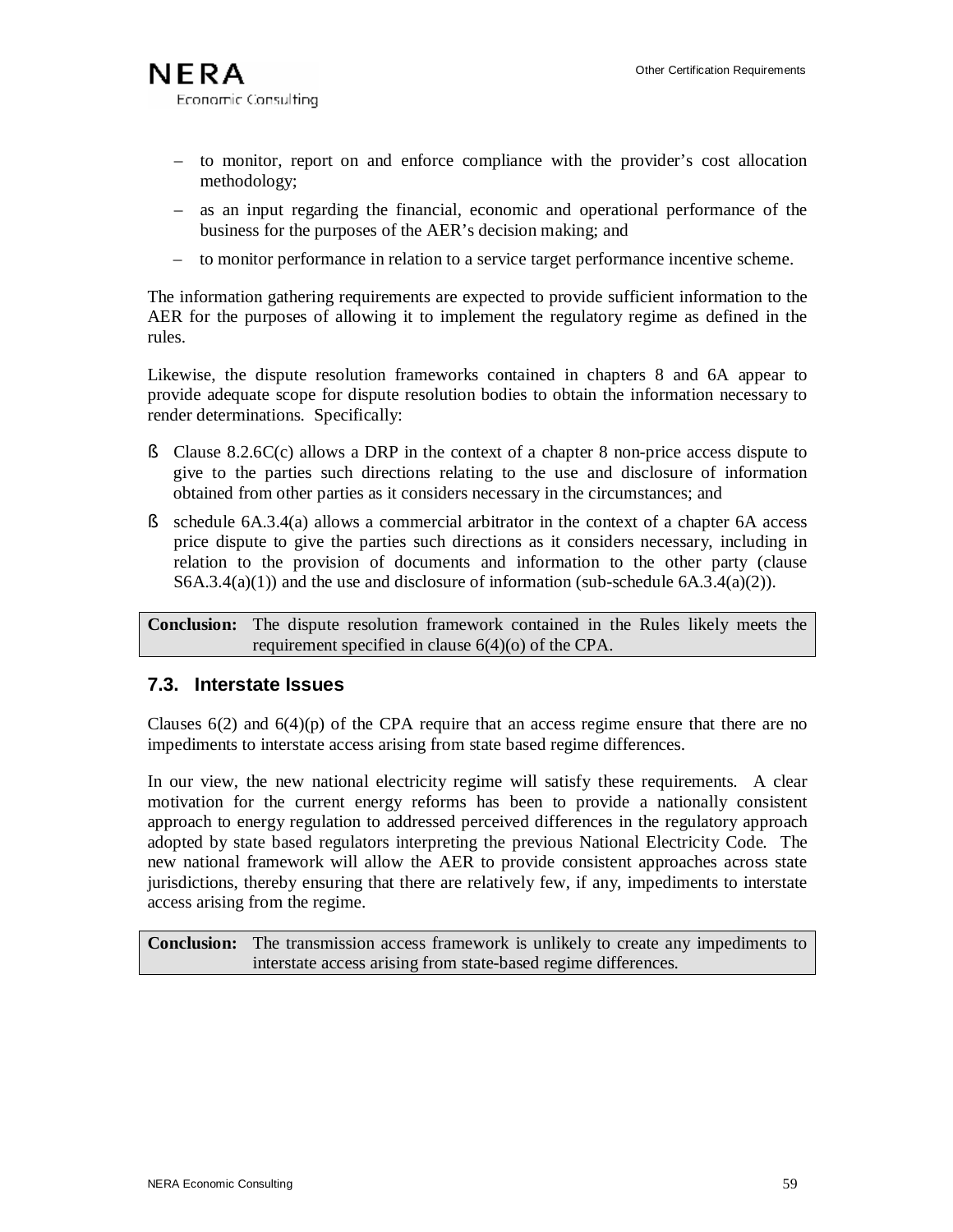# 8. Summary and Recommendations

Our key conclusion from this analysis is that the Rules developed by the Commission for the economic regulation of transmission services, are consistent with the principles required for certification and specified in clauses 6(2) to 6(4) of the Competition Principles Agreement. Concerns arise however in relation to whether the Rules provide an 'enforceable right of access' to transmission services, and the effectiveness of the dispute resolution mechanism, particularly because of the split in arbitration processes for price and non-price terms and conditions between chapter 6A mechanism and that provided in chapter 8.

In the following sections we summarise our key findings and provide a series of recommendations, which seek to improve the prospects of the national electricity regime, as it relates to transmission services, satisfying the certification requirements of the CPA.

# **8.1. Summary of Key Findings**

In summary, our view is that the national electricity regime as it relates to transmission services would likely meet the requirements of the CPA for an effective access regime in all but the following respects:

- $\S$  the access framework is currently unlikely to satisfy the requirements in clauses  $6(4)(b)$ or (c) of the CPA since it is doubtful whether the regime creates an enforceable right of access to either prescribed or negotiated transmission services;
- § the dispute resolution framework is currently unlikely to satisfy the requirements in clause  $6(4)(i)$  of the CPA since:
	- − the separation of 'price' and 'non-price' access disputes under the Rules is artificial, presents risks of opportunistic gaming between dispute processes, and likely constitutes an inefficient means of resolving disputes overall; and
	- − there is a significant risk that the chapter 8 framework in particular would not strike an appropriate balance in accordance with the clause  $6(4)(i)$  criteria; and
- § the Rules do not contain a prohibition against hindering access, hence the regime likely does not comply with clause 6(4)(o) of the CPA, which prohibits such hindering.

In the following sections we provide a series of recommendations to resolve these issues, thereby better improving the prospects of an application for certification being successful.

# **8.2. Recommendation 1: Creation of an Enforceable Right to Access**

We believe the prospect of certification would be significantly improved if the regime incorporated an enforceable right to access those transmission services covered by the access framework on terms and conditions consistent with the Rules.

Such a right could be created in a number of ways, including by the inclusion in the Rules of an explicit right for any person to access prescribed or negotiated transmission services. Including an enforceable right of access is an integral part of an effective access regime, since it prevents a TNSP from refusing to provide access, irrespective of the terms and conditions required either by the Rules, or through an arbitration process.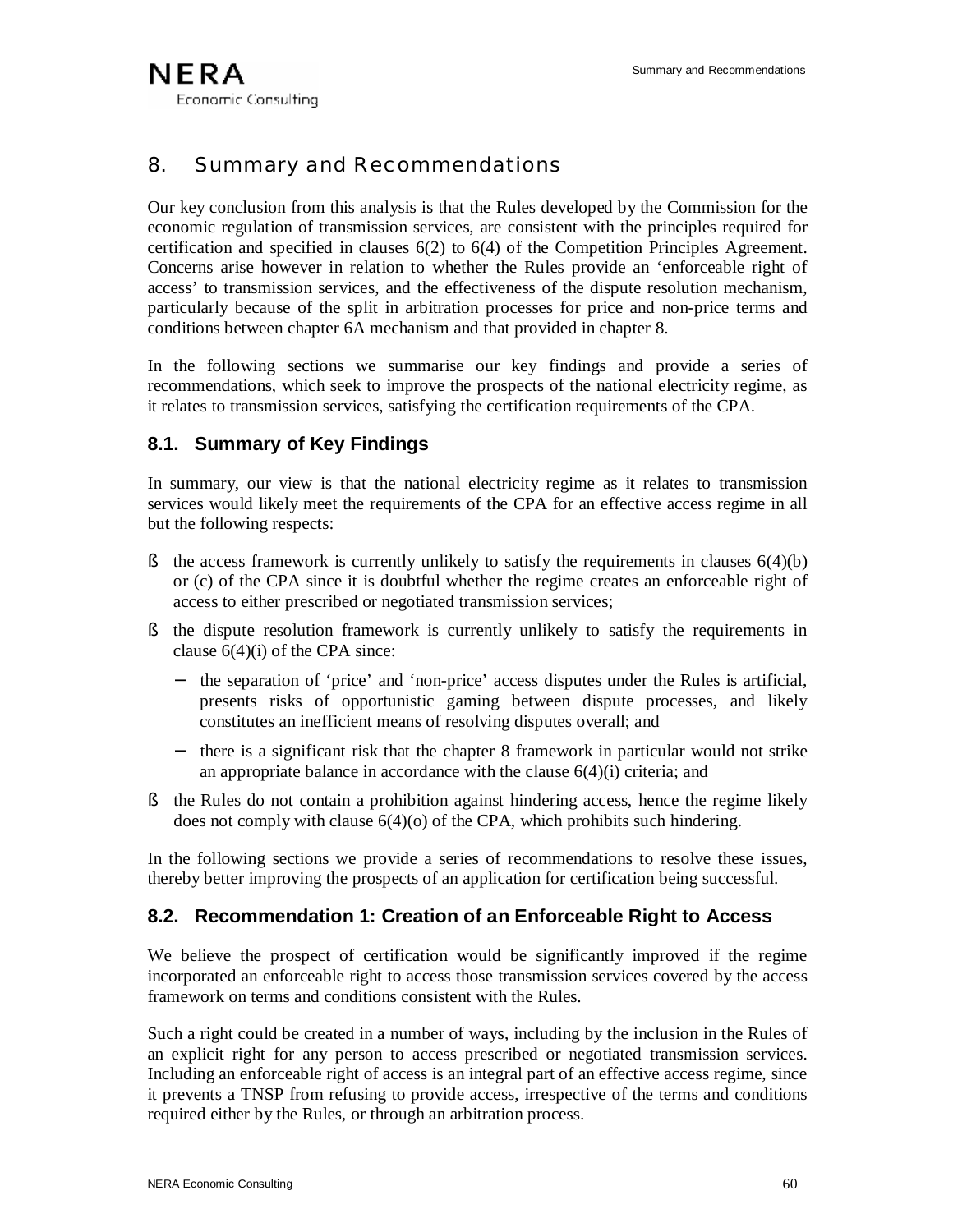# **8.3. Recommendation 2: Single Dispute Resolution Framework**

In our view, there would be considerable merit in consolidating price *and* non-price access disputes within a single dispute resolution framework. The chapter 6A commercial arbitration framework should likely form the foundation of the consolidated dispute resolution regime since it has distinct advantages over its chapter 8 counterpart, including its incorporation of explicit pricing principles consistent with the requirements of clause 6(4)(i).

In order to include 'non-price' disputes within the ambit of chapter 6A two things are required:

- § the chapter 6A arbitration framework would need to be applied to disputes regarding *nonprice* terms and conditions. In particular, the following aspects of the Rules would need to be recast: $^{71}$ 
	- − the *Negotiated Transmission Service Pricing Principles* (Rule 6A.9.1);
	- − the *Negotiated Transmission Service Pricing Criteria* (Rule 6A.9.4); and
	- − the *Negotiating Framework* (clause 6A.9.2(c)); and
- § the chapter 8 framework must be excluded for any disputes covered by the amended chapter 6A arbitration framework, whilst preserving the integrity of the *chapter 5* requirements, for example, technical requirements relating to minimum access standards.

For the reasons outlined in section 6.2.3.1, in our view, the criteria that a commercial arbitrator must consider when determining the *price* for a negotiated service or an *access charge* are wholly consistent with the clause  $6(4)(i)$  criteria. However, the 'non-price' criteria contained in chapter 5 may be insufficient, in combination, to satisfy the requirements of clause 6(4)(i), (j) or (l).<sup>72</sup> A key issue is therefore what additional 'non-price' criteria should appropriately be included in chapter 6A for consideration by a commercial arbitrator?

Whilst the regulatory framework for gas is currently undergoing wide-ranging reform, $^{73}$  the National Gas Code nonetheless provides a useful example. It incorporates a single dispute resolution framework for simultaneously resolving price and non-price disputes that

<sup>71</sup> To this end, the *Negotiated Transmission Service Pricing Principles* and the *Negotiated Transmission Service Pricing Criteria* would henceforth be better termed the *Negotiated Transmission Service Access Principles* and the *Negotiated Transmission Service Access Criteria*, or similar, respectively.

 $72$  See section 6.2.3.2 for a detailed analysis.

<sup>&</sup>lt;sup>73</sup> The new legislative framework for gas, proposed by the MCE is in many respects similar to the newly cast National Electricity Regime. In the recently release exposure draft, the proposed *National Gas Law* establishes the AER as the primary arbitrator of access disputes (price and non-price). In making a determination, Part 4.5, as presently drafted, would require the AER to comply with a number of overarching regulatory principles, many of which closely mirror those contained in chapter 6A of the National Electricity Rules. For example, s.21(2) requires that a service provider be provided with a reasonable opportunity to recover at least the efficient costs of providing reference services and complying with regulatory obligations and instruments. In other words, the gas and electricity regimes appear to be converging in many important respects.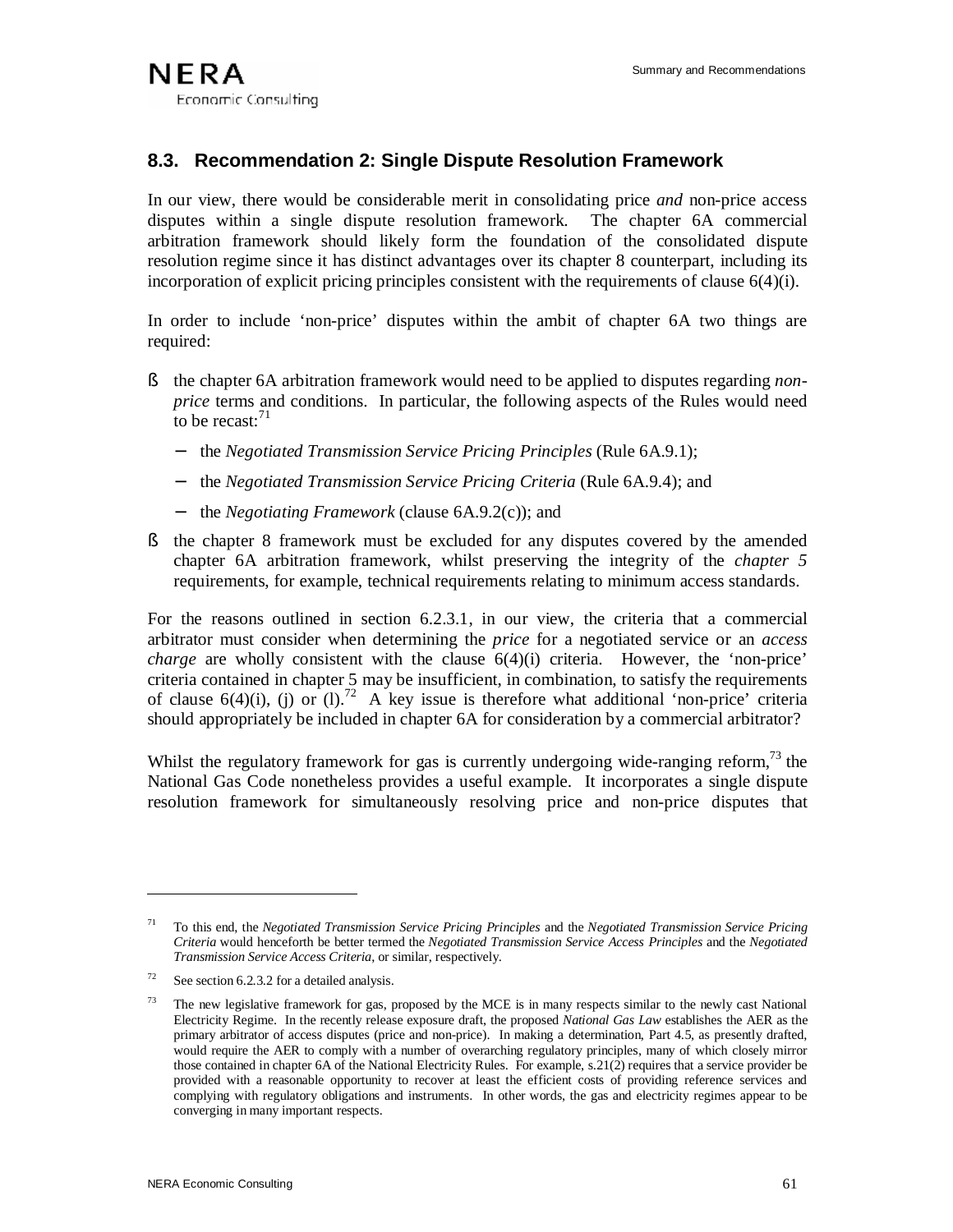successfully obtained certification from the NCC. It requires a commercial arbitrator to take into account:<sup>74</sup>

- § the service provider's legitimate business interests and investment;
- § the costs to the service provider of providing access, with the exception of costs associated with losses arising from increased competition in related markets;
- § the economic value to the service provider of any additional investment that the access seeker or the service provider has agreed to undertake;
- § the interests of all users;
- § firm and binding contractual obligations of the service provider or other persons (or both) already using the covered pipeline;
- § the operational and technical requirements necessary for the safe and reliable operation of the covered pipeline;
- § the economically efficient operation of the covered pipeline; and
- § the benefit to the public from having competitive markets.

However, an arbitrator's decision is subject to certain restrictions, including, it cannot make a decision that:

- § would impede the rights of existing users (clause 6.18(b));
- § is inconsistent with any applicable queuing policy (clause 6.18(d)); or
- § requires the service provider to provide, or the user or prospective user to accept, a reference service at a tariff other than the reference tariff (clause 6.18(e)).

A comparison of the various price and non-price criteria contained within the certified Gas Code with the price and non-price criteria contained within chapters 5 and 6A of the national electricity regime reveals clear differences between the *forms* that many of the criteria take in the national electricity code *vis-à-vis* the Gas Code. In substance however, the approaches are predominately the same.

For example, while the Gas Code includes an explicit requirement to consider the *legitimate business interests and investment* of service providers, we do not consider that the absence of an explicit requirement is a concern for the Rules. For the reasons outlined in section 6.2.3.1 above, in our view, the existing chapter 6A criteria, in combination, adequately consider the interests of the facility owners. To recap:

§ clauses 6A.9.1(1) and (8) expressly states that prices for negotiated services should reflect the cost of providing those services, including the costs of complying with regulatory obligations – a requirement that is consistent with the interests of facility owners;

In addition, as section 7.2.3 explained, the Gas Code also incorporates explicit criteria for an arbitrator to apply when considering whether an extension to capacity should take place.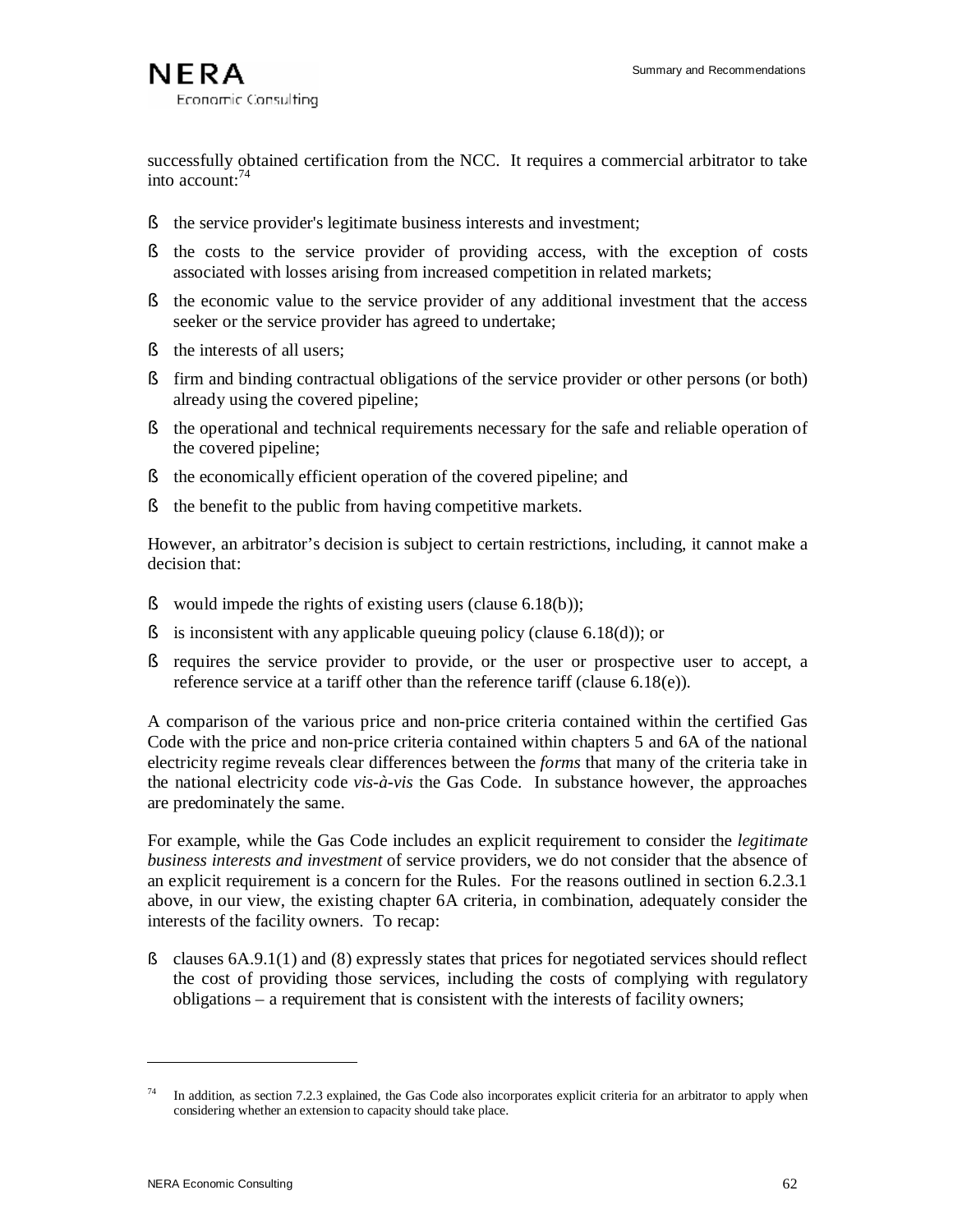- § clause 6A.9.1(9) prohibits prices that would in any way threaten the ongoing safety of the power system, which is also consistent with facility owners' interests;
- § the floor/ceiling test contained within clause 6A.9.1(2) ensures access seekers are forced to pay at least the costs that they impose specifically upon the network, thereby ensuring the interests of facility owners are preserved.

We do believe however that there is merit in including in the Rules a requirement that an arbitrator consider firm and binding contractual obligations of the service provider and/or other persons, and whether a decision (including with regards to an extension) would impede the rights of other existing users. In our view, were these additional principles inserted into the *Negotiated Transmission Service Pricing (or 'Access') Principles (Rule 6A.9.1),*<sup>75</sup> the requirements of clause  $6(4)(i)$ , (i) and (l) of the CPA would likely be met by the framework overall.

We therefore recommend that if chapter 6A were to be expanded to include non-price access disputes, the Rules be amended to include such criteria. In addition, we note that it would likely be necessary to include in the Rules a requirement that would preclude a commercial arbitrator from imposing a price for a *prescribed service* that departs from an AER revenue determination or a judicial review ruling, as the case may be.

Finally, it will be necessary to ensure that any overlap that may be created between the application of the expanded chapter 6A and the chapter 8 framework. Indeed, it is conceivable that disputes about the price (or non-price) terms and conditions on which a negotiated transmission service is to be supplied could continue to be amenable to the dispute resolution process under chapter 8 despite an expansion to chapter 6A.<sup>76</sup> In our view, these amendments would likely ensure that the dispute resolution regime would resolve disputes in an efficient and effective manner, thereby meeting the CPA requirements. However, it is beyond the scope of this report to examine the legal implications posed by such amendments.

# **8.4. Recommendation 3: Include Prohibition against Hindering Access**

We believe there is merit in including in the Rules a prohibition against a service provider engaging in conduct that hinders access to a regulated service by another person. Currently the Rules do not contain an explicit prohibition against hindering access and it is unclear whether one could be legitimately implied. Explicitly including a prohibition would remove any doubt surrounding the regime's compliance with clause  $6(4)(o)$  of the CPA. It is again beyond the scope of this report to examine the legal implications posed by such an amendment.

<sup>75</sup> And thus also the *Negotiated Transmission Service Pricing Criteria* (Rule 6A.9.4) and the *Negotiation Framework* (clause 6A.9.2(c)).

<sup>&</sup>lt;sup>76</sup> One way to achieve this might be to incorporate an additional Rule in chapter 8 that effectively stated that chapter 8 would no longer apply to those clauses also covered by the expanded chapter 6A.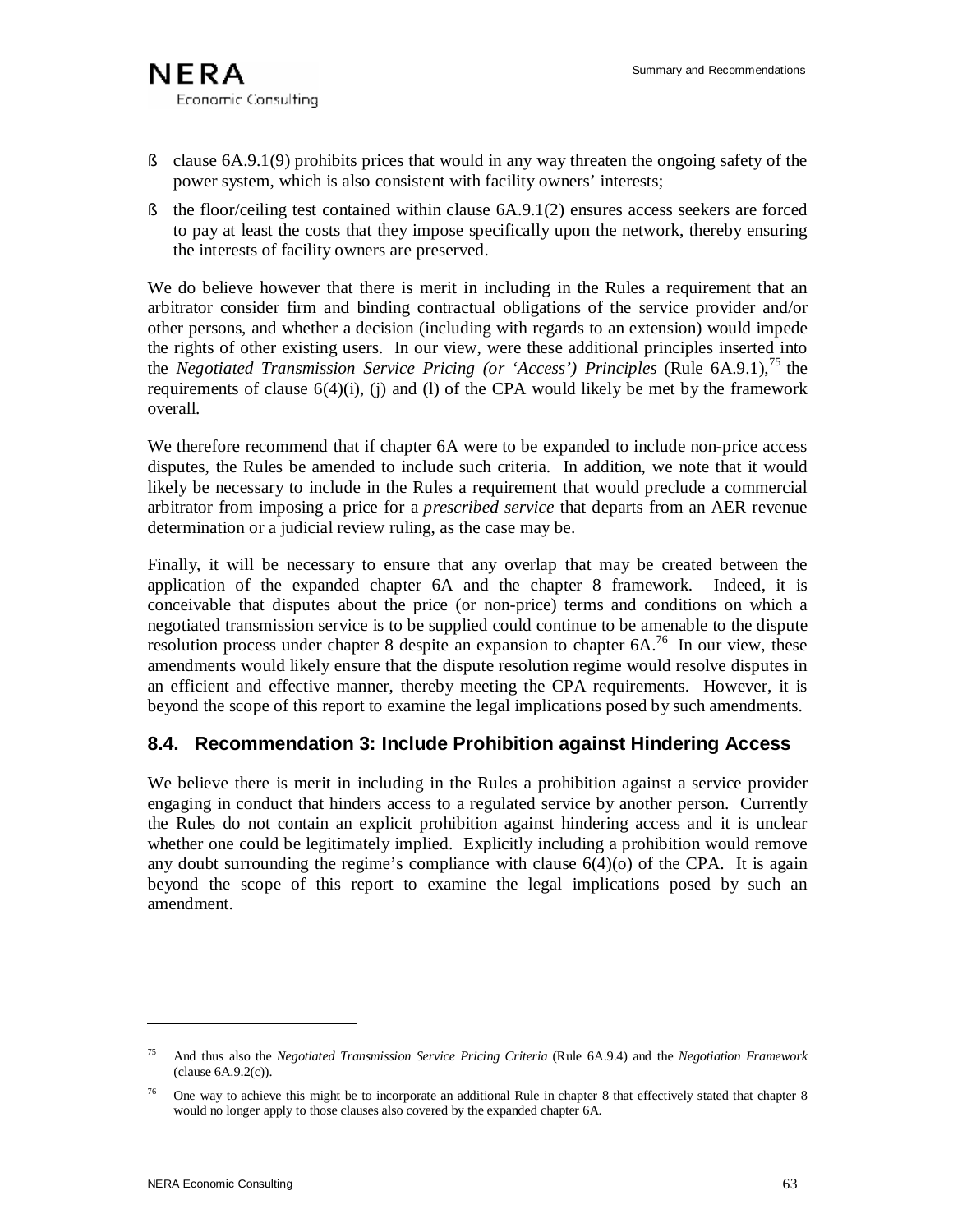# **8.5. Summary of Recommendations**

To recap, our key recommendations for potentially improving the certification prospects of the national electricity regime are:

- § to create an enforceable right to access transmission services covered by the access framework on terms and conditions consistent with the Rules;
- § to create a single dispute resolution framework by consolidating the application of chapter 8 and chapter 6A such that the latter covers disputes upon both price *and* non-price terms and conditions; and, in addition to the existing criteria, also required an arbitrator to consider:
	- − firm and binding contractual obligations of the service provider and/or other persons; and
	- − whether a decision (including with regards to an extension) would impede the rights of existing users; and
- § to include an explicit prohibition against a service provider engaging in conduct that hinders access to a regulated service by another person.

In our view, were these recommendations implemented, the national electricity regime, as it relates to electricity transmission services would likely comply with the certification requirements as an effective access regime.<sup>77</sup>

<sup>77</sup> It should be re-emphasised that the regulatory framework as it applies to *distribution services* will also be relevant to the regime's certification. Accordingly, this assessment is incomplete since it only relates to the rules for transmission services. At the time of an application for certification, a more complete and comprehensive review of the entire regime against the CPA requirements will need to be undertaken.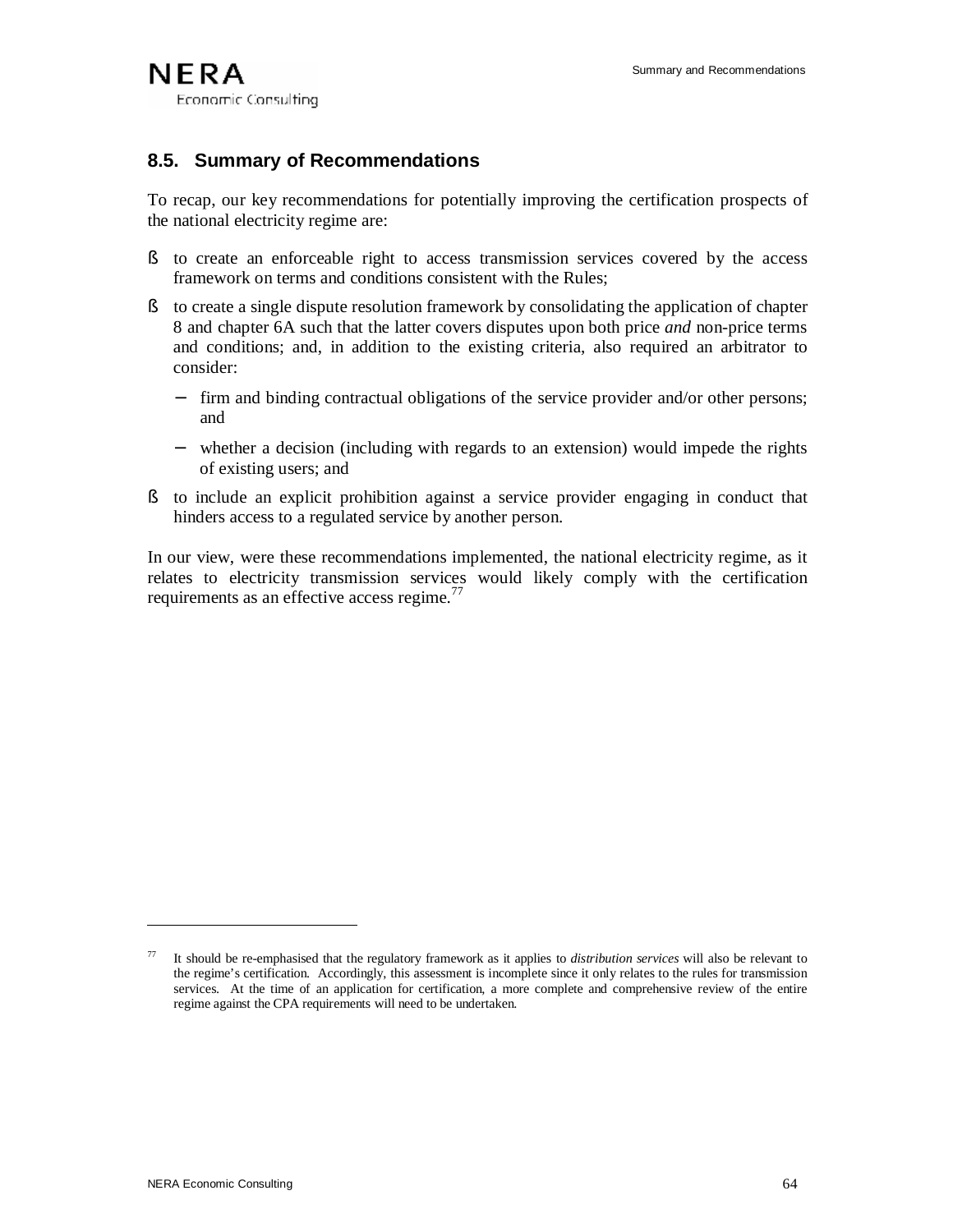# Appendix A. Competition Principles Agreement

- **6(2)** The regime to be established by the Commonwealth legislation is not intended to cover a service provided by means of a facility whether the State or Territory Party in whose jurisdiction the facility is situated has in place an access regime which covers the facility and conforms to the principles set out in this clause unless:
	- (a) the council determines that the regime is ineffective having regard to the influence of the facility beyond the jurisdictional boundary of the State or Territory; or
	- (b) substantial difficulties arise from the facility being situated in more than one jurisdiction.
- **6(3)** For a State or Territory access regime to conform to the principles set out in this clause, it should:
	- (a) apply to services provided by means of significant infrastructure facilities where:
		- (i) it would not be economically feasible to duplicate the facility;
		- (ii) access to the service is necessary in order to permit effective competition in a downstream or upstream market; and
		- (iii) the safe use of a facility by the person seeking access can be ensured at an economically feasible cost and, if there is a safety requirement, appropriate regulatory arrangements exist; and
	- (b) incorporate the principles referred to in subclause (4).
- **6(4)** A State or Territory access regime should incorporate the following principles:
	- (a) Wherever possible third party access to a service provided by means of a facility should be on the basis of terms and conditions agreed between the owner of the facility and the person seeking access.
	- (b) Where such agreement cannot be reached, Governments should establish a right for persons to negotiate access to a service provided by means of a facility.
	- (c) Any right to negotiate access should provide for an enforcement process.
	- (d) Any right to negotiate access should include a date after which the right would lapse unless reviews and subsequently extended; however, existing contractual rights and obligations should not be automatically revoked.
	- (e) The owner of a facility that is used to provide a service should use all reasonable endeavours to accommodate the requirement of person seeking access.
	- (f) Access to a service for persons seeking access need not be on exactly the same terms and conditions.
	- (g) Where the owner and a person seeking access cannot agree on terms and conditions for access to the service, they should be required to appoint and fund an independent body to resolve the dispute, if they have not already done so.
	- (h) The decisions of the dispute resolution body should bind the parties; however, rights of appeal under existing legislative provisions should be preserved.
	- (i) In deciding on the terms and conditions for access, the dispute resolution body should take into account:
		- (i) the owner's legitimate business interests and investment in the facility;